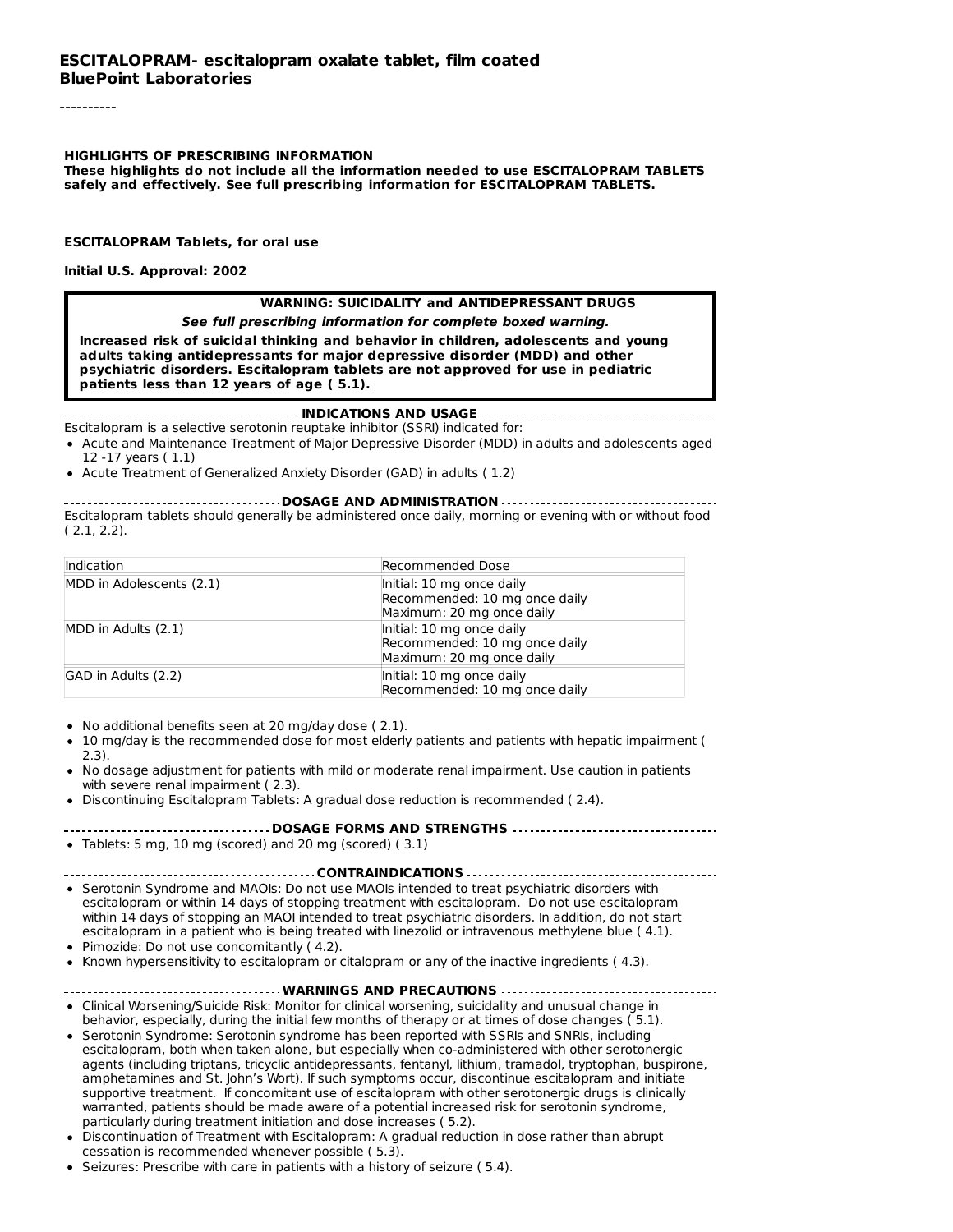- Activation of Mania/Hypomania: Use cautiously in patients with a history of mania ( 5.5).
- Hyponatremia: Can occur in association with SIADH ( 5.6).
- Abnormal Bleeding: Use caution in concomitant use with NSAIDs, aspirin, warfarin or other drugs that affect coagulation ( 5.7).
- Interference with Cognitive and Motor Performance: Use caution when operating machinery (5.8).
- Angle Closure Glaucoma: Angle closure glaucoma has occurred in patients with untreated anatomically narrow angles treated with antidepressants. ( 5.9)
- Use in Patients with Concomitant Illness: Use caution in patients with diseases or conditions that produce altered metabolism or hemodynamic responses (5.10).

**ADVERSE REACTIONS** Most commonly observed adverse reactions (incidence ≥ 5% and at least twice the incidence of placebo patients) are: insomnia, ejaculation disorder (primarily ejaculatory delay), nausea, sweating increased, fatigue and somnolence, decreased libido, and anorgasmia ( 6.1). **To report SUSPECTED ADVERSE REACTIONS, contact: Jubilant Cadista Pharmaceuticals Inc. at 1-800-313-4623, or FDA at 1-800-FDA-1088 or www.fda.gov/medwatch. DRUG INTERACTIONS** Concomitant use with SSRIs, SNRIs or Tryptophan is not recommended ( 7.2). Use caution when concomitant use with drugs that affect Hemostasis (NSAIDs, Aspirin, Warfarin) ( 7.6). **USE IN SPECIFIC POPULATIONS** Pregnancy: Use only if the potential benefit justifies the potential risk to the fetus ( 8.1). Nursing Mothers: Caution should be exercised when administered to a nursing woman ( 8.3) Pediatric Use: Safety and effectiveness of escitalopram has not been established in pediatric MDD patients less than 12 years of age ( 8.4).

#### **See 17 for Medication Guide.**

**Revised: 5/2019**

#### **FULL PRESCRIBING INFORMATION: CONTENTS\* WARNINGS: SUICIDALITY AND ANTIDEPRESSANT DRUGS 1 INDICATIONS AND USAGE**

- 1.1 Major Depressive Disorder
- 1.2 Generalized Anxiety Disorder

#### **2 DOSAGE AND ADMINISTRATION**

- 2.1 Major Depressive Disorder
- 2.2 Generalized Anxiety Disorder
- 2.3 Special Populations
- 2.4 Discontinuation of Treatment with Escitalopram Tablets

2.5 Switching a Patient To or From a Monoamine Oxidase Inhibitor (MAOI) Intended

to Treat Psychiatric Disorders

2.6 Use of Escitalopram Tablets with Other MAOIs such as Linezolid or Methylene

Blue

### **3 DOSAGE FORMS AND STRENGTHS**

3.1 Tablets

#### **4 CONTRAINDICATIONS**

- 4.1 Monoamine Oxidase Inhibitors (MAOIs)
- 4.2 Pimozide
- 4.3 Hypersensitivity to escitalopram or citalopram

#### **5 WARNINGS AND PRECAUTIONS**

- 5.1 Clinical Worsening and Suicide Risk
- 5.2 Serotonin Syndrome
- 5.3 Discontinuation of Treatment with Escitalopram
- 5.4 Seizures
- 5.5 Activation of Mania/Hypomania
- 5.6 Hyponatremia
- 5.7 Abnormal Bleeding
- 5.8 Interference with Cognitive and Motor Performance
- 5.9 Angle Closure Glaucoma
- 5.10 Use in Patients with Concomitant Illness

#### **6 ADVERSE REACTIONS**

- 6.1 Clinical Trials Experience
- 6.2 Post-Marketing Experience

#### **7 DRUG INTERACTIONS**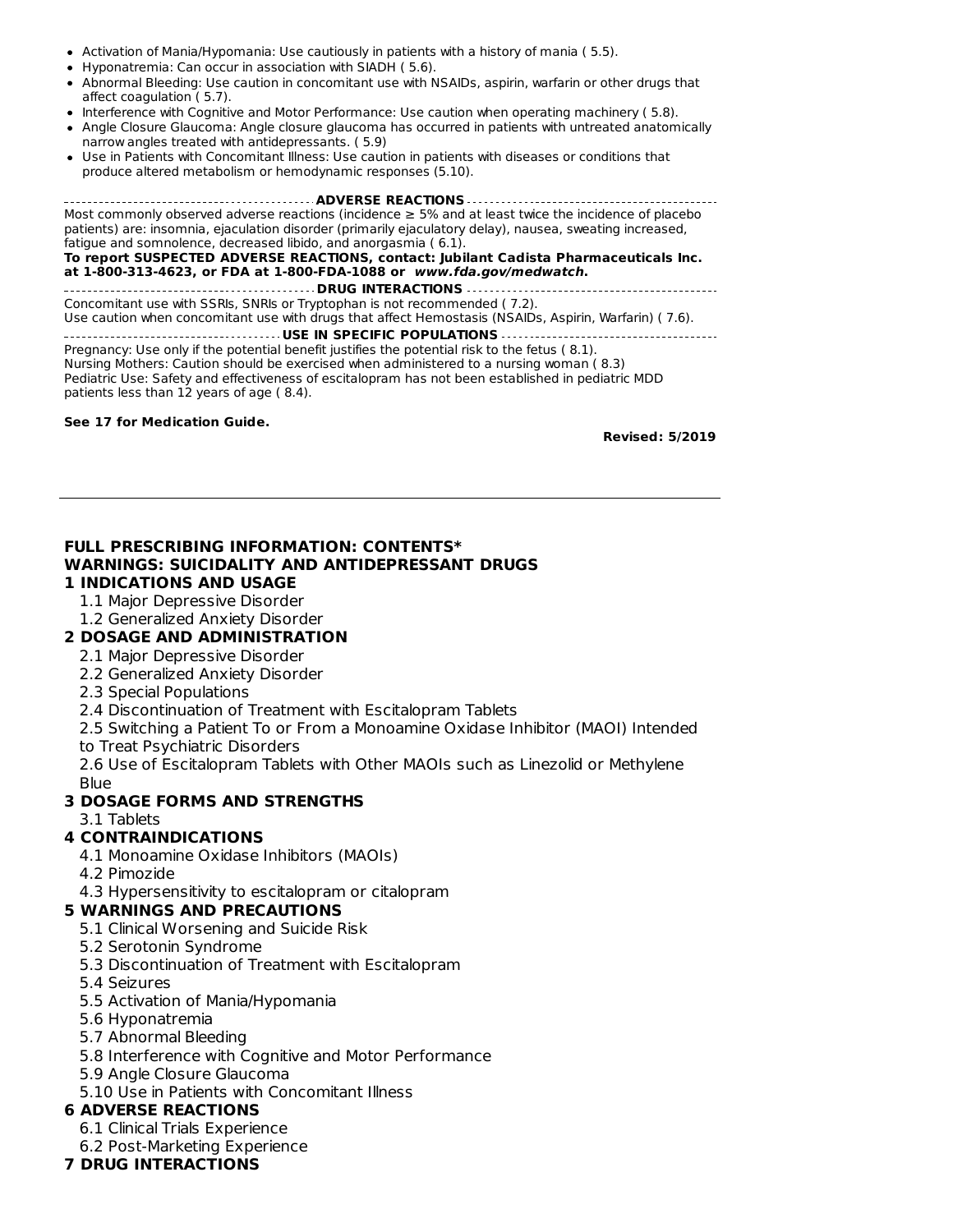- 7.1 Monoamine Oxidase Inhibitors (MAOIs)
- 7.2 Serotonergic Drugs
- 7.3 Triptans
- 7.4 CNS Drugs
- 7.5 Alcohol
- 7.6 Drugs That Interfere With Hemostasis (NSAIDs, Aspirin, Warfarin, etc.)
- 7.7 Cimetidine
- 7.8 Digoxin
- 7.9 Lithium
- 7.10 Pimozide and Celexa
- 7.11 Sumatriptan
- 7.12 Theophylline
- 7.13 Warfarin
- 7.14 Carbamazepine
- 7.15 Triazolam
- 7.16 Ketoconazole
- 7.17 Ritonavir
- 7.18 CYP3A4 and -2C19 Inhibitors
- 7.19 Drugs Metabolized by Cytochrome P4502D6
- 7.20 Metoprolol
- 7.21 Electroconvulsive Therapy (ECT)

# **8 USE IN SPECIFIC POPULATIONS**

- 8.1 Pregnancy
- 8.2 Labor and Delivery
- 8.3 Nursing Mothers
- 8.4 Pediatric Use
- 8.5 Geriatric Use

# **9 DRUG ABUSE AND DEPENDENCE**

9.2 Abuse and Dependence

# **10 OVERDOSAGE**

- 10.1 Human Experience
- 10.2 Management of Overdose

# **11 DESCRIPTION**

# **12 CLINICAL PHARMACOLOGY**

- 12.1 Mechanism of Action
- 12.2 Pharmacodynamics
- 12.3 Pharmacokinetics

# **13 NONCLINICAL TOXICOLOGY**

- 13.1 Carcinogenesis, Mutagenesis, Impairment of Fertility
- 13.2 Animal Toxicology and/or Pharmacology

# **14 CLINICAL STUDIES**

- 14.1 Major Depressive Disorder
- 14.2 Generalized Anxiety Disorder

# **16 HOW SUPPLIED/STORAGE AND HANDLING**

- 16.1 Tablets
- 17.1 Information for Patients
- \* Sections or subsections omitted from the full prescribing information are not listed.

# **FULL PRESCRIBING INFORMATION**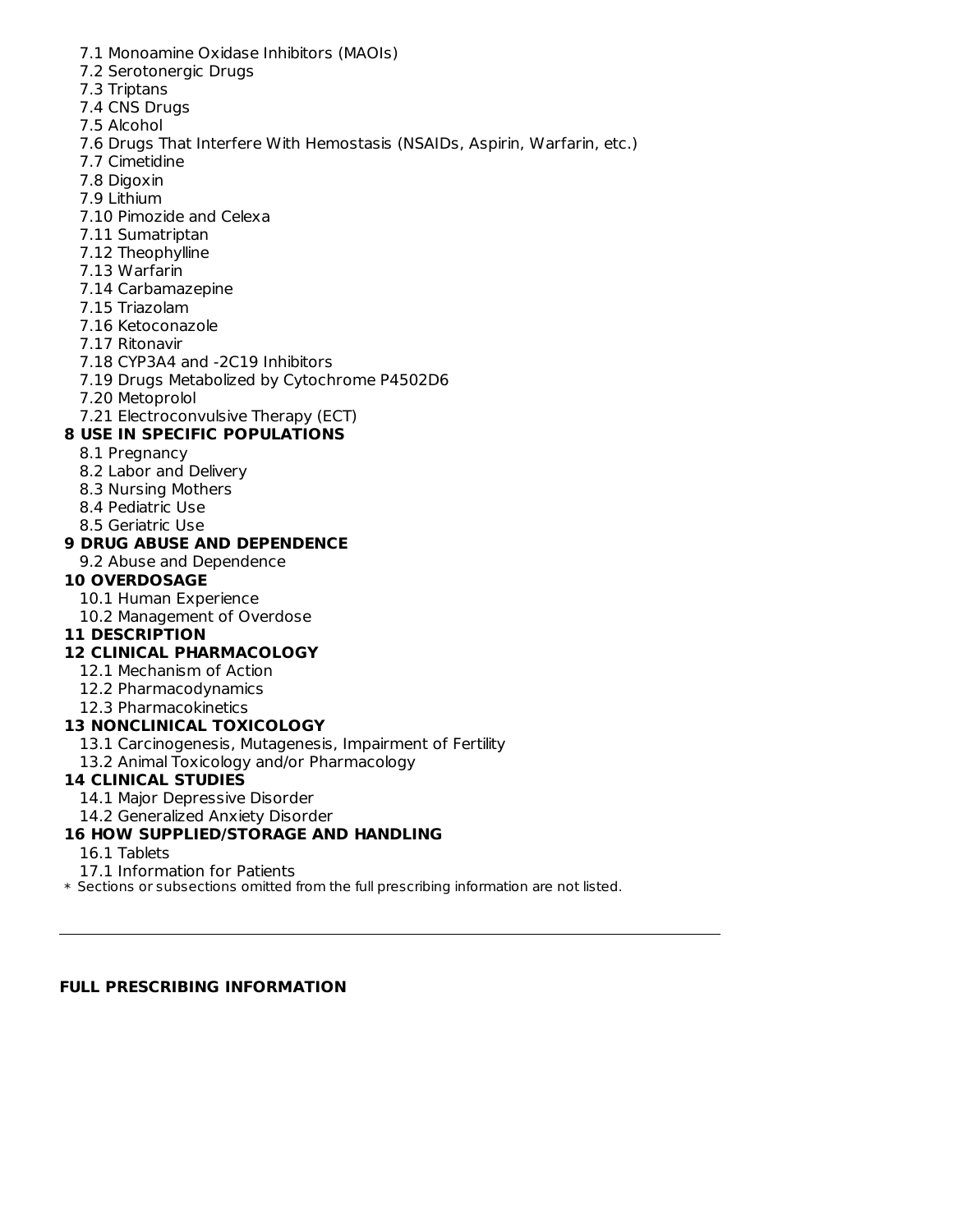### **WARNINGS: SUICIDALITY AND ANTIDEPRESSANT DRUGS**

**Antidepressants increased the risk compared to placebo of suicidal thinking and behavior (suicidality) in children, adolescents, and young adults in short-term studies of major depressive disorder (MDD) and other psychiatric disorders. Anyone considering the use of escitalopram or any other antidepressant in a child, adolescent, or young adult must balance this risk with the clinical need. Short-term studies did not show an increase in the risk of suicidality with antidepressants compared to placebo in adults beyond age 24; there was a reduction in risk with antidepressants compared to placebo in adults aged 65 and older. Depression and certain other psychiatric disorders are themselves associated with increases in the risk of suicide. Patients of all ages who are started on antidepressant therapy should be monitored appropriately and observed closely for clinical worsening, suicidality, or unusual changes in behavior. Families and caregivers should be advised of the need for close observation and communication with the prescriber. Escitalopram is not approved for use in pediatric patients less than 12 years of age. [See Warnings and Precautions: Clinical Worsening and Suicide Risk ( 5.1), Patient Counseling Information: Information for Patients ( 17.1), and Use in Specific Populations: Pediatric Use ( 8.4)].**

### **1 INDICATIONS AND USAGE**

### **1.1 Major Depressive Disorder**

Escitalopram tablets are indicated for the acute and maintenance treatment of major depressive disorder in adults and in adolescents 12 to 17 years of age [ see Clinical Studies ( 14.1) ].

A major depressive episode (DSM-IV) implies a prominent and relatively persistent (nearly every day for at least 2 weeks) depressed or dysphoric mood that usually interferes with daily functioning, and includes at least five of the following nine symptoms: depressed mood, loss of interest in usual activities, significant change in weight and/or appetite, insomnia or hypersomnia, psychomotor agitation or retardation, increased fatigue, feelings of guilt or worthlessness, slowed thinking or impaired concentration, a suicide attempt or suicidal ideation.

### **1.2 Generalized Anxiety Disorder**

Escitalopram tablets are indicated for the acute treatment of Generalized Anxiety Disorder (GAD) in adults [ see Clinical Studies (14.2) ].

Generalized Anxiety Disorder (DSM-IV) is characterized by excessive anxiety and worry (apprehensive expectation) that is persistent for at least 6 months and which the person finds difficult to control. It must be associated with at least 3 of the following symptoms: restlessness or feeling keyed up or on edge, being easily fatigued, difficulty concentrating or mind going blank, irritability, muscle tension, and sleep disturbance.

# **2 DOSAGE AND ADMINISTRATION**

Escitalopram tablets should be administered once daily, in the morning or evening, with or without food.

### **2.1 Major Depressive Disorder**

**Initial Treatment**

**Adolescents**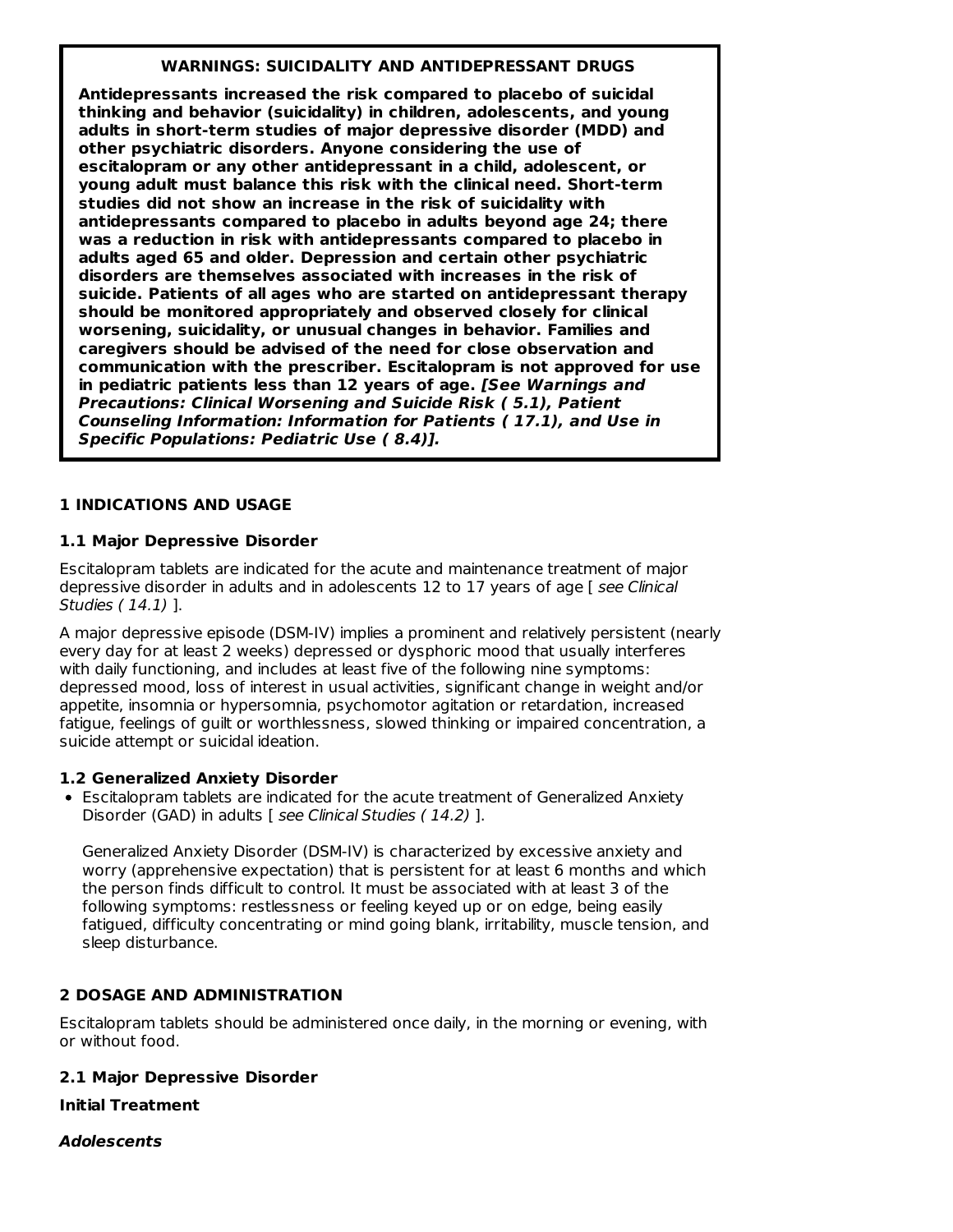The recommended dose of escitalopram tablets is 10 mg once daily. A flexible-dose trial of escitalopram tablets (10 to 20 mg/day) demonstrated the effectiveness of escitalopram tablets  $[$  see Clinical Studies  $(14.1)$   $]$ . If the dose is increased to 20 mg, this should occur after a minimum of three weeks.

### **Adults**

The recommended dose of escitalopram tablets is 10 mg once daily. A fixed-dose trial of escitalopram tablets demonstrated the effectiveness of both 10 mg and 20 mg of escitalopram tablets but failed to demonstrate a greater benefit of 20 mg over 10 mg [ see Clinical Studies (14.1)]. If the dose is increased to 20 mg, this should occur after a minimum of one week.

### **Maintenance Treatment**

It is generally agreed that acute episodes of major depressive disorder require several months or longer of sustained pharmacological therapy beyond response to the acute episode. Systematic evaluation of continuing escitalopram tablets 10 or 20 mg/day in adults patients with major depressive disorder who responded while taking escitalopram tablets during an 8-week, acute-treatment phase demonstrated a benefit of such maintenance treatment [ see Clinical Studies (14.1)]. Nevertheless, the physician who elects to use escitalopram tablets for extended periods should periodically reevaluate the long-term usefulness of the drug for the individual patient. Patients should be periodically reassessed to determine the need for maintenance treatment.

# **2.2 Generalized Anxiety Disorder**

# **Initial Treatment**

# **Adults**

The recommended starting dose of escitalopram tablets is 10 mg once daily. If the dose is increased to 20 mg, this should occur after a minimum of one week.

### **Maintenance Treatment**

Generalized anxiety disorder is recognized as a chronic condition. The efficacy of escitalopram tablets in the treatment of GAD beyond 8 weeks has not been systematically studied. The physician who elects to use escitalopram tablets for extended periods should periodically re-evaluate the long-term usefulness of the drug for the individual patient.

# **2.3 Special Populations**

10 mg/day is the recommended dose for most elderly patients and patients with hepatic impairment.

No dosage adjustment is necessary for patients with mild or moderate renal impairment. Escitalopram tablets should be used with caution in patients with severe renal impairment.

# **2.4 Discontinuation of Treatment with Escitalopram Tablets**

Symptoms associated with discontinuation of escitalopram tablets and other SSRIs and SNRIs have been reported [ see Warnings and Precautions ( 5.3) ]. Patients should be monitored for these symptoms when discontinuing treatment. A gradual reduction in the dose rather than abrupt cessation is recommended whenever possible. If intolerable symptoms occur following a decrease in the dose or upon discontinuation of treatment, then resuming the previously prescribed dose may be considered. Subsequently, the physician may continue decreasing the dose but at a more gradual rate.

### **2.5 Switching a Patient To or From a Monoamine Oxidase Inhibitor (MAOI) Intended to Treat Psychiatric Disorders**

At least 14 days should elapse between discontinuation of an MAOI intended to treat psychiatric disorders and initiation of therapy with escitalopram tablets. Conversely, at least 14 days should be allowed after stopping escitalopram tablets before starting an MAOI intended to treat psychiatric disorders  $[$  see Contraindications  $(4.1)$   $]$ .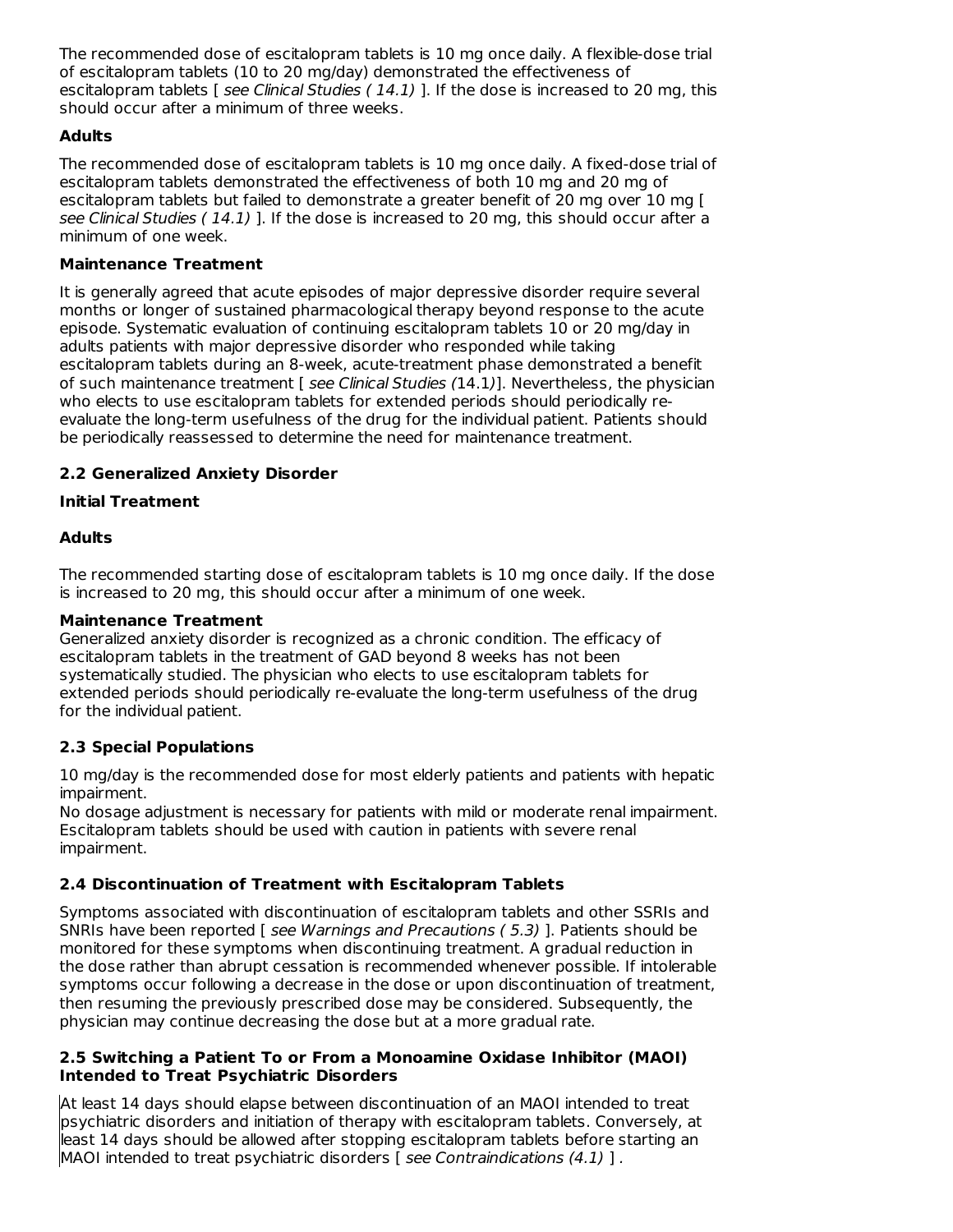### **2.6 Use of Escitalopram Tablets with Other MAOIs such as Linezolid or Methylene Blue**

Do not start escitalopram tablets in a patient who is being treated with linezolid or intravenous methylene blue because there is an increased risk of serotonin syndrome. In a patient who requires more urgent treatment of a psychiatric condition, other interventions, including hospitalization, should be considered [see Contraindications (4.1)].

In some cases, a patient already receiving escitalopram tablets therapy may require urgent treatment with linezolid or intravenous methylene blue. If acceptable alternatives to linezolid or intravenous methylene blue treatment are not available and the potential benefits of linezolid or intravenous methylene blue treatment are judged to outweigh the risks of serotonin syndrome in a particular patient, escitalopram tablets should be stopped promptly, and linezolid or intravenous methylene blue can be administered. The patient should be monitored for symptoms of serotonin syndrome for 2 weeks or until 24 hours after the last dose of linezolid or intravenous methylene blue, whichever comes first. Therapy with escitalopram tablets may be resumed 24 hours after the last dose of linezolid or intravenous methylene blue [see Warnings and Precautions (5.2)].

The risk of administering methylene blue by non-intravenous routes (such as oral tablets or by local injection) or in intravenous doses much lower than 1 mg/kg with escitalopram tablets is unclear. The clinician should, nevertheless, be aware of the possibility of emergent symptoms of serotonin syndrome with such use The risk of administering methylene blue by non-intravenous routes (such as oral tablets or by local injection) or in intravenous doses much lower than 1 mg/kg with escitalopram tablets is unclear. The clinician should, nevertheless, be aware of the possibility of emergent symptoms of serotonin syndrome with such use [see Warnings and Precautions ( 5.2)].

# **3 DOSAGE FORMS AND STRENGTHS**

### **3.1 Tablets**

Escitalopram tablets, USP 5 mg are white, round, biconvex, film-coated tablets, debossed with 'B2' on one side and 'C' on the other side.

Escitalopram tablets, USP 10 mg are white, oval shaped, biconvex, film-coated tablets, with scoreline on one side, debossed with 'B' on left side of scoreline and '3' on right side of scoreline and with 'C' on the other side.

Escitalopram tablets, USP 20 mg are white, oval shaped, biconvex, film-coated tablets, with scoreline on one side, debossed with 'B4'on left side of scoreline and 'C' on right side of scoreline and plain on the other side.

# **4 CONTRAINDICATIONS**

### **4.1 Monoamine Oxidase Inhibitors (MAOIs)**

The use of MAOIs intended to treat psychiatric disorders with escitalopram or within 14 days of stopping treatment with escitalopram is contraindicated because of an increased risk of serotonin syndrome. The use of escitalopram within 14 days of stopping an MAOI intended to treat psychiatric disorders is also contraindicated [ see Dosage and Administration (2.5), and Warnings and Precautions ( 5.2) ] .

Starting escitalopram in a patient who is being treated with MAOIs such as linezolid or intravenous methylene blue is also contraindicated because of an increased risk of serotonin syndrome [ ]. Starting escitalopram in a patient who is being treated with MAOIs such as linezolid or intravenous methylene blue is also contraindicated because of an increased risk of serotonin syndrome [ see Dosage and Administration (2.6), and Warnings and Precautions ( 5.2) ].

# **4.2 Pimozide**

Concomitant use in patients taking pimozide is contraindicated [ see Drug Interactions (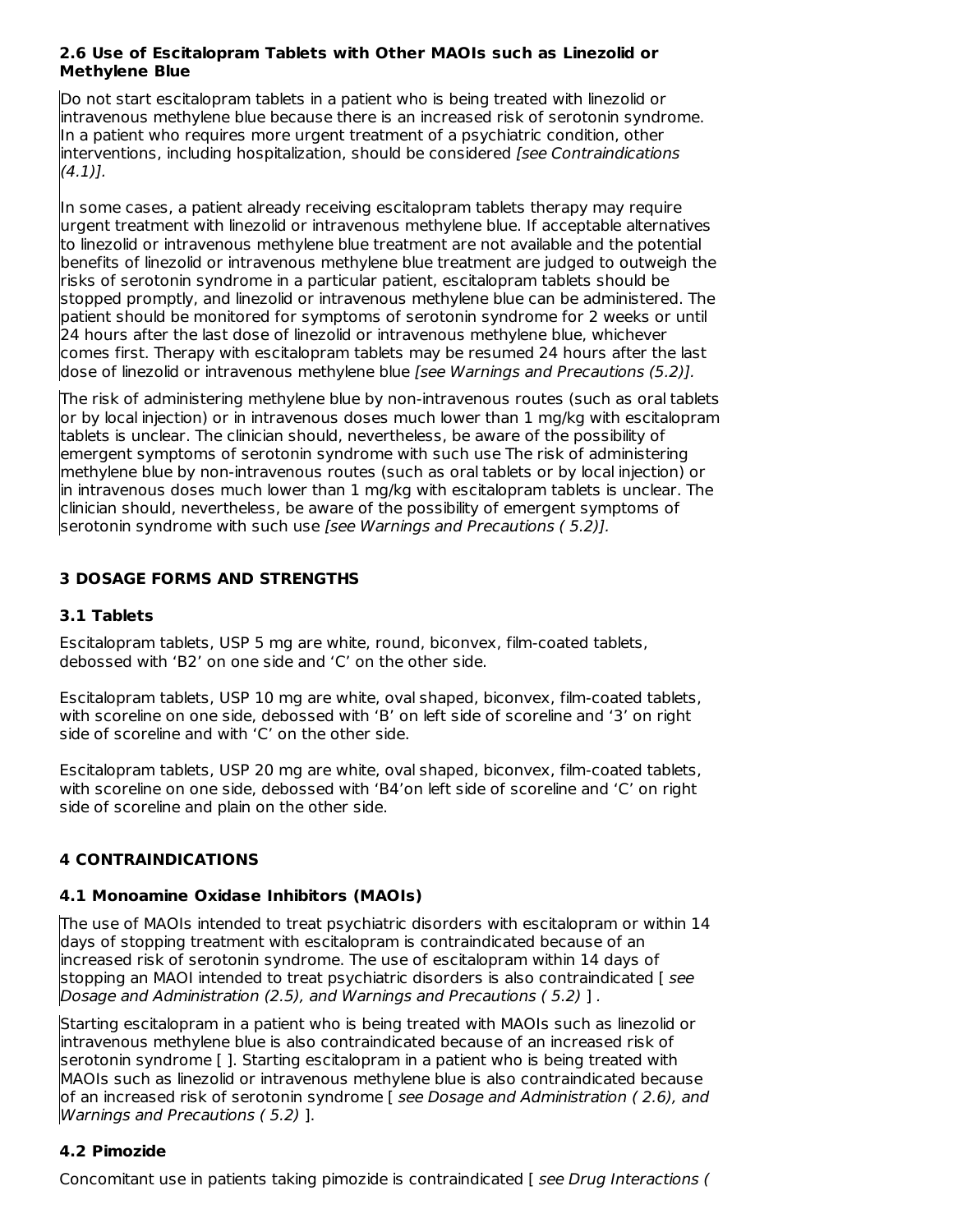### **4.3 Hypersensitivity to escitalopram or citalopram**

Escitalopram is contraindicated in patients with a hypersensitivity to escitalopram or citalopram or any of the inactive ingredients in escitalopram tablets.

# **5 WARNINGS AND PRECAUTIONS**

### **5.1 Clinical Worsening and Suicide Risk**

Patients with major depressive disorder (MDD), both adult and pediatric, may experience worsening of their depression and/or the emergence of suicidal ideation and behavior (suicidality) or unusual changes in behavior, whether or not they are taking antidepressant medications, and this risk may persist until significant remission occurs. Suicide is a known risk of depression and certain other psychiatric disorders, and these disorders themselves are the strongest predictors of suicide. There has been a longstanding concern, however, that antidepressants may have a role in inducing worsening of depression and the emergence of suicidality in certain patients during the early phases of treatment. Pooled analyses of short-term placebo-controlled trials of antidepressant drugs (SSRIs and others) showed that these drugs increase the risk of suicidal thinking and behavior (suicidality) in children, adolescents, and young adults (ages 18-24) with major depressive disorder (MDD) and other psychiatric disorders. Short-term studies did not show an increase in the risk of suicidality with antidepressants compared to placebo in adults beyond age 24; there was a reduction with antidepressants compared to placebo in adults aged 65 and older.

The pooled analyses of placebo-controlled trials in children and adolescents with MDD, obsessive compulsive disorder (OCD), or other psychiatric disorders included a total of 24 short-term trials of 9 antidepressant drugs in over 4400 patients. The pooled analyses of placebo-controlled trials in adults with MDD or other psychiatric disorders included a total of 295 short-term trials (median duration of 2 months) of 11 antidepressant drugs in over 77,000 patients. There was considerable variation in risk of suicidality among drugs, but a tendency toward an increase in the younger patients for almost all drugs studied. There were differences in absolute risk of suicidality across the different indications, with the highest incidence in MDD. The risk differences (drug vs. placebo), however, were relatively stable within age strata and across indications. These risk differences (drug-placebo difference in the number of cases of suicidality per 1000 patients treated) are provided in **Table 1**.

| <b>Age Range</b> | Drug-Placebo Difference in Number of Cases of<br><b>Suicidality per 1000 Patients Treated</b> |  |  |  |  |
|------------------|-----------------------------------------------------------------------------------------------|--|--|--|--|
|                  | Increases Compared to Placebo                                                                 |  |  |  |  |
| $<$ 18           | 14 additional cases                                                                           |  |  |  |  |
| 18-24            | 5 additional cases                                                                            |  |  |  |  |
|                  | Decreases Compared to Placebo                                                                 |  |  |  |  |
| 25-64            | 1 fewer case                                                                                  |  |  |  |  |
| >65              | 6 fewer cases                                                                                 |  |  |  |  |

|--|--|

No suicides occurred in any of the pediatric trials. There were suicides in the adult trials, but the number was not sufficient to reach any conclusion about drug effect on suicide.

It is unknown whether the suicidality risk extends to longer-term use, i.e., beyond several months. However, there is substantial evidence from placebo-controlled maintenance trials in adults with depression that the use of antidepressants can delay the recurrence of depression.

All patients being treated with antidepressants for any indication should be monitored appropriately and observed closely for clinical worsening, suicidality, and unusual changes in behavior, especially during the initial few months of a course of drug therapy, or at times of dose changes, either increases or decreases.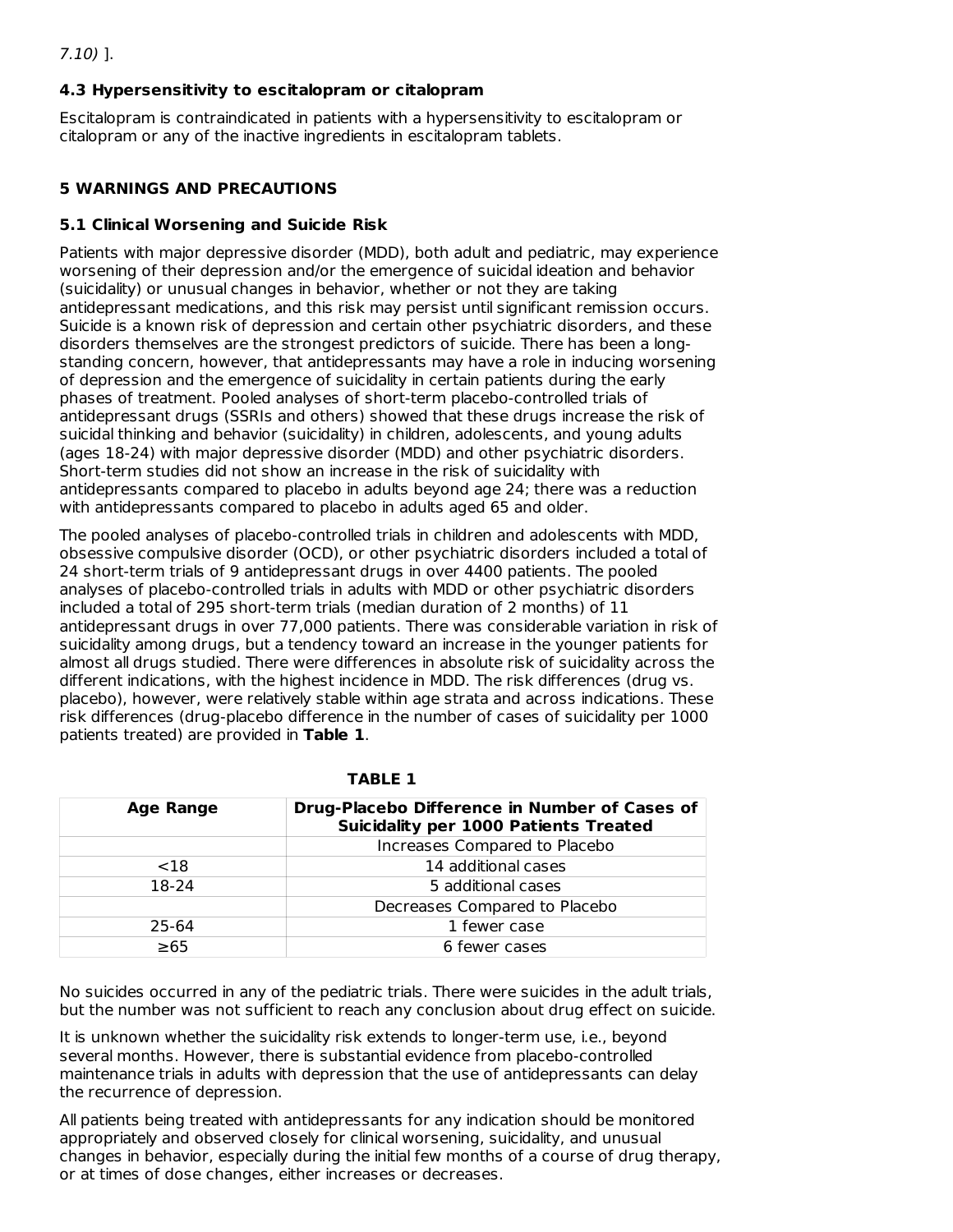The following symptoms, anxiety, agitation, panic attacks, insomnia, irritability, hostility, aggressiveness, impulsivity, akathisia (psychomotor restlessness), hypomania, and mania, have been reported in adult and pediatric patients being treated with antidepressants for major depressive disorder as well as for other indications, both psychiatric and nonpsychiatric. Although a causal link between the emergence of such symptoms and either the worsening of depression and/or the emergence of suicidal impulses has not been established, there is concern that such symptoms may represent precursors to emerging suicidality.

Consideration should be given to changing the therapeutic regimen, including possibly discontinuing the medication, in patients whose depression is persistently worse, or who are experiencing emergent suicidality or symptoms that might be precursors to worsening depression or suicidality, especially if these symptoms are severe, abrupt in onset, or were not part of the patient's presenting symptoms.

If the decision has been made to discontinue treatment, medication should be tapered, as rapidly as is feasible, but with recognition that abrupt discontinuation can be associated with certain symptoms [ see Dosage and Administration ( 2.4) ].

Families and caregivers of patients being treated with antidepressants for major depressive disorder or other indications, both psychiatric and nonpsychiatric, should be alerted about the need to monitor patients for the emergence of agitation, irritability, unusual changes in behavior, and the other symptoms described above, as well as the emergence of suicidality, and to report such symptoms immediately to health care providers. Such monitoring should include daily observation by families and caregivers [ see also Patient Counseling Information ( 17.1) ]. Prescriptions for escitalopram should be written for the smallest quantity of tablets consistent with good patient management, in order to reduce the risk of overdose.

### **Screening Patients for Bipolar Disorder**

A major depressive episode may be the initial presentation of bipolar disorder. It is generally believed (though not established in controlled trials) that treating such an episode with an antidepressant alone may increase the likelihood of precipitation of a mixed/manic episode in patients at risk for bipolar disorder. Whether any of the symptoms described above represent such a conversion is unknown. However, prior to initiating treatment with an antidepressant, patients with depressive symptoms should be adequately screened to determine if they are at risk for bipolar disorder; such screening should include a detailed psychiatric history, including a family history of suicide, bipolar disorder, and depression. It should be noted that escitalopram is not approved for use in treating bipolar depression.

# **5.2 Serotonin Syndrome**

The development of a potentially life-threatening serotonin syndrome has been reported with SNRIs and SSRIs, including escitalopram, alone but particularly with concomitant use of other serotonergic drugs (including triptans, tricyclic antidepressants, fentanyl, lithium, tramadol, tryptophan, buspirone, amphetamines, and St. John's Wort) and with drugs that impair metabolism of serotonin (in particular, MAOIs, both those intended to treat psychiatric disorders and also others, such as linezolid and intravenous methylene blue).

Serotonin syndrome symptoms may include mental status changes (e.g., agitation, hallucinations, delirium, and coma), autonomic instability (e.g., tachycardia, labile blood pressure, dizziness, diaphoresis, flushing, hyperthermia), neuromuscular symptoms (e.g., tremor, rigidity, myoclonus, hyperreflexia, incoordination) seizures, and/or gastrointestinal symptoms (e.g., nausea, vomiting, diarrhea). Patients should be monitored for the emergence of serotonin syndrome. Serotonin syndrome symptoms may include mental status changes (e.g., agitation, hallucinations, delirium, and coma), autonomic instability (e.g., tachycardia, labile blood pressure, dizziness, diaphoresis, flushing, hyperthermia), neuromuscular symptoms (e.g., tremor, rigidity, myoclonus, hyperreflexia, incoordination) seizures, and/or gastrointestinal symptoms (e.g., nausea, vomiting, diarrhea). Patients should be monitored for the emergence of serotonin syndrome.

The concomitant use of escitalopram with MAOIs intended to treat psychiatric disorders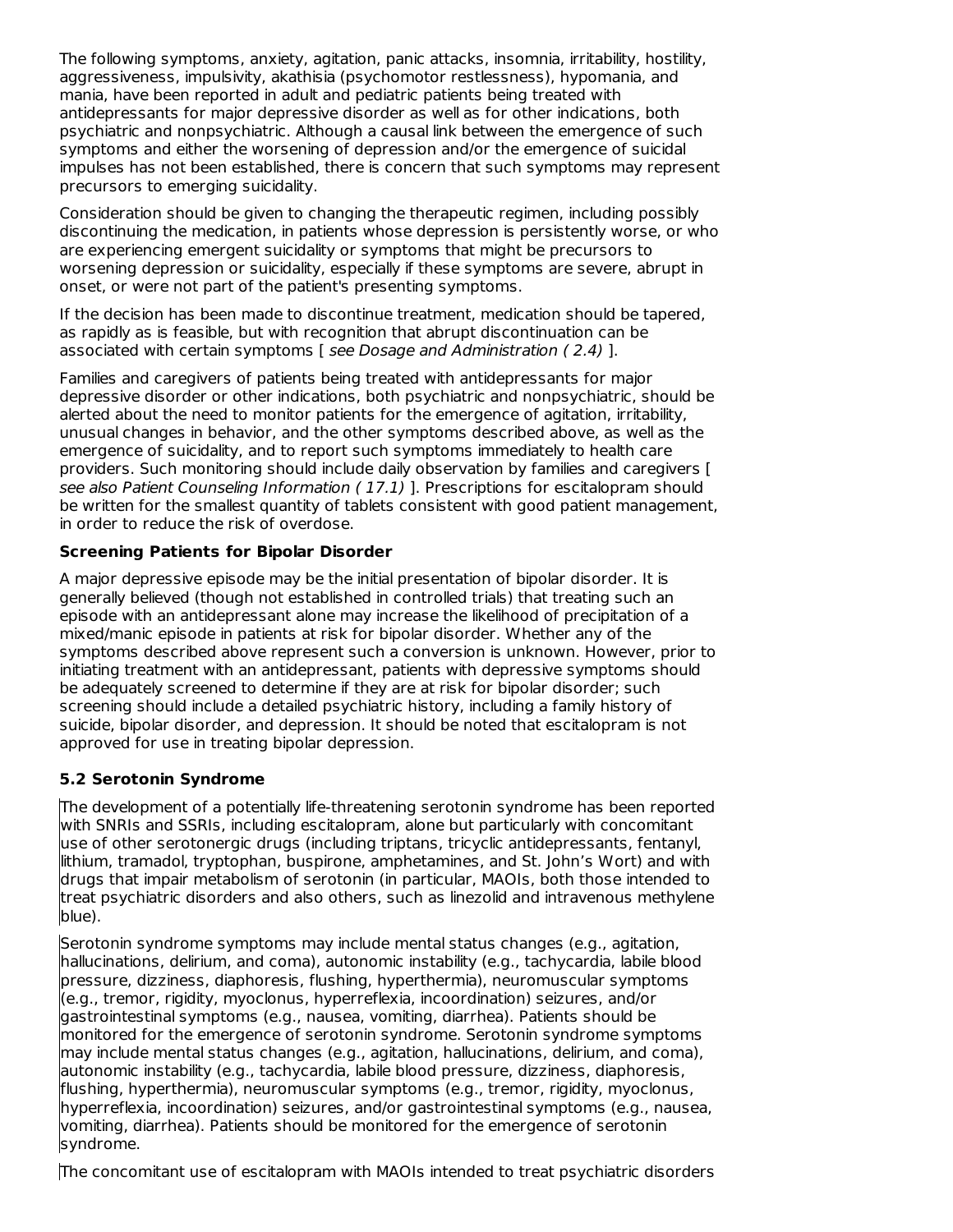is contraindicated. Escitalopram should also not be started in a patient who is being treated with MAOIs such as linezolid or intravenous methylene blue. All reports with methylene blue that provided information on the route of administration involved intravenous administration in the dose range of 1 mg/kg to 8 mg/kg. No reports involved the administration of methylene blue by other routes (such as oral tablets or local tissue injection) or at lower doses. There may be circumstances when it is necessary to initiate treatment with an MAOI such as linezolid or intravenous methylene blue in a patient taking escitalopram. Escitalopram should be discontinued before initiating treatment with the MAOI [ see Contraindications (4.1) and Dosage and Administration ( 2.5 and 2.6) ].

If concomitant use of escitalopram with other serotonergic drugs including, triptans, tricyclic antidepressants, fentanyl, lithium, tramadol, buspirone, tryptophan, amphetamine and St. John's Wort is clinically warranted, patients should be made aware of a potential increased risk for serotonin syndrome, particularly during treatment initiation and dose increases. If concomitant use of escitalopram with other serotonergic drugs including, triptans, tricyclic antidepressants, fentanyl, lithium, tramadol, buspirone, tryptophan, amphetamine and St. John's Wort is clinically warranted, patients should be made aware of a potential increased risk for serotonin syndrome, particularly during treatment initiation and dose increases.

Treatment with escitalopram and any concomitant serotonergic agents, should be discontinued immediately if the above events occur and supportive symptomatic treatment should be initiated. Treatment with escitalopram and any concomitant serotonergic agents, should be discontinued immediately if the above events occur and supportive symptomatic treatment should be initiated.

# **5.3 Discontinuation of Treatment with Escitalopram**

During marketing of escitalopram and other SSRIs and SNRIs (serotonin and norepinephrine reuptake inhibitors), there have been spontaneous reports of adverse events occurring upon discontinuation of these drugs, particularly when abrupt, including the following: dysphoric mood, irritability, agitation, dizziness, sensory disturbances (e.g., paresthesias such as electric shock sensations), anxiety, confusion, headache, lethargy, emotional lability, insomnia, and hypomania. While these events are generally self-limiting, there have been reports of serious discontinuation symptoms.

Patients should be monitored for these symptoms when discontinuing treatment with escitalopram. A gradual reduction in the dose rather than abrupt cessation is recommended whenever possible. If intolerable symptoms occur following a decrease in the dose or upon discontinuation of treatment, then resuming the previously prescribed dose may be considered. Subsequently, the physician may continue decreasing the dose but at a more gradual rate [ see Dosage and Administration (2.4) ].

### **5.4 Seizures**

Although anticonvulsant effects of racemic citalopram have been observed in animal studies, escitalopram has not been systematically evaluated in patients with a seizure disorder. These patients were excluded from clinical studies during the product's premarketing testing. In clinical trials of escitalopram, cases of convulsion have been reported in association with escitalopram treatment. Like other drugs effective in the treatment of major depressive disorder, escitalopram should be introduced with care in patients with a history of seizure disorder.

### **5.5 Activation of Mania/Hypomania**

In placebo-controlled trials of escitalopram in major depressive disorder, activation of mania/hypomania was reported in one (0.1%) of 715 patients treated with escitalopram and in none of the 592 patients treated with placebo. One additional case of hypomania has been reported in association with escitalopram treatment. Activation of mania/hypomania has also been reported in a small proportion of patients with major affective disorders treated with racemic citalopram and other marketed drugs effective in the treatment of major depressive disorder. As with all drugs effective in the treatment of major depressive disorder, escitalopram should be used cautiously in patients with a history of mania.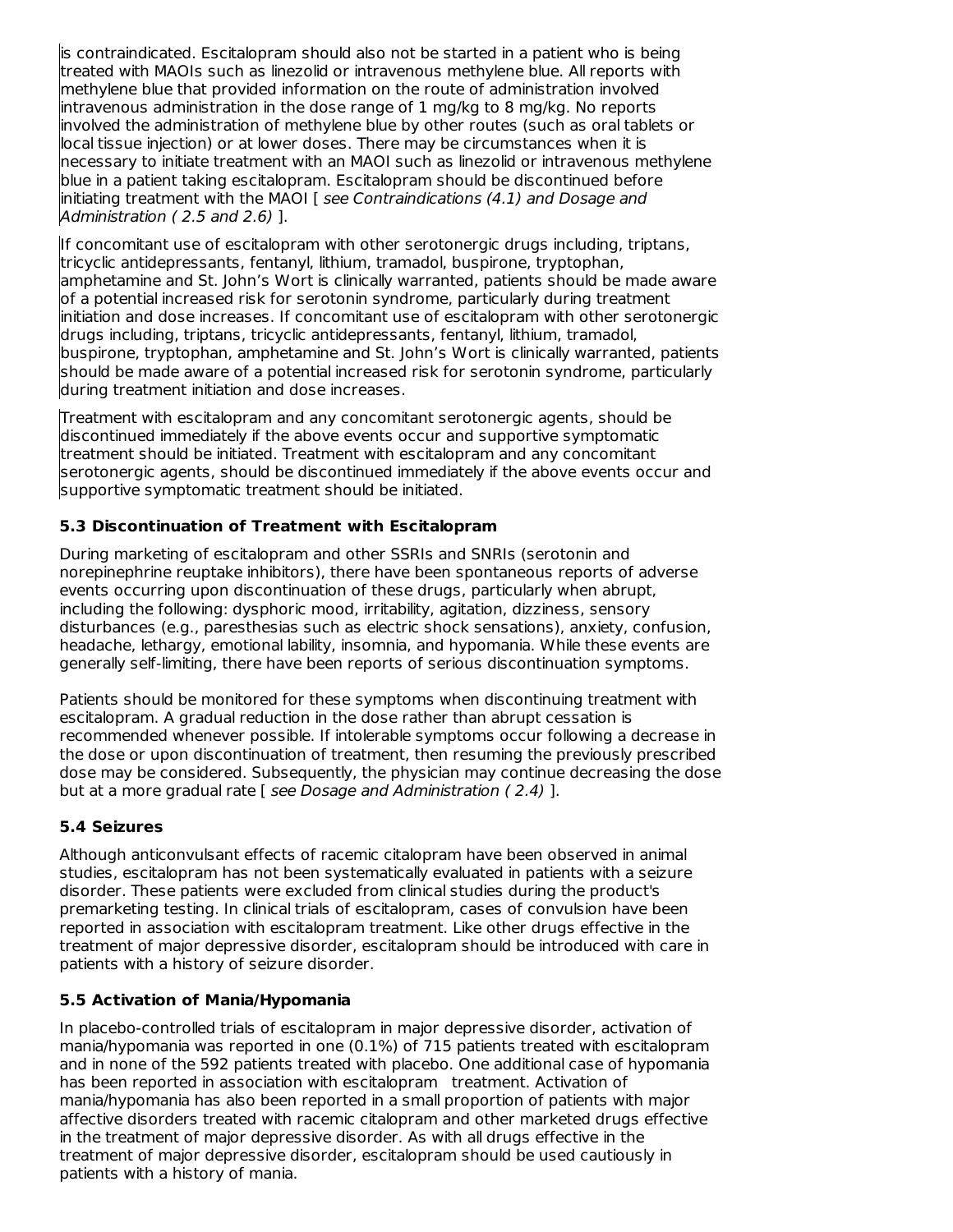### **5.6 Hyponatremia**

Hyponatremia may occur as a result of treatment with SSRIs and SNRIs, including escitalopram. In many cases, this hyponatremia appears to be the result of the syndrome of inappropriate antidiuretic hormone secretion (SIADH), and was reversible when escitalopram was discontinued. Cases with serum sodium lower than 110 mmol/L have been reported. Elderly patients may be at greater risk of developing hyponatremia with SSRIs and SNRIs. Also, patients taking diuretics or who are otherwise volume depleted may be at greater risk [ see Geriatric Use (8.5)] . Discontinuation of escitalopram should be considered in patients with symptomatic hyponatremia and appropriate medical intervention should be instituted.

Signs and symptoms of hyponatremia include headache, difficulty concentrating, memory impairment, confusion, weakness, and unsteadiness, which may lead to falls. Signs and symptoms associated with more severe and/or acute cases have included hallucination, syncope, seizure, coma, respiratory arrest, and death.

# **5.7 Abnormal Bleeding**

SSRIs and SNRIs, including escitalopram, may increase the risk of bleeding events. Concomitant use of aspirin, nonsteroidal anti-inflammatory drugs, warfarin, and other anticoagulants may add to the risk. Case reports and epidemiological studies (casecontrol and cohort design) have demonstrated an association between use of drugs that interfere with serotonin reuptake and the occurrence of gastrointestinal bleeding. Bleeding events related to SSRIs and SNRIs use have ranged from ecchymoses, hematomas, epistaxis, and petechiae to life-threatening hemorrhages.

Patients should be cautioned about the risk of bleeding associated with the concomitant use of escitalopram and NSAIDs, aspirin, or other drugs that affect coagulation.

### **5.8 Interference with Cognitive and Motor Performance**

In a study in normal volunteers, escitalopram 10 mg/day did not produce impairment of intellectual function or psychomotor performance. Because any psychoactive drug may impair judgment, thinking, or motor skills, however, patients should be cautioned about operating hazardous machinery, including automobiles, until they are reasonably certain that escitalopram therapy does not affect their ability to engage in such activities.

# **5.9 Angle Closure Glaucoma**

Angle-Closure Glaucoma: The pupillary dilation that occurs following use of many antidepressant drugs including escitalopram may trigger an angle closure attack in a patient with anatomically narrow angles who does not have a patent iridectomy.

### **5.10 Use in Patients with Concomitant Illness**

Clinical experience with escitalopram in patients with certain concomitant systemic illnesses is limited. Caution is advisable in using escitalopram in patients with diseases or conditions that produce altered metabolism or hemodynamic responses.

Escitalopram has not been systematically evaluated in patients with a recent history of myocardial infarction or unstable heart disease. Patients with these diagnoses were generally excluded from clinical studies during the product's premarketing testing.

In subjects with hepatic impairment, clearance of racemic citalopram was decreased and plasma concentrations were increased. The recommended dose of escitalopram in hepatically impaired patients is 10 mg/day [ see Dosage and Administration (2.3) ].

Because escitalopram is extensively metabolized, excretion of unchanged drug in urine is a minor route of elimination. Until adequate numbers of patients with severe renal impairment have been evaluated during chronic treatment with escitalopram, however, it should be used with caution in such patients [ see Dosage and Administration (2.3) ].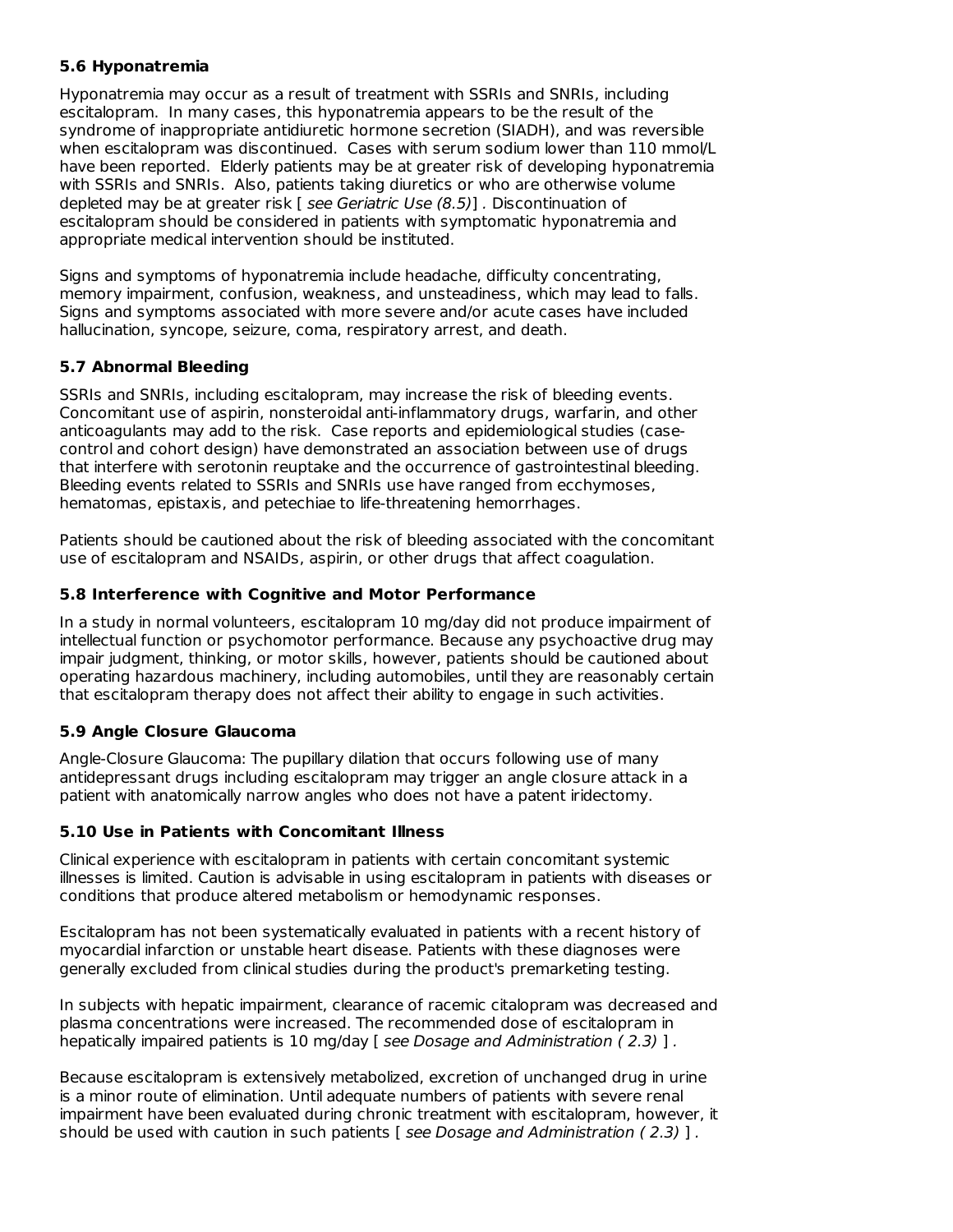### **6 ADVERSE REACTIONS**

### **6.1 Clinical Trials Experience**

Because clinical studies are conducted under widely varying conditions, adverse reaction rates observed in the clinical studies of a drug cannot be directly compared to rates in the clinical studies of another drug and may not reflect the rates observed in practice.

### **Clinical Trial Data Sources**

#### **Pediatrics (6 -17 years)**

Adverse events were collected in 576 pediatric patients (286 escitalopram, 290 placebo) with major depressive disorder in double-blind placebo-controlled studies. Safety and effectiveness of escitalopram in pediatric patients less than 12 years of age has not been established.

#### **Adults**

Adverse events information for escitalopram was collected from 715 patients with major depressive disorder who were exposed to escitalopram and from 592 patients who were exposed to placebo in double-blind, placebo-controlled trials. An additional 284 patients with major depressive disorder were newly exposed to escitalopram in openlabel trials. The adverse event information for escitalopram in patients with GAD was collected from 429 patients exposed to escitalopram and from 427 patients exposed to placebo in double-blind, placebo-controlled trials.

Adverse events during exposure were obtained primarily by general inquiry and recorded by clinical investigators using terminology of their own choosing. Consequently, it is not possible to provide a meaningful estimate of the proportion of individuals experiencing adverse events without first grouping similar types of events into a smaller number of standardized event categories. In the tables and tabulations that follow, standard World Health Organization (WHO) terminology has been used to classify reported adverse events.

The stated frequencies of adverse reactions represent the proportion of individuals who experienced, at least once, a treatment-emergent adverse event of the type listed. An event was considered treatment-emergent if it occurred for the first time or worsened while receiving therapy following baseline evaluation.

### **Adverse Events Associated with Discontinuation of Treatment**

### **Major Depressive Disorder**

### **Pediatrics (6 -17 years)**

Adverse events were associated with discontinuation of 3.5% of 286 patients receiving escitalopram and 1% of 290 patients receiving placebo. The most common adverse event (incidence at least 1% for escitalopram and greater than placebo) associated with discontinuation was insomnia (1% escitalopram, 0% placebo).

### **Adults**

Among the 715 depressed patients who received escitalopram in placebo-controlled trials, 6% discontinued treatment due to an adverse event, as compared to 2% of 592 patients receiving placebo. In two fixed-dose studies, the rate of discontinuation for adverse events in patients receiving 10 mg/day escitalopram was not significantly different from the rate of discontinuation for adverse events in patients receiving placebo. The rate of discontinuation for adverse events in patients assigned to a fixed dose of 20 mg/day escitalopram was 10%, which was significantly different from the rate of discontinuation for adverse events in patients receiving 10 mg/day escitalopram (4%) and placebo (3%). Adverse events that were associated with the discontinuation of at least 1% of patients treated with escitalopram, and for which the rate was at least twice that of placebo, were nausea (2%) and ejaculation disorder (2% of male patients).

#### **Generalized Anxiety Disorder Adults**

Among the 429 GAD patients who received escitalopram 10-20 mg/day in placebo-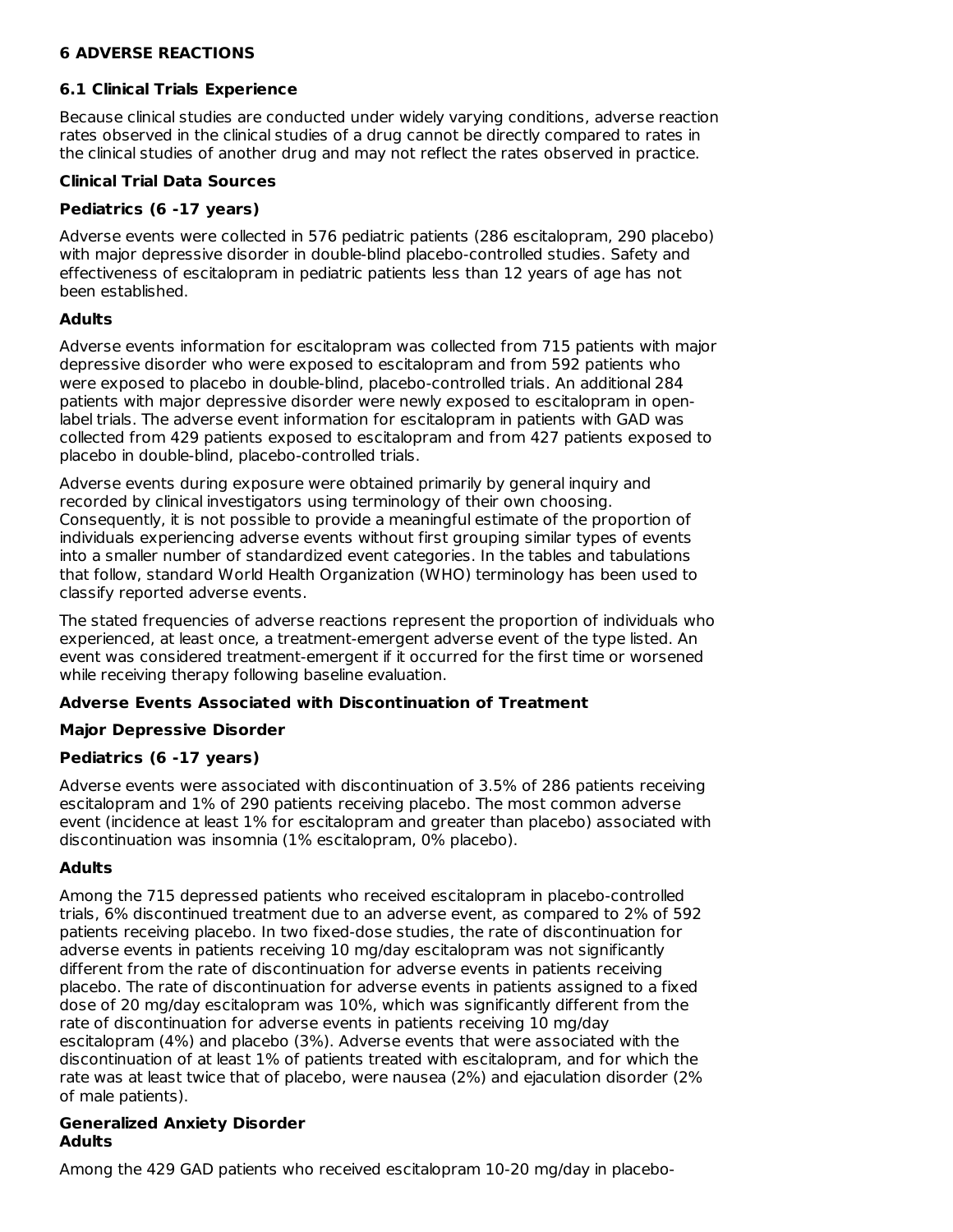controlled trials, 8% discontinued treatment due to an adverse event, as compared to 4% of 427 patients receiving placebo. Adverse events that were associated with the discontinuation of at least 1% of patients treated with escitalopram, and for which the rate was at least twice the placebo rate, were nausea (2%), insomnia (1%), and fatigue  $(1\%)$ .

### **Incidence of Adverse Reactions in Placebo-Controlled Clinical Trials**

#### **Major Depressive Disorder Pediatrics (6 -17 years)**

The overall profile of adverse reactions in pediatric patients was generally similar to that seen in adult studies, as shown in **Table 2**. However, the following adverse reactions (excluding those which appear in Table 2 and those for which the coded terms were uninformative or misleading) were reported at an incidence of at least 2% for escitalopram and greater than placebo: back pain, urinary tract infection, vomiting, and nasal congestion.

### **Adults**

The most commonly observed adverse reactions in escitalopram patients (incidence of approximately 5% or greater and approximately twice the incidence in placebo patients) were insomnia, ejaculation disorder (primarily ejaculatory delay), nausea, sweating increased, fatigue, and somnolence.

**Table 2** enumerates the incidence, rounded to the nearest percent, of treatmentemergent adverse events that occurred among 715 depressed patients who received escitalopram at doses ranging from 10 to 20 mg/day in placebo-controlled trials. Events included are those occurring in 2% or more of patients treated with escitalopram and for which the incidence in patients treated with escitalopram was greater than the incidence in placebo-treated patients.

|                                                                                                                                        | <b>TABLE 2</b>                                         |                |  |  |  |
|----------------------------------------------------------------------------------------------------------------------------------------|--------------------------------------------------------|----------------|--|--|--|
| Treatment-Emergent Adverse Reactions observed with a frequency of $\geq 2\%$ and greater than<br>placebo for Major Depressive Disorder |                                                        |                |  |  |  |
|                                                                                                                                        | <b>Adverse Reaction Escitalopram</b><br><b>Placebo</b> |                |  |  |  |
|                                                                                                                                        | $(N=715)$<br>%                                         | $(N=592)$<br>% |  |  |  |
| <b>Autonomic</b><br><b>Nervous System</b><br><b>Disorders</b>                                                                          |                                                        |                |  |  |  |
| Dry Mouth                                                                                                                              | 6%                                                     | 5%             |  |  |  |
| Sweating<br>Increased                                                                                                                  | 5%                                                     | 2%             |  |  |  |
| <b>Central &amp;</b><br>Peripheral<br><b>Nervous System</b><br><b>Disorders</b>                                                        |                                                        |                |  |  |  |
| <b>Dizziness</b>                                                                                                                       | 5%                                                     | 3%             |  |  |  |
| Gastrointestinal<br><b>Disorders</b>                                                                                                   |                                                        |                |  |  |  |
| Nausea                                                                                                                                 | 15%                                                    | 7%             |  |  |  |
| Diarrhea                                                                                                                               | 8%                                                     | 5%             |  |  |  |
| Constipation                                                                                                                           | 3%                                                     | 1%             |  |  |  |
| Indigestion                                                                                                                            | 3%                                                     | 1%             |  |  |  |
| Abdominal Pain                                                                                                                         | 2%                                                     | 1%             |  |  |  |
| General                                                                                                                                |                                                        |                |  |  |  |
| Influenza-like                                                                                                                         | 5%                                                     | 4%             |  |  |  |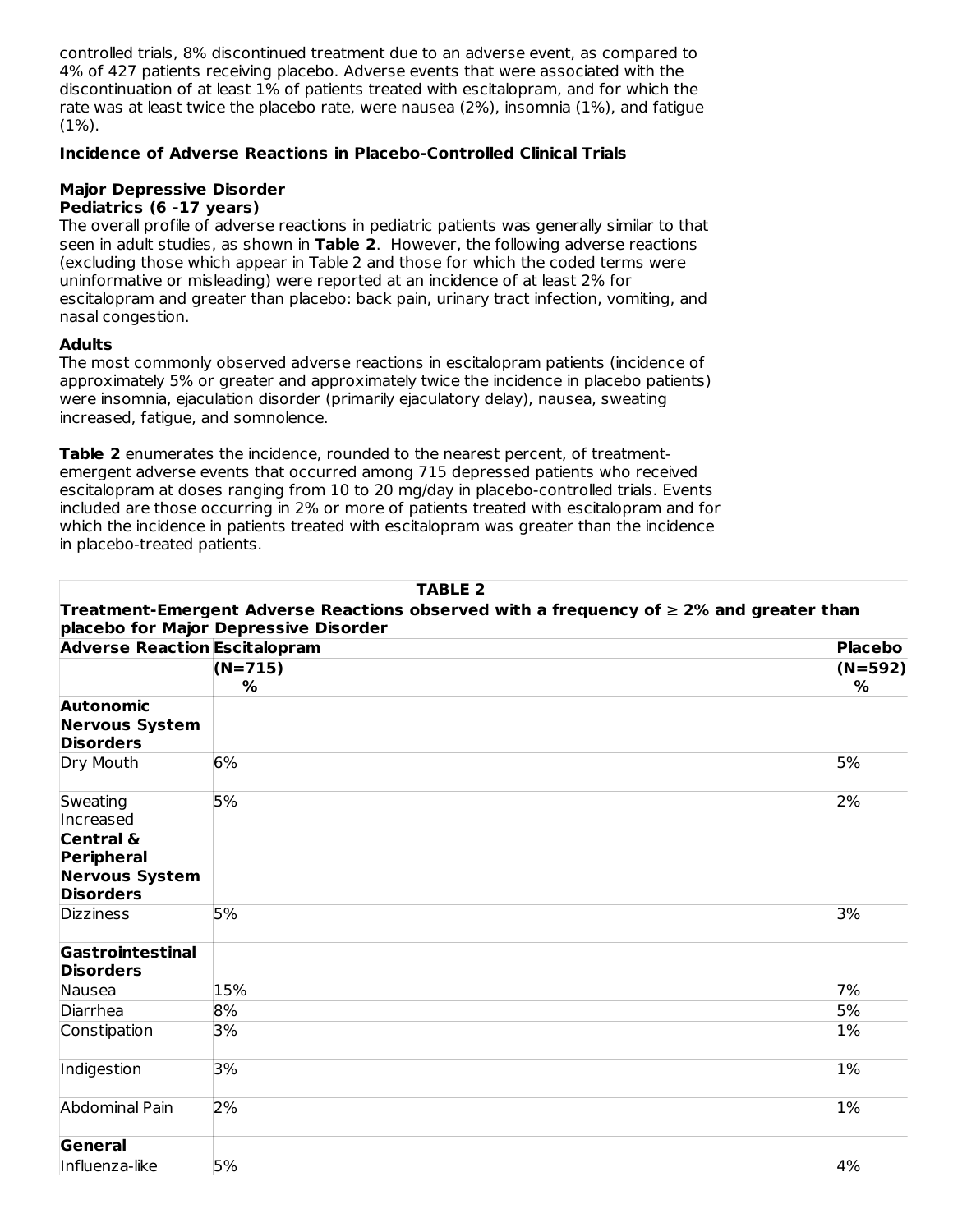| Symptoms                                      |    |          |
|-----------------------------------------------|----|----------|
| Fatigue                                       | 5% | 2%       |
| Psychiatric<br><b>Disorders</b>               |    |          |
| Insomnia                                      | 9% | 4%       |
| Somnolence                                    | 6% | 2%       |
| Appetite<br>Decreased                         | 3% | 1%       |
| Libido<br>Decreased                           | 3% | 1%       |
| <b>Respiratory</b><br><b>System Disorders</b> |    |          |
| Rhinitis                                      | 5% | 4%       |
| Sinusitis                                     | 3% | 2%       |
| <b>Urogenital</b>                             |    |          |
| Ejaculation Disorder 9%                       |    | <1%      |
| Impotence $\overline{2}$                      | 3% | <1%      |
| Anorgasmia <sup>3</sup>                       | 2% | ${<}1\%$ |

<sup>1</sup>Primarily ejaculatory delay.

<sup>2</sup>Denominator used was for males only (N=225 Escitalopram; N=188 placebo). <sup>3</sup>Denominator used was for females only (N=490 Escitalopram; N=404 placebo).

#### **Generalized Anxiety Disorder Adults**

The most commonly observed adverse reactions in escitalopram patients (incidence of approximately 5% or greater and approximately twice the incidence in placebo patients) were nausea, ejaculation disorder (primarily ejaculatory delay), insomnia, fatigue, decreased libido, and anorgasmia.

**Table 3** enumerates the incidence, rounded to the nearest percent of treatmentemergent adverse events that occurred among 429 GAD patients who received escitalopram 10 to 20 mg/day in placebo-controlled trials. Events included are those occurring in 2% or more of patients treated with escitalopram and for which the incidence in patients treated with escitalopram was greater than the incidence in placebo-treated patients.

|                                                                                                                                          | TABLE 3        |                |  |  |  |
|------------------------------------------------------------------------------------------------------------------------------------------|----------------|----------------|--|--|--|
| Treatment-Emergent Adverse Reactions observed with a frequency of $\geq$<br>2% and greater than placebo for Generalized Anxiety Disorder |                |                |  |  |  |
| <b>Adverse Reactions</b>                                                                                                                 | <b>Placebo</b> |                |  |  |  |
|                                                                                                                                          | $(N=429)$<br>% | $(N=427)$<br>% |  |  |  |
| Autonomic Nervous<br><b>System Disorders</b>                                                                                             |                |                |  |  |  |
| Dry Mouth                                                                                                                                | 9%             | 5%             |  |  |  |
| Sweating Increased                                                                                                                       | 4%             | 1%             |  |  |  |
| <b>Central &amp;</b><br>PeripheralNervous<br><b>System Disorders</b>                                                                     |                |                |  |  |  |
| Headache                                                                                                                                 | 24%            | 17%            |  |  |  |
| Paresthesia                                                                                                                              | 2%             | 1%             |  |  |  |
| Gastrointestinal<br><b>Disorders</b>                                                                                                     |                |                |  |  |  |
| Nausea                                                                                                                                   | 18%            | 8%             |  |  |  |
| Diarrhea                                                                                                                                 | 8%             | 6%             |  |  |  |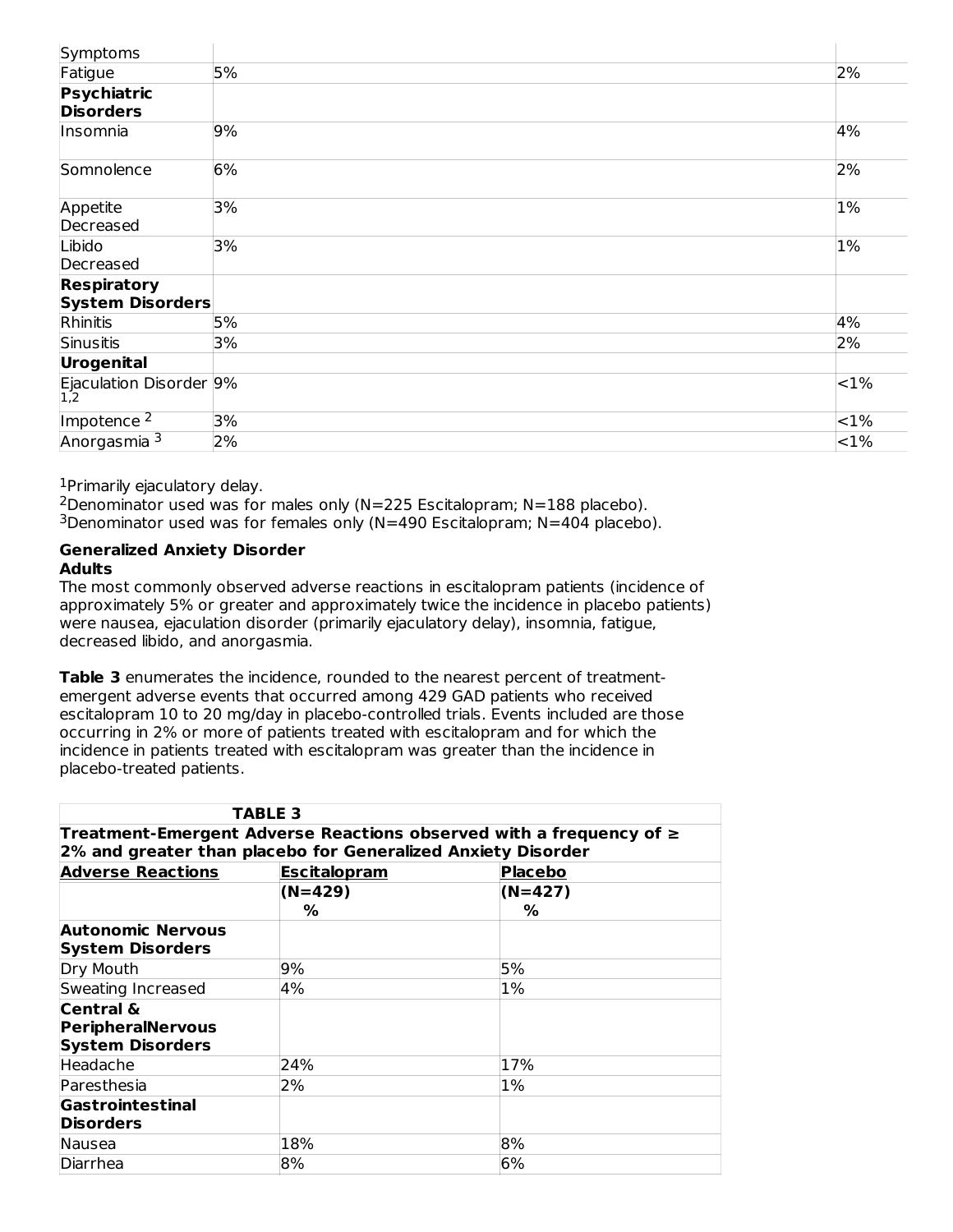| Constipation                                                                          | 5%  | 4%   |
|---------------------------------------------------------------------------------------|-----|------|
| Indigestion                                                                           | 3%  | 2%   |
| Vomiting                                                                              | 3%  | 1%   |
| Abdominal Pain                                                                        | 2%  | 1%   |
| Flatulence                                                                            | 2%  | 1%   |
| Toothache                                                                             | 2%  | 0%   |
| General                                                                               |     |      |
| Fatigue                                                                               | 8%  | 2%   |
| Influenza-like Symptoms                                                               | 5%  | 4%   |
| <b>Musculoskeletal System</b><br>Disorder                                             |     |      |
| Neck/Shoulder Pain                                                                    | 3%  | 1%   |
| <b>Psychiatric Disorders</b>                                                          |     |      |
| Somnolence                                                                            | 13% | 7%   |
| Insomnia                                                                              | 12% | 6%   |
| Libido Decreased                                                                      | 7%  | 2%   |
| Dreaming Abnormal                                                                     | 3%  | 2%   |
| Appetite Decreased                                                                    | 3%  | 1%   |
| Lethargy                                                                              | 3%  | 1%   |
| <b>Respiratory System</b>                                                             |     |      |
| <b>Disorders</b>                                                                      |     |      |
| Yawning                                                                               | 2%  | 1%   |
| Urogenital                                                                            |     |      |
| Ejaculation Disorder 1,2                                                              | 14% | 2%   |
| Anorgasmia <sup>3</sup>                                                               | 6%  | < 1% |
| Menstrual Disorder                                                                    | 2%  | 1%   |
| <sup>1</sup> Primarily ejaculatory delay.                                             |     |      |
| <sup>2</sup> Denominator used was for males only (N=182 Escitalopram; N=195 placebo). |     |      |

<sup>3</sup>Denominator used was for females only (N=247 Escitalopram; N=232 placebo).

### **Dose Dependency of Adverse Reactions**

The potential dose dependency of common adverse reactions (defined as an incidence rate of ≥5% in either the 10 mg or 20 mg escitalopram groups) was examined on the basis of the combined incidence of adverse reactions in two fixed-dose trials. The overall incidence rates of adverse events in 10 mg escitalopram-treated patients (66%) was similar to that of the placebo-treated patients (61%), while the incidence rate in 20 mg/day escitalopram-treated patients was greater (86%). **Table 4** shows common adverse reactions that occurred in the 20 mg/day escitalopram group with an incidence that was approximately twice that of the 10 mg/day escitalopram group and approximately twice that of the placebo group.

**TABLE 4 Incidence of Common Adverse Reactions in Patients with Major Depressive Disorder**

| <b>Adverse Reaction</b>   | <b>Placebo</b> | 10 mg/day           | 20 mg/day           |
|---------------------------|----------------|---------------------|---------------------|
|                           | $(N=311)$      | <b>Escitalopram</b> | <b>Escitalopram</b> |
|                           |                | $(N=310)$           | $(N=125)$           |
| <b>Insomnia</b>           | 4%             | 7%                  | 14%                 |
| <b>Diarrhea</b>           | 5%             | 6%                  | 14%                 |
| <b>Dry Mouth</b>          | 3%             | 4%                  | 9%                  |
| <b>Somnolence</b>         | $1\%$          | 4%                  | 9%                  |
| <b>Dizziness</b>          | 2%             | 4%                  | 7%                  |
| <b>Sweating Increased</b> | ${<}1\%$       | 3%                  | 8%                  |
| <b>Constipation</b>       | $1\%$          | 3%                  | 6%                  |
| <b>Fatigue</b>            | 2%             | 2%                  | 6%                  |
| <b>Indigestion</b>        | 1%             | 2%                  | 6%                  |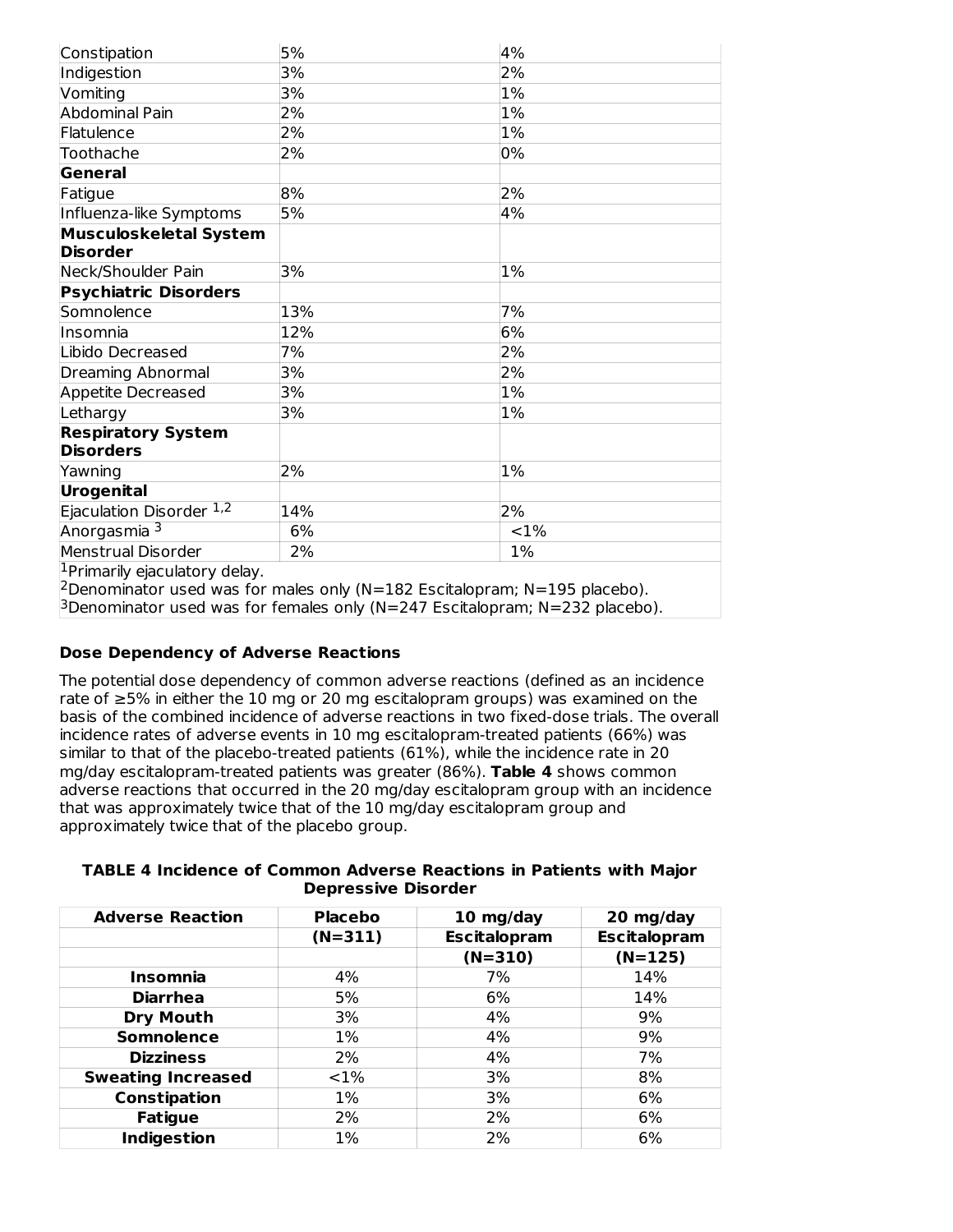### **Male and Female Sexual Dysfunction with SSRIs**

Although changes in sexual desire, sexual performance, and sexual satisfaction often occur as manifestations of a psychiatric disorder, they may also be a consequence of pharmacologic treatment. In particular, some evidence suggests that SSRIs can cause such untoward sexual experiences.

Reliable estimates of the incidence and severity of untoward experiences involving sexual desire, performance, and satisfaction are difficult to obtain, however, in part because patients and physicians may be reluctant to discuss them. Accordingly, estimates of the incidence of untoward sexual experience and performance cited in product labeling are likely to underestimate their actual incidence.

| <b>Adverse Event</b>          | <b>Escitalopram</b> | <b>Placebo</b> |
|-------------------------------|---------------------|----------------|
|                               | In Males Only       |                |
|                               | $(N=407)$           | $(N=383)$      |
| Ejaculation Disorder          |                     |                |
| (primarily ejaculatory delay) | 12%                 | $1\%$          |
| Libido Decreased              | 6%                  | 2%             |
| Impotence                     | 2%                  | $< 1\%$        |
|                               | In Females Only     |                |
|                               | $(N=737)$           | $(N=636)$      |
| Libido Decreased              | 3%                  | $1\%$          |
| Anorgasmia                    | 3%                  | ${<}1\%$       |

**TABLE 5 Incidence of Sexual Side Effects in Placebo-Controlled Clinical Trials**

There are no adequately designed studies examining sexual dysfunction with escitalopram treatment.

Priapism has been reported with all SSRIs.

While it is difficult to know the precise risk of sexual dysfunction associated with the use of SSRIs, physicians should routinely inquire about such possible side effects.

### **Vital Sign Changes**

Escitalopram and placebo groups were compared with respect to (1) mean change from baseline in vital signs (pulse, systolic blood pressure, and diastolic blood pressure) and (2) the incidence of patients meeting criteria for potentially clinically significant changes from baseline in these variables. These analyses did not reveal any clinically important changes in vital signs associated with escitalopram treatment. In addition, a comparison of supine and standing vital sign measures in subjects receiving escitalopram indicated that escitalopram treatment is not associated with orthostatic changes.

### **Weight Changes**

Patients treated with escitalopram in controlled trials did not differ from placebo-treated patients with regard to clinically important change in body weight.

### **Laboratory Changes**

Escitalopram and placebo groups were compared with respect to (1) mean change from baseline in various serum chemistry, hematology, and urinalysis variables, and (2) the incidence of patients meeting criteria for potentially clinically significant changes from baseline in these variables. These analyses revealed no clinically important changes in laboratory test parameters associated with escitalopram treatment.

### **ECG Changes**

Electrocardiograms from escitalopram  $(N=625)$  and placebo  $(N=527)$  groups were compared with respect to outliers defined as subjects with QTc changes over 60 msec from baseline or absolute values over 500 msec post-dose, and subjects with heart rate increases to over 100 bpm or decreases to less than 50 bpm with a 25% change from baseline (tachycardic or bradycardic outliers, respectively). None of the patients in the escitalopram group had a QTcF interval >500 msec or a prolongation >60 msec compared to 0.2% of patients in the placebo group. The incidence of tachycardic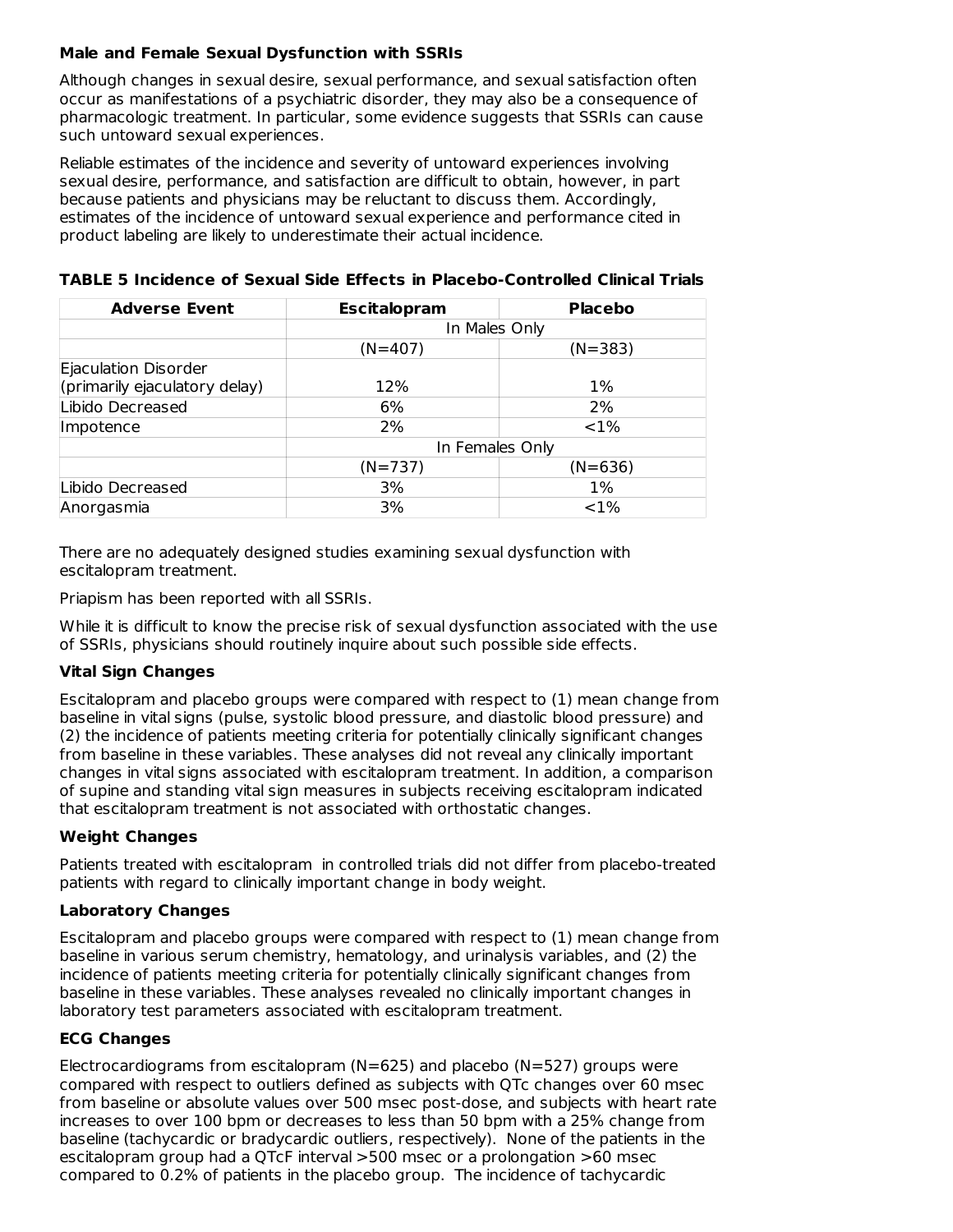outliers was 0.2% in the escitalopram and the placebo group. The incidence of bradycardic outliers was 0.5% in the escitalopram group and 0.2% in the placebo group.

QTcF interval was evaluated in a randomized, placebo and active (moxifloxacin 400 mg) controlled cross-over, escalating multiple-dose study in 113 healthy subjects. The maximum mean (95% upper confidence bound) difference from placebo arm were 4.5 (6.4) and 10.7 (12.7) msec for 10 mg and supratherapeutic 30 mg escitalopram given once daily, respectively. Based on the established exposure-response relationship, the predicted QTcF change from placebo arm (95% confidence interval) under the C  $_{\sf max}$  for the dose of 20 mg is 6.6 (7.9) msec. Escitalopram 30 mg given once daily resulted in mean C  $_{\text{max}}$  of 1.7-fold higher than the mean C  $_{\text{max}}$  for the maximum recommended therapeutic dose at steady state (20 mg). The exposure under supratherapeutic 30 mg dose is similar to the steady state concentrations expected in CYP2C19 poor metabolizers following a therapeutic dose of 20 mg.

### **Other Reactions Observed During the Premarketing Evaluation of Escitalopram**

Following is a list of treatment-emergent adverse events, as defined in the introduction to the **ADVERSE REACTIONS** section, reported by the 1428 patients treated with escitalopram for periods of up to one year in double-blind or open-label clinical trials during its premarketing evaluation. The listing does not include those events already listed in **Tables 2 & 3**, those events for which a drug cause was remote and at a rate less than 1% or lower than placebo, those events which were so general as to be uninformative, and those events reported only once which did not have a substantial probability of being acutely life threatening. Events are categorized by body system. Events of major clinical importance are described in the Warnings and Precautions section ( 5).

Cardiovascular - hypertension, palpitation.

Central and Peripheral Nervous System Disorders - light-headed feeling, migraine.

Gastrointestinal Disorders - abdominal cramp, heartburn, gastroenteritis.

General - allergy, chest pain, fever, hot flushes, pain in limb.

Metabolic and Nutritional Disorders - increased weight.

Musculoskeletal System Disorders - arthralgia, myalgia jaw stiffness.

Psychiatric Disorders - appetite increased, concentration impaired, irritability.

Reproductive Disorders/Female - menstrual cramps, menstrual disorder.

Respiratory System Disorders - bronchitis, coughing, nasal congestion, sinus congestion, sinus headache.

Skin and Appendages Disorders - rash.

Special Senses - vision blurred, tinnitus.

Urinary System Disorders - urinary frequency, urinary tract infection.

### **6.2 Post-Marketing Experience**

### **Adverse Reactions Reported Subsequent to the Marketing of Escitalopram**

The following additional adverse reactions have been identified from spontaneous reports of escitalopram received worldwide. These adverse reactions have been chosen for inclusion because of a combination of seriousness, frequency of reporting, or potential causal connection to escitalopram and have not been listed elsewhere in labeling. However, because these adverse reactions were reported voluntarily from a population of uncertain size, it is not always possible to reliably estimate their frequency or establish a causal relationship to drug exposure. These events include:

Blood and Lymphatic System Disorders: anemia, agranulocytis, aplastic anemia, hemolytic anemia, idiopathic thrombocytopenia purpura, leukopenia, thrombocytopenia.

Cardiac Disorders: atrial fibrillation, bradycardia, cardiac failure, myocardial infarction, tachycardia, torsade de pointes, ventricular arrhythmia, ventricular tachycardia.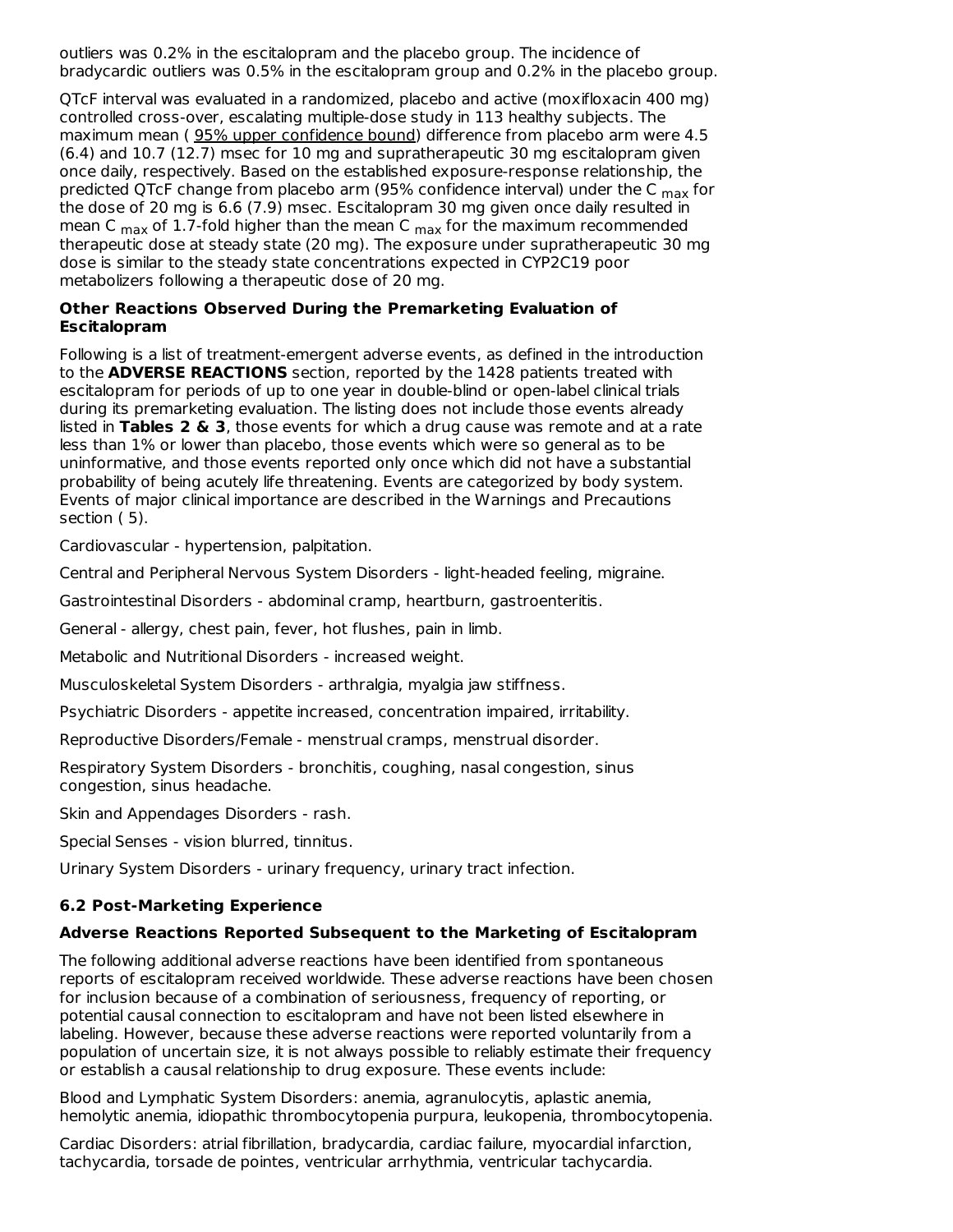Ear and labyrinth disorders: vertigo

Endocrine Disorders: diabetes mellitus, hyperprolactinemia, SIADH.

Eye Disorders: angle closure glaucoma, diplopia, mydriasis, visual disturbance.

Gastrointestinal Disorder: dysphagia, gastrointestinal hemorrhage, gastroesophageal reflux, pancreatitis, rectal hemorrhage.

General Disorders and Administration Site Conditions: abnormal gait, asthenia, edema, fall, feeling abnormal, malaise.

Hepatobiliary Disorders: fulminant hepatitis, hepatic failure, hepatic necrosis, hepatitis.

Immune System Disorders: allergic reaction, anaphylaxis.

Investigations: bilirubin increased, decreased weight, electrocardiogram QT prolongation, hepatic enzymes increased, hypercholesterolemia, INR increased, prothrombin decreased.

Metabolism and Nutrition Disorders: hyperglycemia, hypoglycemia, hypokalemia, hyponatremia.

Musculoskeletal and Connective Tissue Disorders: muscle cramp, muscle stiffness, muscle weakness, rhabdomyolysis.

Nervous System Disorders: akathisia, amnesia, ataxia, choreoathetosis, cerebrovascular accident, dysarthria, dyskinesia, dystonia, extrapyramidal disorders, grand mal seizures (or convulsions), hypoaesthesia, myoclonus, nystagmus, Parkinsonism, restless legs, seizures, syncope, tardive dyskinesia, tremor.

Pregnancy, Puerperium and Perinatal Conditions: spontaneous abortion.

Psychiatric Disorders: acute psychosis, aggression, agitation, anger, anxiety, apathy, completed suicide, confusion, depersonalization, depression aggravated, delirium, delusion, disorientation, feeling unreal, hallucinations (visual and auditory), mood swings, nervousness, nightmare, panic reaction, paranoia, restlessness, self-harm or thoughts of self-harm, suicide attempt, suicidal ideation, suicidal tendency.

Renal and Urinary Disorders: acute renal failure, dysuria, urinary retention.

Reproductive System and Breast Disorders: menorrhagia, priapism.

Respiratory, Thoracic and Mediastinal Disorders: dyspnea, epistaxis, pulmonary embolism, pulmonary hypertension of the newborn.

Skin and Subcutaneous Tissue Disorders: alopecia, angioedema, dermatitis, ecchymosis, erythema multiforme, photosensitivity reaction, Stevens Johnson Syndrome, toxic epidermal necrolysis, urticaria.

Vascular Disorders: deep vein thrombosis, flushing, hypertensive crisis, hypotension, orthostatic hypotension, phlebitis, thrombosis.

# **7 DRUG INTERACTIONS**

### **7.1 Monoamine Oxidase Inhibitors (MAOIs)**

[See Dosage and Administration ( 2.5 and 2.6), Contraindications ( 4.1) and Warnings and Precautions ( 5.2)].

# **7.2 Serotonergic Drugs**

[See Dosage and Administration ( 2.5 and 2.6), Contraindications ( 4.1) and Warnings and Precautions ( 5.2)].

# **7.3 Triptans**

There have been rare postmarketing reports of serotonin syndrome with use of an SSRI and a triptan. If concomitant treatment of escitalopram with a triptan is clinically warranted, careful observation of the patient is advised, particularly during treatment initiation and dose increases [ see Warnings and Precautions ( 5.2) ] .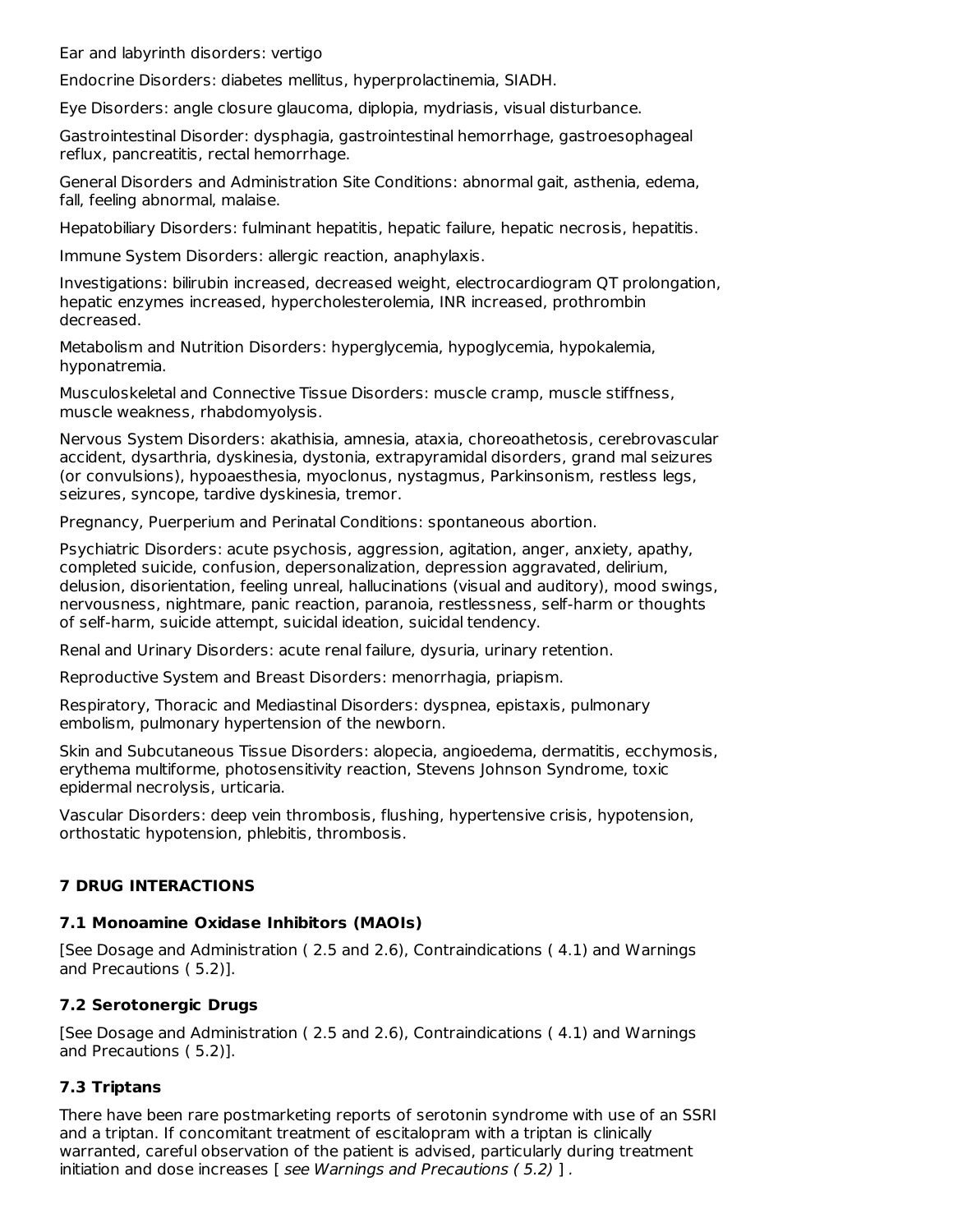# **7.4 CNS Drugs**

Given the primary CNS effects of escitalopram, caution should be used when it is taken in combination with other centrally acting drugs.

# **7.5 Alcohol**

Although escitalopram did not potentiate the cognitive and motor effects of alcohol in a clinical trial, as with other psychotropic medications, the use of alcohol by patients taking escitalopram is not recommended.

### **7.6 Drugs That Interfere With Hemostasis (NSAIDs, Aspirin, Warfarin, etc.)**

Serotonin release by platelets plays an important role in hemostasis. Epidemiological studies of the case-control and cohort design that have demonstrated an association between use of psychotropic drugs that interfere with serotonin reuptake and the occurrence of upper gastrointestinal bleeding have also shown that concurrent use of an NSAID or aspirin may potentiate the risk of bleeding. Altered anticoagulant effects, including increased bleeding, have been reported when SSRIs and SNRIs are coadministered with warfarin. Patients receiving warfarin therapy should be carefully monitored when escitalopram is initiated or discontinued.

# **7.7 Cimetidine**

In subjects who had received 21 days of 40 mg/day racemic citalopram, combined administration of 400 mg twice a day cimetidine for 8 days resulted in an increase in citalopram AUC and C  $_{\sf max}$  of 43% and 39%, respectively. The clinical significance of these findings is unknown.

# **7.8 Digoxin**

In subjects who had received 21 days of 40 mg/day racemic citalopram, combined administration of citalopram and digoxin (single dose of 1 mg) did not significantly affect the pharmacokinetics of either citalopram or digoxin.

# **7.9 Lithium**

Coadministration of racemic citalopram (40 mg/day for 10 days) and lithium (30 mmol/day for 5 days) had no significant effect on the pharmacokinetics of citalopram or lithium. Nevertheless, plasma lithium levels should be monitored with appropriate adjustment to the lithium dose in accordance with standard clinical practice. Because lithium may enhance the serotonergic effects of escitalopram, caution should be exercised when escitalopram and lithium are coadministered.

# **7.10 Pimozide and Celexa**

In a controlled study, a single dose of pimozide 2 mg co-administered with racemic citalopram 40 mg given once daily for 11 days was associated with a mean increase in QTc values of approximately 10 msec compared to pimozide given alone. Racemic citalopram did not alter the mean AUC or C  $_{\sf max}$  of pimozide. The mechanism of this pharmacodynamic interaction is not known.

# **7.11 Sumatriptan**

There have been rare postmarketing reports describing patients with weakness, hyperreflexia, and incoordination following the use of an SSRI and sumatriptan. If concomitant treatment with sumatriptan and an SSRI (e.g., fluoxetine, fluvoxamine, paroxetine, sertraline, citalopram, escitalopram) is clinically warranted, appropriate observation of the patient is advised.

# **7.12 Theophylline**

Combined administration of racemic citalopram (40 mg/day for 21 days) and the CYP1A2 substrate theophylline (single dose of 300 mg) did not affect the pharmacokinetics of theophylline. The effect of theophylline on the pharmacokinetics of citalopram was not evaluated.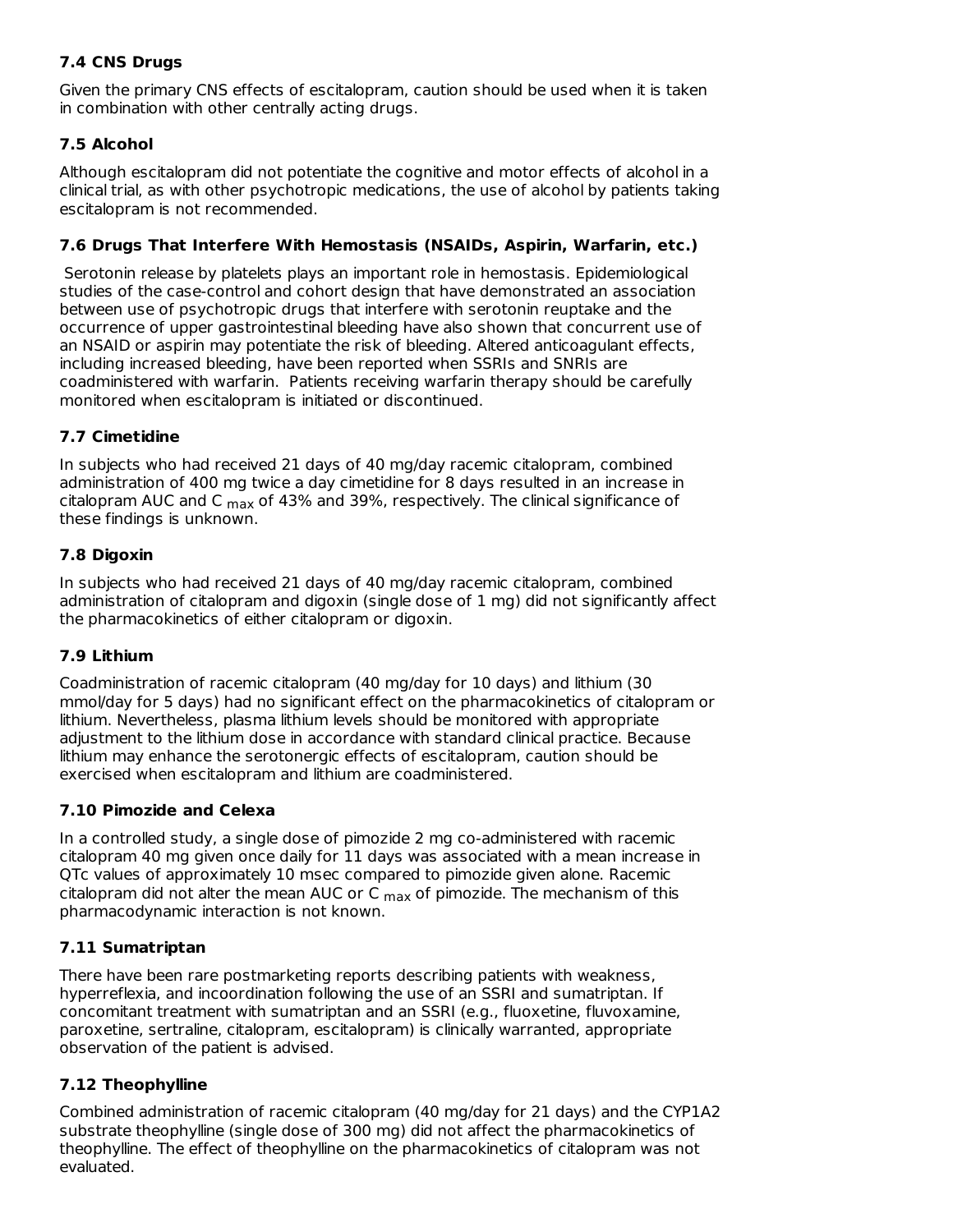# **7.13 Warfarin**

Administration of 40 mg/day racemic citalopram for 21 days did not affect the pharmacokinetics of warfarin, a CYP3A4 substrate. Prothrombin time was increased by 5%, the clinical significance of which is unknown.

# **7.14 Carbamazepine**

Combined administration of racemic citalopram (40 mg/day for 14 days) and carbamazepine (titrated to 400 mg/day for 35 days) did not significantly affect the pharmacokinetics of carbamazepine, a CYP3A4 substrate. Although trough citalopram plasma levels were unaffected, given the enzyme-inducing properties of carbamazepine, the possibility that carbamazepine might increase the clearance of escitalopram should be considered if the two drugs are coadministered.

# **7.15 Triazolam**

Combined administration of racemic citalopram (titrated to 40 mg/day for 28 days) and the CYP3A4 substrate triazolam (single dose of 0.25 mg) did not significantly affect the pharmacokinetics of either citalopram or triazolam.

# **7.16 Ketoconazole**

Combined administration of racemic citalopram (40 mg) and ketoconazole (200 mg), a potent CYP3A4 inhibitor, decreased the C  $_{\rm max}$  and AUC of ketoconazole by 21% and 10%, respectively, and did not significantly affect the pharmacokinetics of citalopram.

# **7.17 Ritonavir**

Combined administration of a single dose of ritonavir (600 mg), both a CYP3A4 substrate and a potent inhibitor of CYP3A4, and escitalopram (20 mg) did not affect the pharmacokinetics of either ritonavir or escitalopram.

# **7.18 CYP3A4 and -2C19 Inhibitors**

In vitro studies indicated that CYP3A4 and -2C19 are the primary enzymes involved in the metabolism of escitalopram. However, coadministration of escitalopram (20 mg) and ritonavir (600 mg), a potent inhibitor of CYP3A4, did not significantly affect the pharmacokinetics of escitalopram. Because escitalopram is metabolized by multiple enzyme systems, inhibition of a single enzyme may not appreciably decrease escitalopram clearance.

# **7.19 Drugs Metabolized by Cytochrome P4502D6**

In vitro studies did not reveal an inhibitory effect of escitalopram on CYP2D6. In addition, steady state levels of racemic citalopram were not significantly different in poor metabolizers and extensive CYP2D6 metabolizers after multiple-dose administration of citalopram, suggesting that coadministration, with escitalopram, of a drug that inhibits CYP2D6, is unlikely to have clinically significant effects on escitalopram metabolism. However, there are limited in vivo data suggesting a modest CYP2D6 inhibitory effect for escitalopram, i.e., coadministration of escitalopram (20 mg/day for 21 days) with the tricyclic antidepressant desipramine (single dose of 50 mg), a substrate for CYP2D6, resulted in a 40% increase in C <sub>max</sub> and a 100% increase in AUC of desipramine. The clinical significance of this finding is unknown. Nevertheless, caution is indicated in the coadministration of escitalopram and drugs metabolized by CYP2D6.

# **7.20 Metoprolol**

Administration of 20 mg/day escitalopram for 21 days in healthy volunteers resulted in a 50% increase in C  $_{\sf max}$  and 82% increase in AUC of the beta-adrenergic blocker metoprolol (given in a single dose of 100 mg). Increased metoprolol plasma levels have been associated with decreased cardioselectivity. Coadministration of escitalopram and metoprolol had no clinically significant effects on blood pressure or heart rate.

# **7.21 Electroconvulsive Therapy (ECT)**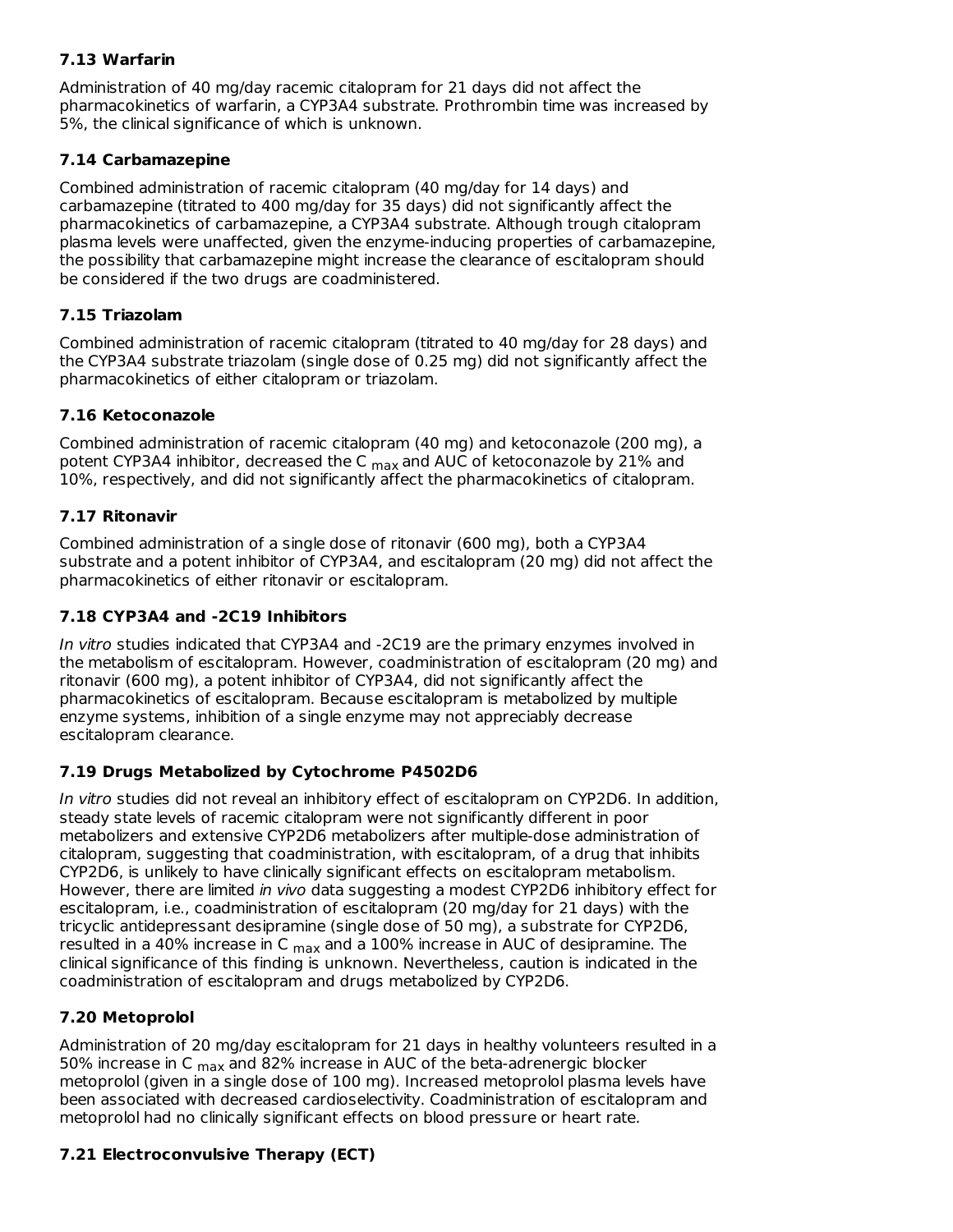There are no clinical studies of the combined use of ECT and escitalopram.

# **8 USE IN SPECIFIC POPULATIONS**

### **8.1 Pregnancy**

In a rat embryo/fetal development study, oral administration of escitalopram (56, 112, or 150 mg/kg/day) to pregnant animals during the period of organogenesis resulted in decreased fetal body weight and associated delays in ossification at the two higher doses (approximately  $\geq$  56 times the maximum recommended human dose [MRHD] of 20 mg/day on a body surface area [mg/m  $2$ ] basis). Maternal toxicity (clinical signs and decreased body weight gain and food consumption), mild at 56 mg/kg/day, was present at all dose levels. The developmental no-effect dose of 56 mg/kg/day is approximately 28 times the MRHD on a mg/m  $^2$  basis. No teratogenicity was observed at any of the doses tested (as high as 75 times the MRHD on a mg/m  $^2$  basis).

When female rats were treated with escitalopram (6, 12, 24, or 48 mg/kg/day) during pregnancy and through weaning, slightly increased offspring mortality and growth retardation were noted at 48 mg/kg/day which is approximately 24 times the MRHD on a  $mg/m<sup>2</sup>$  basis. Slight maternal toxicity (clinical signs and decreased body weight gain and food consumption) was seen at this dose. Slightly increased offspring mortality was also seen at 24 mg/kg/day. The no-effect dose was 12 mg/kg/day which is approximately 6 times the MRHD on a mg/m  $^2$  basis.

In animal reproduction studies, racemic citalopram has been shown to have adverse effects on embryo/fetal and postnatal development, including teratogenic effects, when administered at doses greater than human therapeutic doses.

In two rat embryo/fetal development studies, oral administration of racemic citalopram (32, 56, or 112 mg/kg/day) to pregnant animals during the period of organogenesis resulted in decreased embryo/fetal growth and survival and an increased incidence of fetal abnormalities (including cardiovascular and skeletal defects) at the high dose. This dose was also associated with maternal toxicity (clinical signs, decreased body weight gain). The developmental no-effect dose was 56 mg/kg/day. In a rabbit study, no adverse effects on embryo/fetal development were observed at doses of racemic citalopram of up to 16 mg/kg/day. Thus, teratogenic effects of racemic citalopram were observed at a maternally toxic dose in the rat and were not observed in the rabbit.

When female rats were treated with racemic citalopram (4.8, 12.8, or 32 mg/kg/day) from late gestation through weaning, increased offspring mortality during the first 4 days after birth and persistent offspring growth retardation were observed at the highest dose. The no-effect dose was 12.8 mg/kg/day. Similar effects on offspring mortality and growth were seen when dams were treated throughout gestation and early lactation at doses  $\geq 24$  mg/kg/day. A no-effect dose was not determined in that study.

There are no adequate and well-controlled studies in pregnant women; therefore, escitalopram should be used during pregnancy only if the potential benefit justifies the potential risk to the fetus.

### Pregnancy-Nonteratogenic Effects

Neonates exposed to escitalopram and other SSRIs or serotonin and norepinephrine reuptake inhibitors (SNRIs), late in the third trimester have developed complications requiring prolonged hospitalization, respiratory support, and tube feeding. Such complications can arise immediately upon delivery. Reported clinical findings have included respiratory distress, cyanosis, apnea, seizures, temperature instability, feeding difficulty, vomiting, hypoglycemia, hypotonia, hypertonia, hyperreflexia, tremor, jitteriness, irritability, and constant crying. These features are consistent with either a direct toxic effect of SSRIs and SNRIs or, possibly, a drug discontinuation syndrome. It should be noted that, in some cases, the clinical picture is consistent with serotonin syndrome [ see Warnings and Precautions ( 5.2) ].

Infants exposed to SSRIs in pregnancy may have an increased risk for persistent pulmonary hypertension of the newborn (PPHN). PPHN occurs in 1 - 2 per 1,000 live births in the general population and is associated with substantial neonatal morbidity and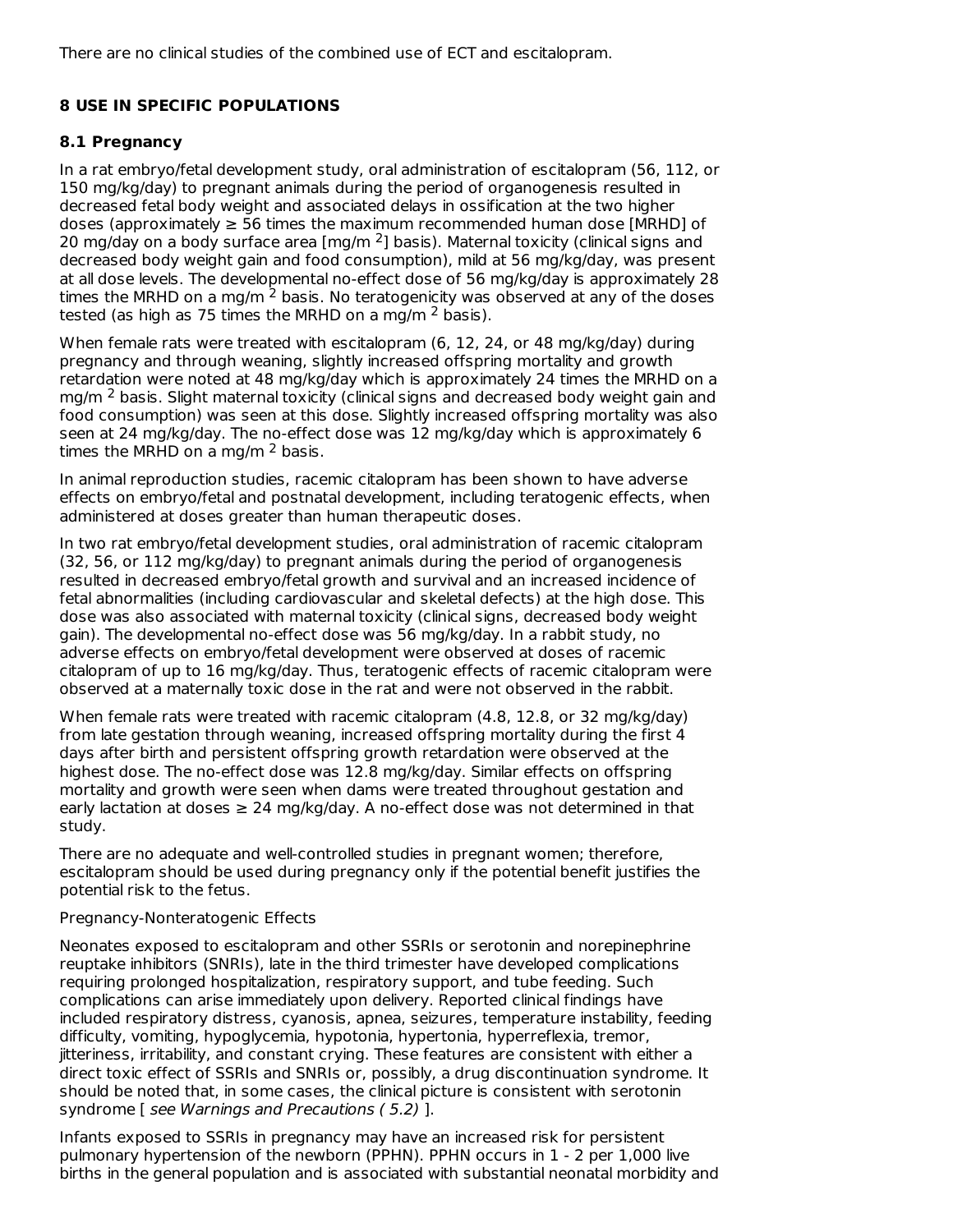mortality. Several recent epidemiologic studies suggest a positive statistical association between SSRI use (including escitalopram) in pregnancy and PPHN. Other studies do not show a significant statistical association.

Physicians should also note the results of a prospective longitudinal study of 201 pregnant women with a history of major depression, who were either on antidepressants or had received antidepressants less than 12 weeks prior to their last menstrual period, and were in remission. Women who discontinued antidepressant medication during pregnancy showed a significant increase in relapse of their major depression compared to those women who remained on antidepressant medication throughout pregnancy.

When treating a pregnant woman with escitalopram, the physician should carefully consider both the potential risks of taking an SSRl, along with the established benefits of treating depression with an antidepressant. This decision can only be made on a case by case basis [see Dosage and Administration ( 2.1)].

### **8.2 Labor and Delivery**

The effect of escitalopram on labor and delivery in humans is unknown.

### **8.3 Nursing Mothers**

Escitalopram is excreted in human breast milk. Limited data from women taking 10-20 mg escitalopram showed that exclusively breast-fed infants receive approximately 3.9% of the maternal weight-adjusted dose of escitalopram and 1.7% of the maternal weightadjusted dose of desmethylcitalopram. There were two reports of infants experiencing excessive somnolence, decreased feeding, and weight loss in association with breastfeeding from a racemic citalopram-treated mother; in one case, the infant was reported to recover completely upon discontinuation of racemic citalopram by its mother and, in the second case, no follow-up information was available. Caution should be exercised and breastfeeding infants should be observed for adverse reactions when escitalopram is administered to a nursing woman.

# **8.4 Pediatric Use**

The safety and effectiveness of escitalopram have been established in adolescents (12 to 17 years of age) for the treatment of major depressive disorder [see Clinical Studies (14.1)]. Although maintenance efficacy in adolescent patients with major depressive disorder has not been systematically evaluated, maintenance efficacy can be extrapolated from adult data along with comparisons of escitalopram pharmacokinetic parameters in adults and adolescent patients.

The safety and effectiveness of escitalopram have not been established in pediatric (younger than 12 years of age) patients with major depressive disorder. In a 24-week, open-label safety study in 118 children (aged 7 to 11 years) who had major depressive disorder, the safety findings were consistent with the known safety and tolerability profile for escitalopram.

Safety and effectiveness of escitalopram has not been established in pediatric patients less than 18 years of age with Generalized Anxiety Disorder.

Decreased appetite and weight loss have been observed in association with the use of SSRIs. Consequently, regular monitoring of weight and growth should be performed in children and adolescents treated with an SSRI such as escitalopram.

### **8.5 Geriatric Use**

Approximately 6% of the 1144 patients receiving escitalopram in controlled trials of escitalopram in major depressive disorder and GAD were 60 years of age or older; elderly patients in these trials received daily doses of escitalopram between 10 and 20 mg. The number of elderly patients in these trials was insufficient to adequately assess for possible differential efficacy and safety measures on the basis of age. Nevertheless, greater sensitivity of some elderly individuals to effects of escitalopram cannot be ruled out.

SSRIs and SNRIs, including escitalopram, have been associated with cases of clinically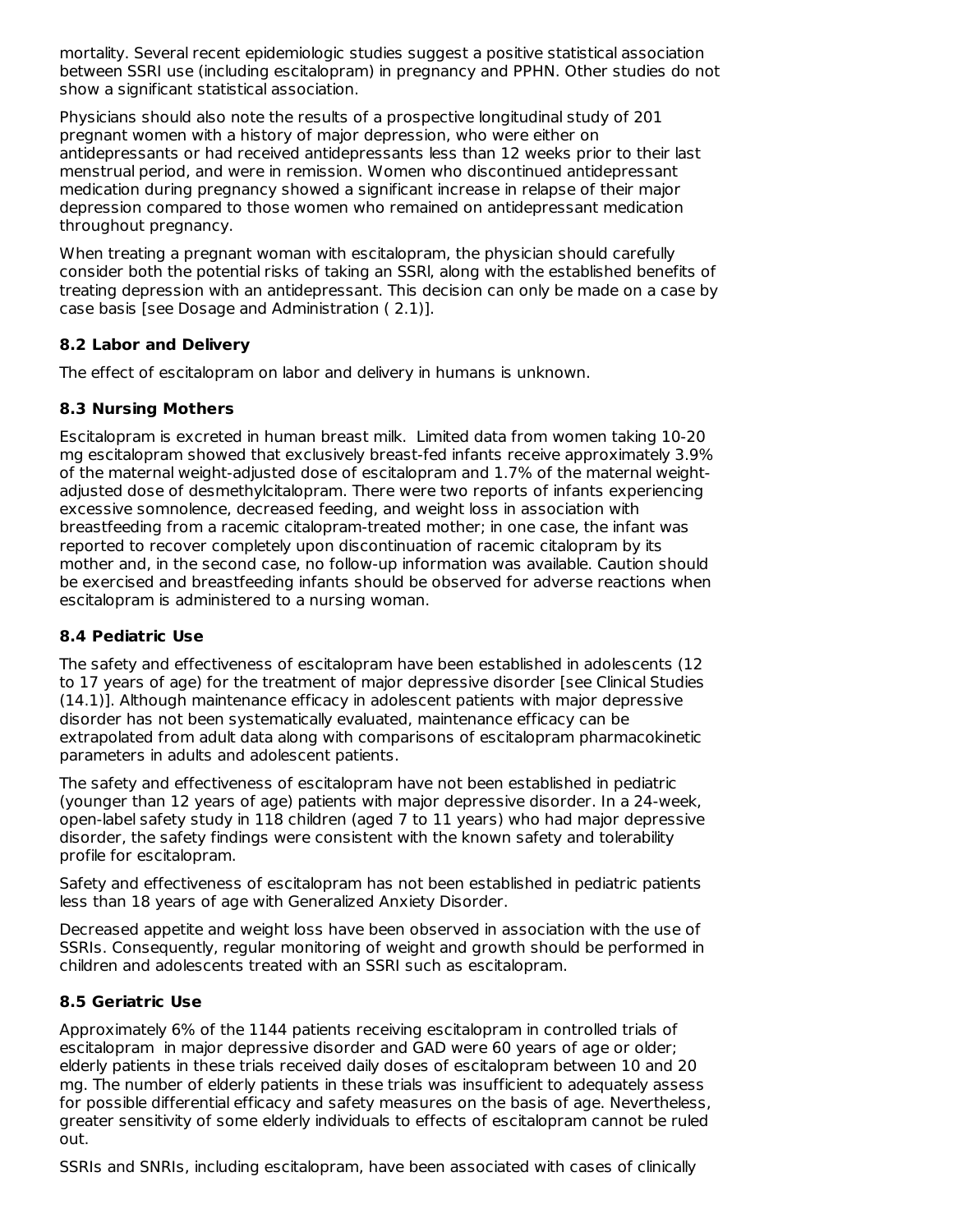significant hyponatremia in elderly patients, who may be at greater risk for this adverse event [see Hyponatremia ( 5.6) ].

In two pharmacokinetic studies, escitalopram half-life was increased by approximately 50% in elderly subjects as compared to young subjects and C <sub>max</sub> was unchanged [ *see* Clinical Pharmacology ( 12.3) ]. 10 mg/day is the recommended dose for elderly patients [ see Dosage and Administration ( 2.3) ].

Of 4422 patients in clinical studies of racemic citalopram, 1357 were 60 and over, 1034 were 65 and over, and 457 were 75 and over. No overall differences in safety or effectiveness were observed between these subjects and younger subjects, and other reported clinical experience has not identified differences in responses between the elderly and younger patients, but again, greater sensitivity of some elderly individuals cannot be ruled out.

# **9 DRUG ABUSE AND DEPENDENCE**

### **9.2 Abuse and Dependence**

### Physical and Psychological Dependence

Animal studies suggest that the abuse liability of racemic citalopram is low. Escitalopram has not been systematically studied in humans for its potential for abuse, tolerance, or physical dependence. The premarketing clinical experience with escitalopram did not reveal any drug-seeking behavior. However, these observations were not systematic and it is not possible to predict on the basis of this limited experience the extent to which a CNS-active drug will be misused, diverted, and/or abused once marketed. Consequently, physicians should carefully evaluate escitalopram patients for history of drug abuse and follow such patients closely, observing them for signs of misuse or abuse (e.g., development of tolerance, incrementations of dose, drug-seeking behavior).

# **10 OVERDOSAGE**

# **10.1 Human Experience**

In clinical trials of escitalopram, there were reports of escitalopram overdose, including overdoses of up to 600 mg, with no associated fatalities. During the postmarketing evaluation of escitalopram, escitalopram overdoses involving overdoses of over 1000 mg have been reported. As with other SSRIs, a fatal outcome in a patient who has taken an overdose of escitalopram has been rarely reported.

Symptoms most often accompanying escitalopram overdose, alone or in combination with other drugs and/or alcohol, included convulsions, coma, dizziness, hypotension, insomnia, nausea, vomiting, sinus tachycardia, somnolence, and ECG changes (including QT prolongation and very rare cases of torsade de pointes). Acute renal failure has been very rarely reported accompanying overdose.

# **10.2 Management of Overdose**

Establish and maintain an airway to ensure adequate ventilation and oxygenation. Gastric evacuation by lavage and use of activated charcoal should be considered. Careful observation and cardiac and vital sign monitoring are recommended, along with general symptomatic and supportive care. Due to the large volume of distribution of escitalopram, forced diuresis, dialysis, hemoperfusion, and exchange transfusion are unlikely to be of benefit. There are no specific antidotes for escitalopram.

In managing overdosage, consider the possibility of multiple-drug involvement. The physician should consider contacting a poison control center for additional information on the treatment of any overdose.

# **11 DESCRIPTION**

Escitalopram tablets, USP contains escitalopram oxalate an orally administered selective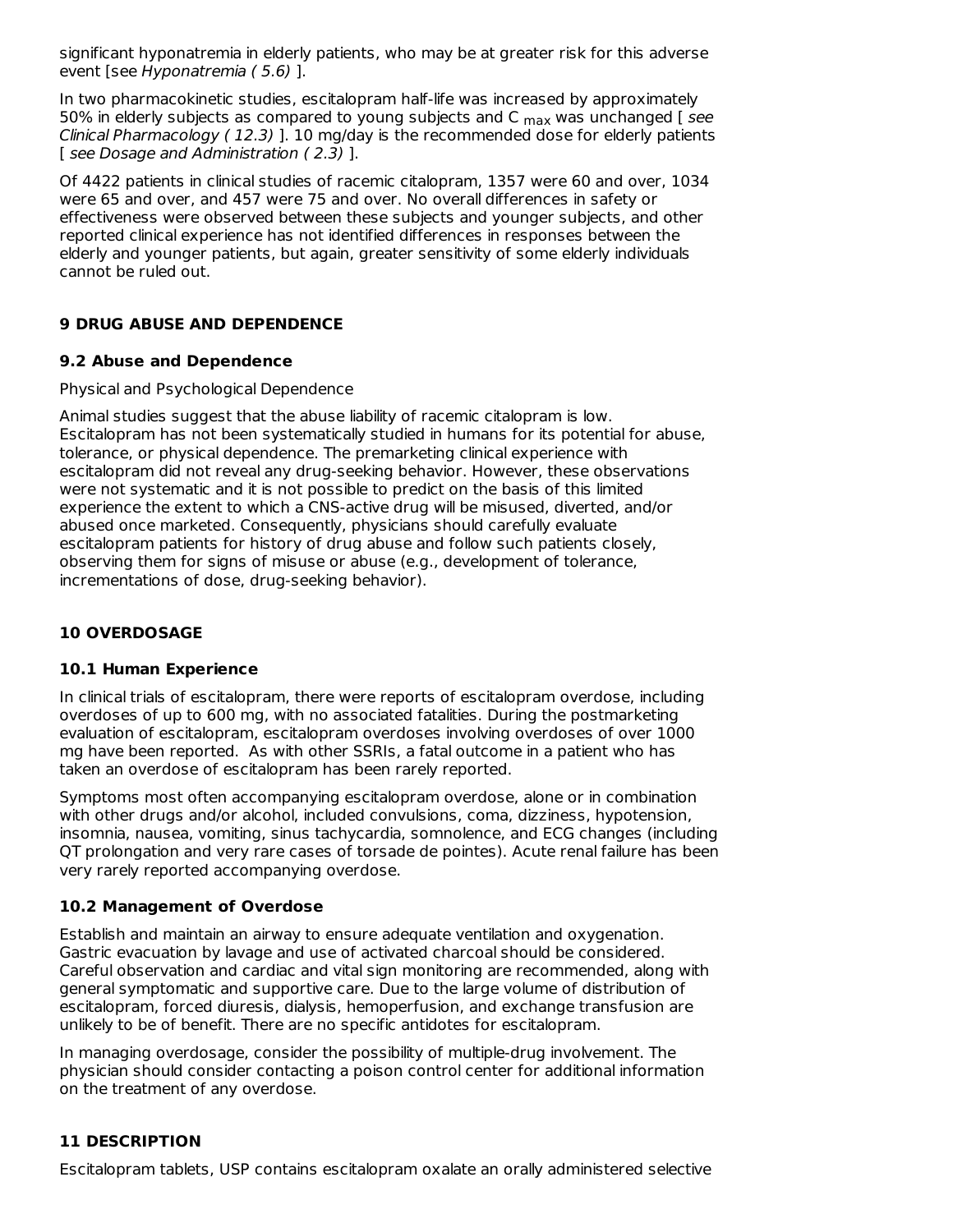serotonin reuptake inhibitor (SSRI). Escitalopram is the pure S-enantiomer (single isomer) of the racemic bicyclic phthalane derivative citalopram. Escitalopram oxalate is designated S-(+)-1-[3-(dimethyl-amino) propyl]-1-( p-fluorophenyl)-5 phthalancarbonitrile oxalate with the following structural formula:

The molecular formula is C  $_{20}$ H  $_{21}$ FN  $_{2}$ O  $\bullet$  C  $_{2}$ H  $_{2}$ O  $_{4}$  and the molecular weight is 414.43.

Escitalopram oxalate, USP occurs as white to almost white crystalline powder and is soluble in methanol.

Escitalopram tablets, USP are film-coated, containing escitalopram oxalate, USP in strengths equivalent to 5 mg, 10 mg, and 20 mg, respectively of escitalopram base. The 10 and 20 mg tablets are scored. The tablets also contain the following inactive ingredients: colloidal silicon dioxide, croscarmellose sodium, magnesium stearate, microcrystalline cellulose, and talc. The film coating contains polyethylene glycol, hypromellose, and titanium dioxide.

# **12 CLINICAL PHARMACOLOGY**

 $-C<sub>2</sub>H<sub>2</sub>O<sub>4</sub>$ 

### **12.1 Mechanism of Action**

The mechanism of antidepressant action of escitalopram, the S-enantiomer of racemic citalopram, is presumed to be linked to potentiation of serotonergic activity in the central nervous system (CNS) resulting from its inhibition of CNS neuronal reuptake of serotonin (5-HT).

### **12.2 Pharmacodynamics**

In vitro and in vivo studies in animals suggest that escitalopram is a highly selective serotonin reuptake inhibitor (SSRI) with minimal effects on norepinephrine and dopamine neuronal reuptake. Escitalopram is at least 100-fold more potent than the R-enantiomer with respect to inhibition of 5-HT reuptake and inhibition of 5-HT neuronal firing rate. Tolerance to a model of antidepressant effect in rats was not induced by long-term (up to 5 weeks) treatment with escitalopram. Escitalopram has no or very low affinity for serotonergic (5-HT  $_{\rm 1-7}$ ) or other receptors including alpha- and beta-adrenergic, dopamine (D  $_{1}$ -5), histamine (H  $_{1}$ -3), muscarinic (M  $_{1}$ -5), and benzodiazepine receptors. Escitalopram also does not bind to, or has low affinity for, various ion channels including Na  $^+$ , K  $^+$ , Cl  $^-$ , and Ca  $^{++}$  channels. Antagonism of muscarinic, histaminergic, and adrenergic receptors has been hypothesized to be associated with various anticholinergic, sedative, and cardiovascular side effects of other psychotropic drugs.

# **12.3 Pharmacokinetics**

The single- and multiple-dose pharmacokinetics of escitalopram are linear and doseproportional in a dose range of 10 to 30 mg/day. Biotransformation of escitalopram is mainly hepatic, with a mean terminal half-life of about 27-32 hours. With once-daily dosing, steady state plasma concentrations are achieved within approximately one week. At steady state, the extent of accumulation of escitalopram in plasma in young healthy subjects was 2.2-2.5 times the plasma concentrations observed after a single dose. The tablet and the oral solution dosage forms of escitalopram oxalate are bioequivalent.

# Absorption and Distribution

Following a single oral dose (20 mg tablet or solution) of escitalopram, peak blood levels occur at about 5 hours. Absorption of escitalopram is not affected by food.

The absolute bioavailability of citalopram is about 80% relative to an intravenous dose, and the volume of distribution of citalopram is about 12 L/kg. Data specific on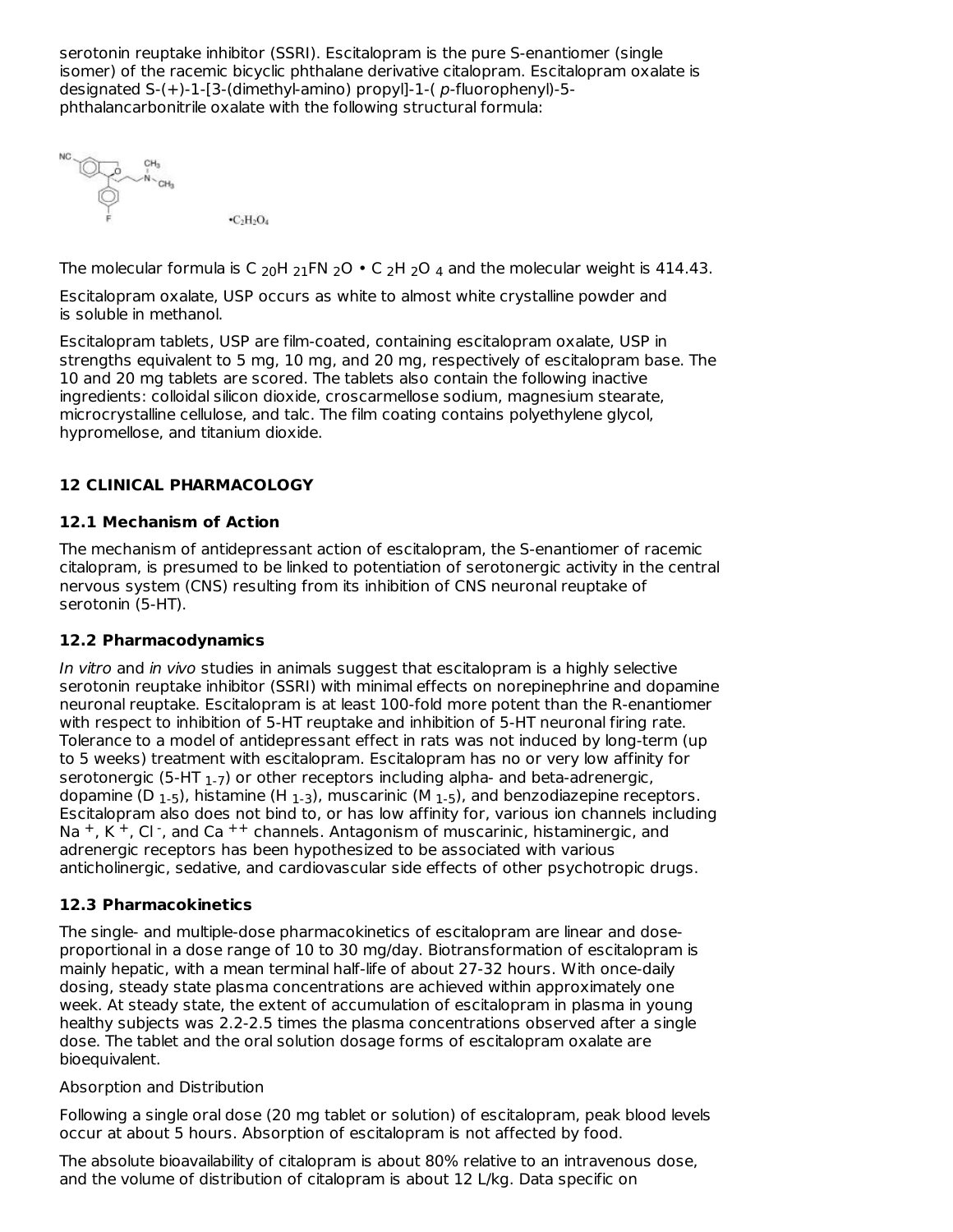escitalopram are unavailable.

The binding of escitalopram to human plasma proteins is approximately 56%.

### Metabolism and Elimination

Following oral administrations of escitalopram, the fraction of drug recovered in the urine as escitalopram and S-demethylcitalopram (S-DCT) is about 8% and 10%, respectively. The oral clearance of escitalopram is 600 mL/min, with approximately 7% of that due to renal clearance.

Escitalopram is metabolized to S-DCT and S-didemethylcitalopram (S-DDCT). In humans, unchanged escitalopram is the predominant compound in plasma. At steady state, the concentration of the escitalopram metabolite S-DCT in plasma is approximately one-third that of escitalopram. The level of S-DDCT was not detectable in most subjects. In vitro studies show that escitalopram is at least 7 and 27 times more potent than S-DCT and S-DDCT, respectively, in the inhibition of serotonin reuptake, suggesting that the metabolites of escitalopram do not contribute significantly to the antidepressant actions of escitalopram. S-DCT and S-DDCT also have no or very low affinity for serotonergic (5- HT  $_{1-7}$ ) or other receptors including alpha- and beta-adrenergic, dopamine (D  $_{1-5}$ ), histamine (H  $_{1\text{-}3}$ ), muscarinic (M  $_{1\text{-}5}$ ), and benzodiazepine receptors. S-DCT and S-DDCT also do not bind to various ion channels including Na  $^+$ , K  $^+$ , Cl  $^-$ , and Ca  $^{++}$  channels.

In vitro studies using human liver microsomes indicated that CYP3A4 and CYP2C19 are the primary isozymes involved in the N-demethylation of escitalopram.

### Population Subgroups

# Age

Adolescents - In a single dose study of 10 mg escitalopram, AUC of escitalopram decreased by 19%, and C <sub>max</sub> increased by 26% in healthy adolescent subjects (12 to 17 years of age) compared to adults. Following multiple dosing of 40 mg/day citalopram, escitalopram elimination half-life, steady-state C <sub>max</sub> and AUC were similar in patients with MDD (12 to 17 years of age) compared to adult patients. No adjustment of dosage is needed in adolescent patients.

Elderly - Escitalopram pharmacokinetics in subjects  $\geq 65$  years of age were compared to younger subjects in a single-dose and a multiple-dose study. Escitalopram AUC and halflife were increased by approximately 50% in elderly subjects, and C  $_{\sf max}$  was unchanged. 10 mg is the recommended dose for elderly patients [ see Dosage and Administration ( 2.3) ].

Gender - Based on data from single- and multiple-dose studies measuring escitalopram in elderly, young adults, and adolescents, no dosage adjustment on the basis of gender is needed.

Reduced hepatic function - Citalopram oral clearance was reduced by 37% and half-life was doubled in patients with reduced hepatic function compared to normal subjects. 10 mg is the recommended dose of escitalopram for most hepatically impaired patients [ see Dosage and Administration ( 2.3) ].

Reduced renal function - In patients with mild to moderate renal function impairment, oral clearance of citalopram was reduced by 17% compared to normal subjects. No adjustment of dosage for such patients is recommended. No information is available about the pharmacokinetics of escitalopram in patients with severely reduced renal function (creatinine clearance < 20 mL/min).

# Drug-Drug Interactions

In vitro enzyme inhibition data did not reveal an inhibitory effect of escitalopram on CYP3A4, -1A2, -2C9, -2C19, and -2E1. Based on in vitro data, escitalopram would be expected to have little inhibitory effect on in vivo metabolism mediated by these cytochromes. While in vivo data to address this question are limited, results from drug interaction studies suggest that escitalopram, at a dose of 20 mg, has no 3A4 inhibitory effect and a modest 2D6 inhibitory effect. See Drug Interactions ( 7.18) for more detailed information on available drug interaction data.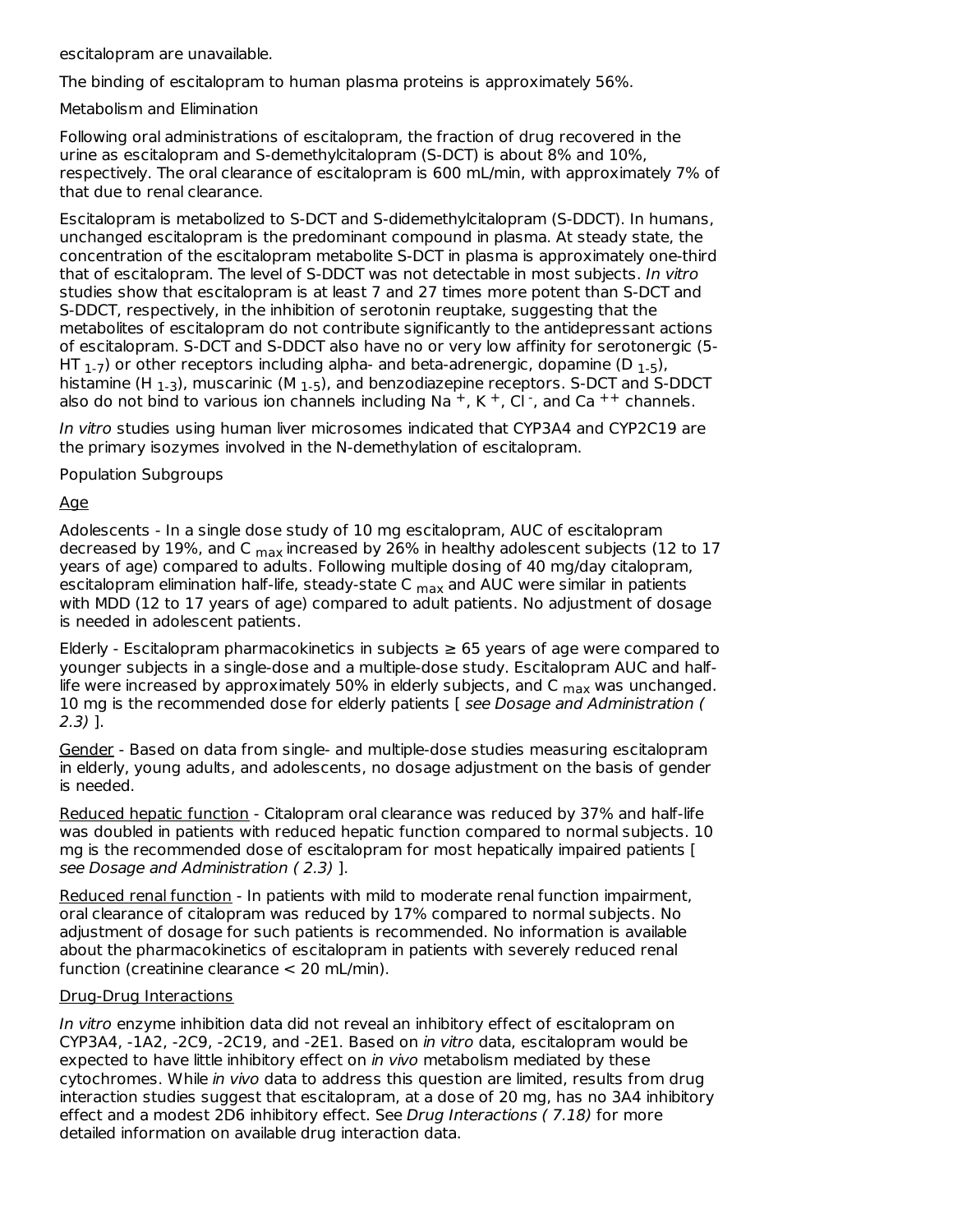### **13 NONCLINICAL TOXICOLOGY**

### **13.1 Carcinogenesis, Mutagenesis, Impairment of Fertility**

#### Carcinogenesis

Racemic citalopram was administered in the diet to NMRI/BOM strain mice and COBS WI strain rats for 18 and 24 months, respectively. There was no evidence for carcinogenicity of racemic citalopram in mice receiving up to 240 mg/kg/day. There was an increased incidence of small intestine carcinoma in rats receiving 8 or 24 mg/kg/day racemic citalopram. A no-effect dose for this finding was not established. The relevance of these findings to humans is unknown.

#### Mutagenesis

Racemic citalopram was mutagenic in the *in vitro* bacterial reverse mutation assay (Ames test) in 2 of 5 bacterial strains (Salmonella TA98 and TA1537) in the absence of metabolic activation. It was clastogenic in the in vitro Chinese hamster lung cell assay for chromosomal aberrations in the presence and absence of metabolic activation. Racemic citalopram was not mutagenic in the *in vitro* mammalian forward gene mutation assay (HPRT) in mouse lymphoma cells or in a coupled in vitro/in vivo unscheduled DNA synthesis (UDS) assay in rat liver. It was not clastogenic in the in vitro chromosomal aberration assay in human lymphocytes or in two *in vivo* mouse micronucleus assays.

#### Impairment of Fertility

When racemic citalopram was administered orally to 16 male and 24 female rats prior to and throughout mating and gestation at doses of 32, 48, and 72 mg/kg/day, mating was decreased at all doses, and fertility was decreased at doses  $\geq$  32 mg/kg/day. Gestation duration was increased at 48 mg/kg/day.

### **13.2 Animal Toxicology and/or Pharmacology**

### Retinal Changes in Rats

Pathologic changes (degeneration/atrophy) were observed in the retinas of albino rats in the 2-year carcinogenicity study with racemic citalopram. There was an increase in both incidence and severity of retinal pathology in both male and female rats receiving 80 mg/kg/day. Similar findings were not present in rats receiving 24 mg/kg/day of racemic citalopram for two years, in mice receiving up to 240 mg/kg/day of racemic citalopram for 18 months, or in dogs receiving up to 20 mg/kg/day of racemic citalopram for one year.

Additional studies to investigate the mechanism for this pathology have not been performed, and the potential significance of this effect in humans has not been established.

### Cardiovascular Changes in Dogs

In a one-year toxicology study, 5 of 10 beagle dogs receiving oral racemic citalopram doses of 8 mg/kg/day died suddenly between weeks 17 and 31 following initiation of treatment. Sudden deaths were not observed in rats at doses of racemic citalopram up to 120 mg/kg/day, which produced plasma levels of citalopram and its metabolites demethylcitalopram and didemethylcitalopram (DDCT) similar to those observed in dogs at 8 mg/kg/day. A subsequent intravenous dosing study demonstrated that in beagle dogs, racemic DDCT caused QT prolongation, a known risk factor for the observed outcome in dogs.

# **14 CLINICAL STUDIES**

### **14.1 Major Depressive Disorder**

### **Adolescents**

The efficacy of escitalopram as an acute treatment for major depressive disorder in adolescent patients was established in an 8-week, flexible-dose, placebo-controlled study that compared escitalopram 10-20 mg/day to placebo in outpatients 12 to 17 years of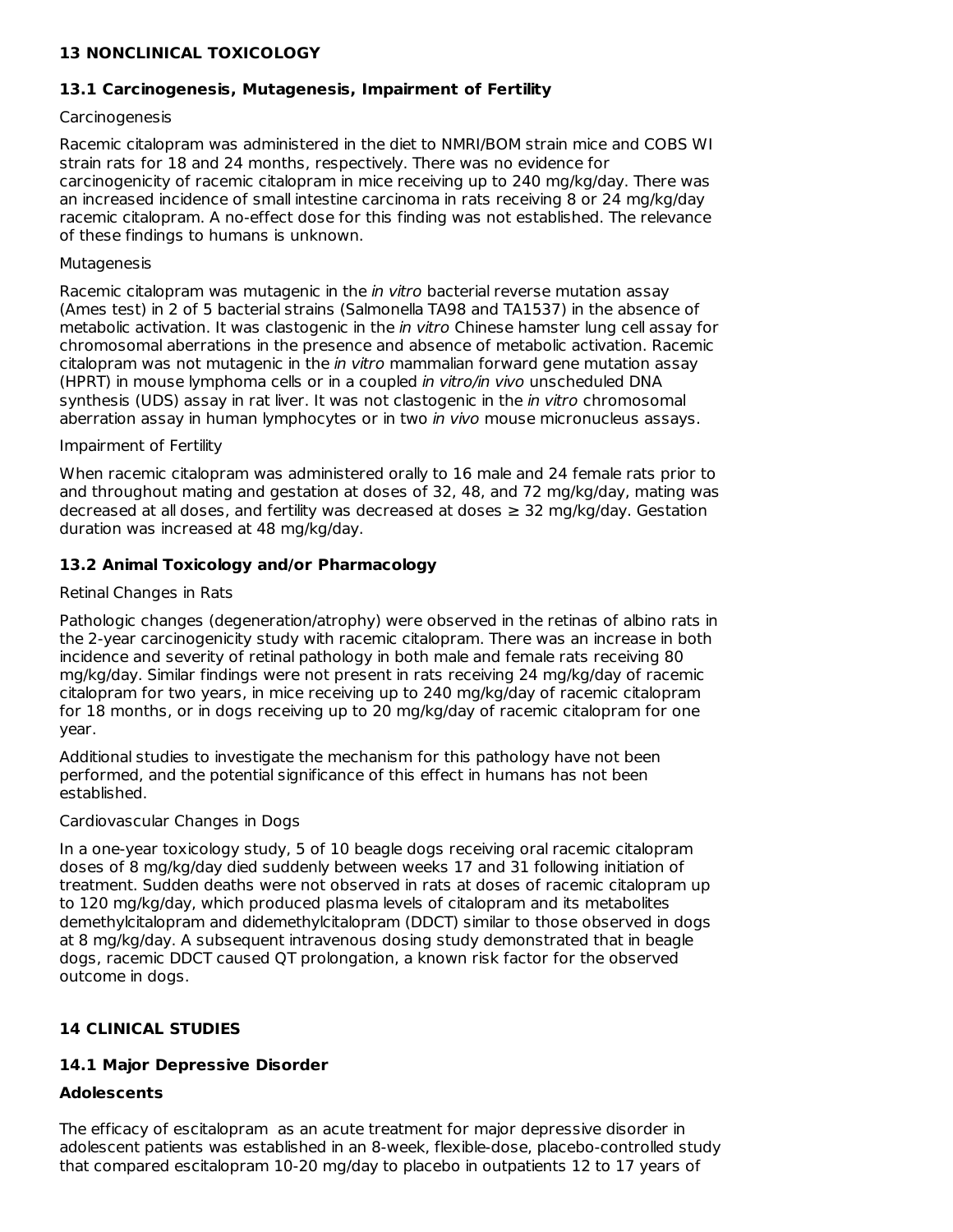age inclusive who met DSM-IV criteria for major depressive disorder. The primary outcome was change from baseline to endpoint in the Children's Depression Rating Scale-Revised (CDRS-R). In this study, escitalopram showed statistically significant greater mean improvement compared to placebo on the CDRS-R.

The efficacy of escitalopram in the acute treatment of major depressive disorder in adolescents was established, in part, on the basis of extrapolation from the 8-week, flexible-dose, placebo-controlled study with racemic citalopram 20-40 mg/day. In this outpatient study in children and adolescents 7 to 17 years of age who met DSM-IV criteria for major depressive disorder, citalopram treatment showed statistically significant greater mean improvement from baseline, compared to placebo, on the CDRS-R; the positive results for this trial largely came from the adolescent subgroup.

Two additional flexible-dose, placebo-controlled MDD studies (one escitalopram study in patients ages 7 to 17 and one citalopram study in adolescents) did not demonstrate efficacy.

Although maintenance efficacy in adolescent patients has not been systematically evaluated, maintenance efficacy can be extrapolated from adult data along with comparisons of escitalopram pharmacokinetic parameters in adults and adolescent patients.

### **Adults**

The efficacy of escitalopram as a treatment for major depressive disorder was established in three, 8-week, placebo-controlled studies conducted in outpatients between 18 and 65 years of age who met DSM-IV criteria for major depressive disorder. The primary outcome in all three studies was change from baseline to endpoint in the Montgomery Asberg Depression Rating Scale (MADRS).

A fixed-dose study compared 10 mg/day escitalopram and 20 mg/day escitalopram to placebo and 40 mg/day citalopram. The 10 mg/day and 20 mg/day escitalopram treatment groups showed statistically significant greater mean improvement compared to placebo on the MADRS. The 10 mg and 20 mg escitalopram groups were similar on this outcome measure.

In a second fixed-dose study of 10 mg/day escitalopram and placebo, the 10 mg/day escitalopram treatment group showed statistically significant greater mean improvement compared to placebo on the MADRS.

In a flexible-dose study, comparing escitalopram, titrated between 10 and 20 mg/day, to placebo and citalopram, titrated between 20 and 40 mg/day, the escitalopram treatment group showed statistically significant greater mean improvement compared to placebo on the MADRS.

Analyses of the relationship between treatment outcome and age, gender, and race did not suggest any differential responsiveness on the basis of these patient characteristics.

In a longer-term trial, 274 patients meeting (DSM-IV) criteria for major depressive disorder, who had responded during an initial 8-week, open-label treatment phase with escitalopram 10 or 20 mg/day, were randomized to continuation of escitalopram at their same dose, or to placebo, for up to 36 weeks of observation for relapse. Response during the open-label phase was defined by having a decrease of the MADRS total score to  $\leq$  12. Relapse during the double-blind phase was defined as an increase of the MADRS total score to  $\geq$  22, or discontinuation due to insufficient clinical response. Patients receiving continued escitalopram experienced a statistically significant longer time to relapse compared to those receiving placebo.

# **14.2 Generalized Anxiety Disorder**

The efficacy of escitalopram in the acute treatment of Generalized Anxiety Disorder (GAD) was demonstrated in three, 8-week, multicenter, flexible-dose, placebo-controlled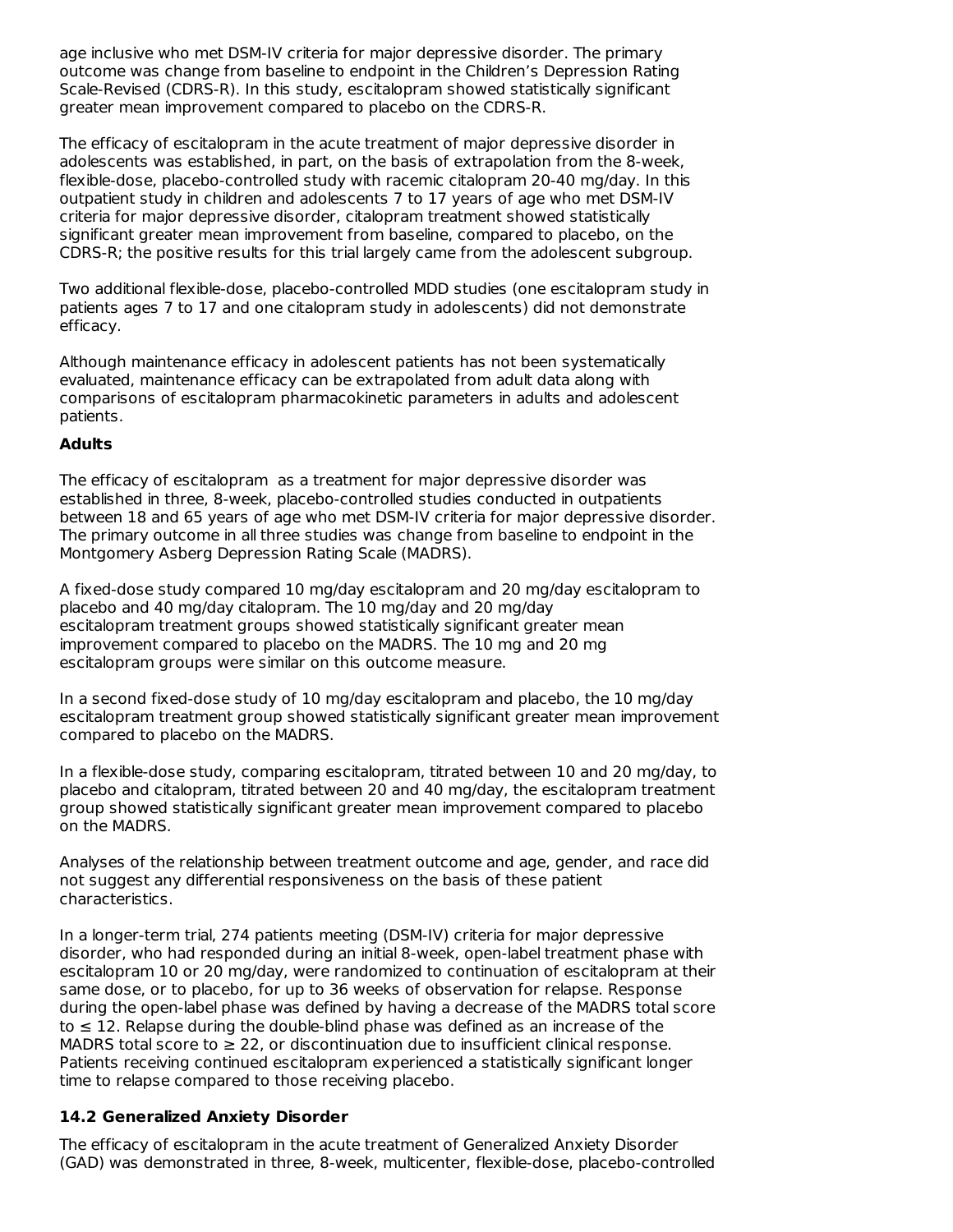studies that compared escitalopram 10-20 mg/day to placebo in adult outpatients between 18 and 80 years of age who met DSM-IV criteria for GAD. In all three studies, escitalopram showed statistically significant greater mean improvement compared to placebo on the Hamilton Anxiety Scale (HAM-A).

There were too few patients in differing ethnic and age groups to adequately assess whether or not escitalopram has differential effects in these groups. There was no difference in response to escitalopram between men and women.

### **16 HOW SUPPLIED/STORAGE AND HANDLING**

#### **16.1 Tablets**

Escitalopram tablets, USP 5 mg are white, round, biconvex, film-coated tablets, debossed with 'B2' on one side and 'C' on the other side.

Bottle of 100 NDC 68001-195-00

Escitalopram tablets, USP 10 mg are white, oval shaped, biconvex, film-coated tablets, with scoreline on one side, debossed with 'B' on left side of scoreline and '3' on right side of scoreline and with 'C' on the other side.

Bottle of 100 NDC 68001-196-00 NDC 68001-196-03

Escitalopram tablets, USP 20 mg are white, oval shaped, biconvex, film-coated tablets, with scoreline on one side, debossed with 'B4' on left side of scoreline and 'C' on right side of the scoreline and plain on the other side.

Bottle of 100 NDC 68001-197-00 Bottle of 500 NDC 68001-197-03

Storage and Handling

Store at 20˚C to 25˚C (68˚F to 77˚F); excursions permitted to 15˚C to 30˚C (59˚F to 86˚F) [See USP Controlled Room Temperature].

Dispense in a well-closed container as defined in the USP.

### **17 PATIENT COUNSELING INFORMATION**

See FDA-approved Medication Guide

### **17.1 Information for Patients**

Physicians are advised to discuss the following issues with patients for whom they prescribe escitalopram.

#### **General Information about Medication Guide**

Prescribers or other health professionals should inform patients, their families, and their caregivers about the benefits and risks associated with treatment with escitalopram and should counsel them in its appropriate use. A patient Medication Guide about "Antidepressant Medicines, Depression and other Serious Mental Illness, and Suicidal Thoughts or Actions" is available for escitalopram. The prescriber or health professional should instruct patients, their families, and their caregivers to read the Medication Guide and should assist them in understanding its contents. Patients should be given the opportunity to discuss the contents of the Medication Guide and to obtain answers to any questions they may have. The complete text of the Medication Guide is reprinted at the end of this document.

Patients should be advised of the following issues and asked to alert their prescriber if these occur while taking escitalopram.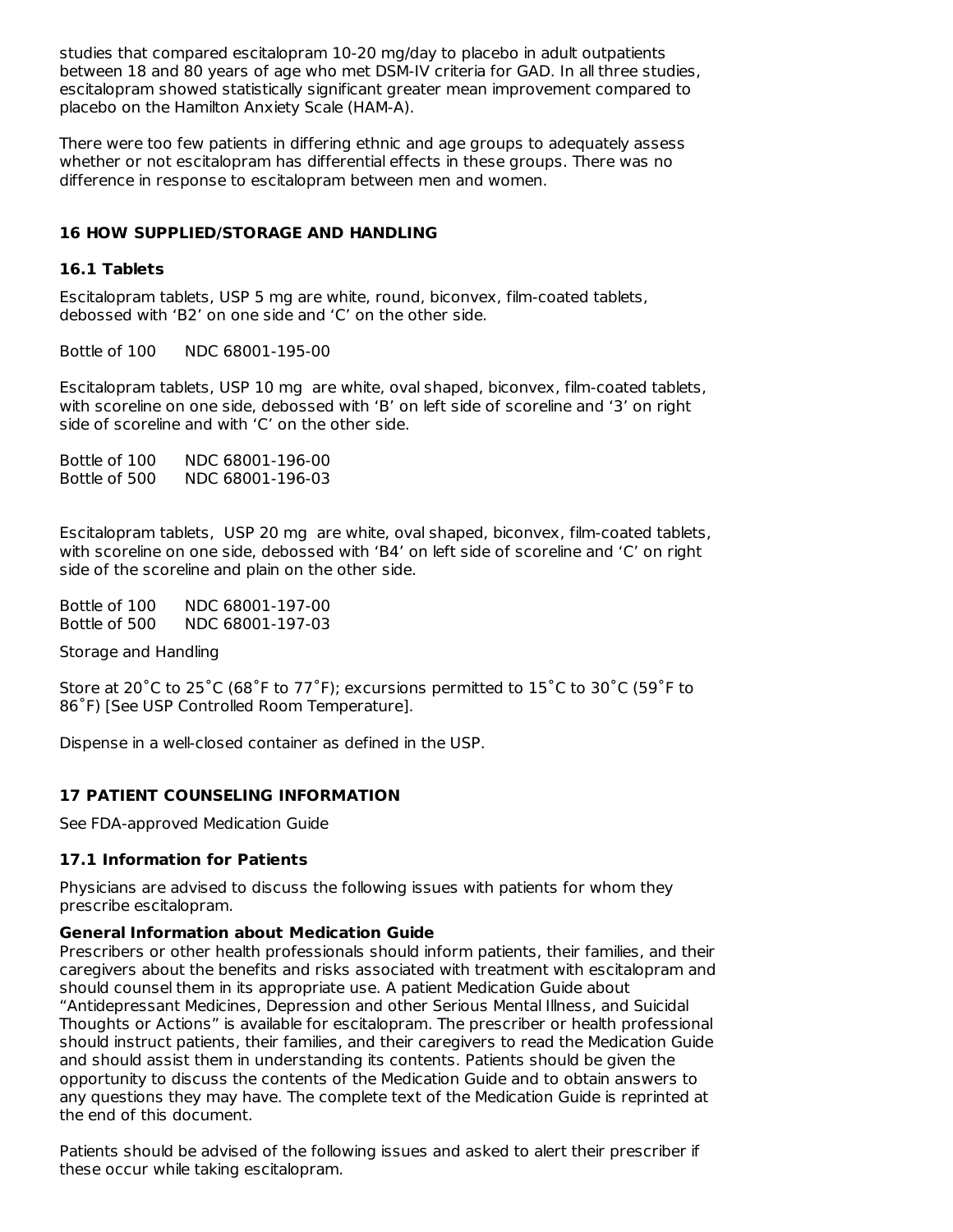### **Clinical Worsening and Suicide Risk**

Patients, their families, and their caregivers should be encouraged to be alert to the emergence of anxiety, agitation, panic attacks, insomnia, irritability, hostility, aggressiveness, impulsivity, akathisia (psychomotor restlessness), hypomania, mania, other unusual changes in behavior, worsening of depression, and suicidal ideation, especially early during antidepressant treatment and when the dose is adjusted up or down. Families and caregivers of patients should be advised to look for the emergence of such symptoms on a day-to-day basis, since changes may be abrupt. Such symptoms should be reported to the patient's prescriber or health professional, especially if they are severe, abrupt in onset, or were not part of the patient's presenting symptoms. Symptoms such as these may be associated with an increased risk for suicidal thinking and behavior and indicate a need for very close monitoring and possibly changes in the medication [ see Warnings and Precautions ( 5.1) ].

### **Serotonin Syndrome**

Patients should be cautioned about the risk of serotonin syndrome with the concomitant use of **escitalopram** with other serotonergic drugs including triptans, tricyclic antidepressants, fentanyl, lithium, tramadol tryptophan, buspirone, amphetamines and St. John's Wort, and with drugs that impair metabolism of serotonin (in particular, MAOIs, both those intended to treat psychiatric disorders and also others, such as linezolid) [see Warnings and Precautions ( 5.2)].

### **Abnormal Bleeding**

Patients should be cautioned about the concomitant use of escitalopram and NSAIDs, aspirin, warfarin, or other drugs that affect coagulation since combined use of psychotropic drugs that interfere with serotonin reuptake and these agents has been associated with an increased risk of bleeding [ see Warnings and Precautions ( 5.7) ].

#### **Angle Closure Glaucoma**

Patients should be advised that taking escitalopram can cause mild pupillary dilation, which in susceptible individuals, can lead to an episode of angle closure glaucoma. Preexisting glaucoma is almost always open-angle glaucoma because angle closure glaucoma, when diagnosed, can be treated definitively with iridectomy. Open-angle glaucoma is not a risk factor for angle closure glaucoma. Patients may wish to be examined to determine whether they are susceptible to angle closure, and have a prophylactic procedure (e.g., iridectomy), if they are susceptible [see Warnings and Precautions (5.9)].

### **Concomitant Medications**

Since escitalopram is the active isomer of racemic citalopram (Celexa), the two agents should not be coadministered. Patients should be advised to inform their physician if they are taking, or plan to take, any prescription or over-the-counter drugs, as there is a potential for interactions.

#### **Continuing the Therapy Prescribed**

While patients may notice improvement with escitalopram therapy in 1 to 4 weeks, they should be advised to continue therapy as directed.

### **Interference with Psychomotor Performance**

Because psychoactive drugs may impair judgment, thinking, or motor skills, patients should be cautioned about operating hazardous machinery, including automobiles, until they are reasonably certain that escitalopram therapy does not affect their ability to engage in such activities.

#### **Alcohol**

Patients should be told that, although escitalopram has not been shown in experiments with normal subjects to increase the mental and motor skill impairments caused by alcohol, the concomitant use of escitalopram and alcohol in depressed patients is not advised.

### **Pregnancy and Breast Feeding**

Patients should be advised to notify their physician if they

- become pregnant or intend to become pregnant during therapy.
- are breastfeeding an infant.

# **Need for Comprehensive Treatment Program**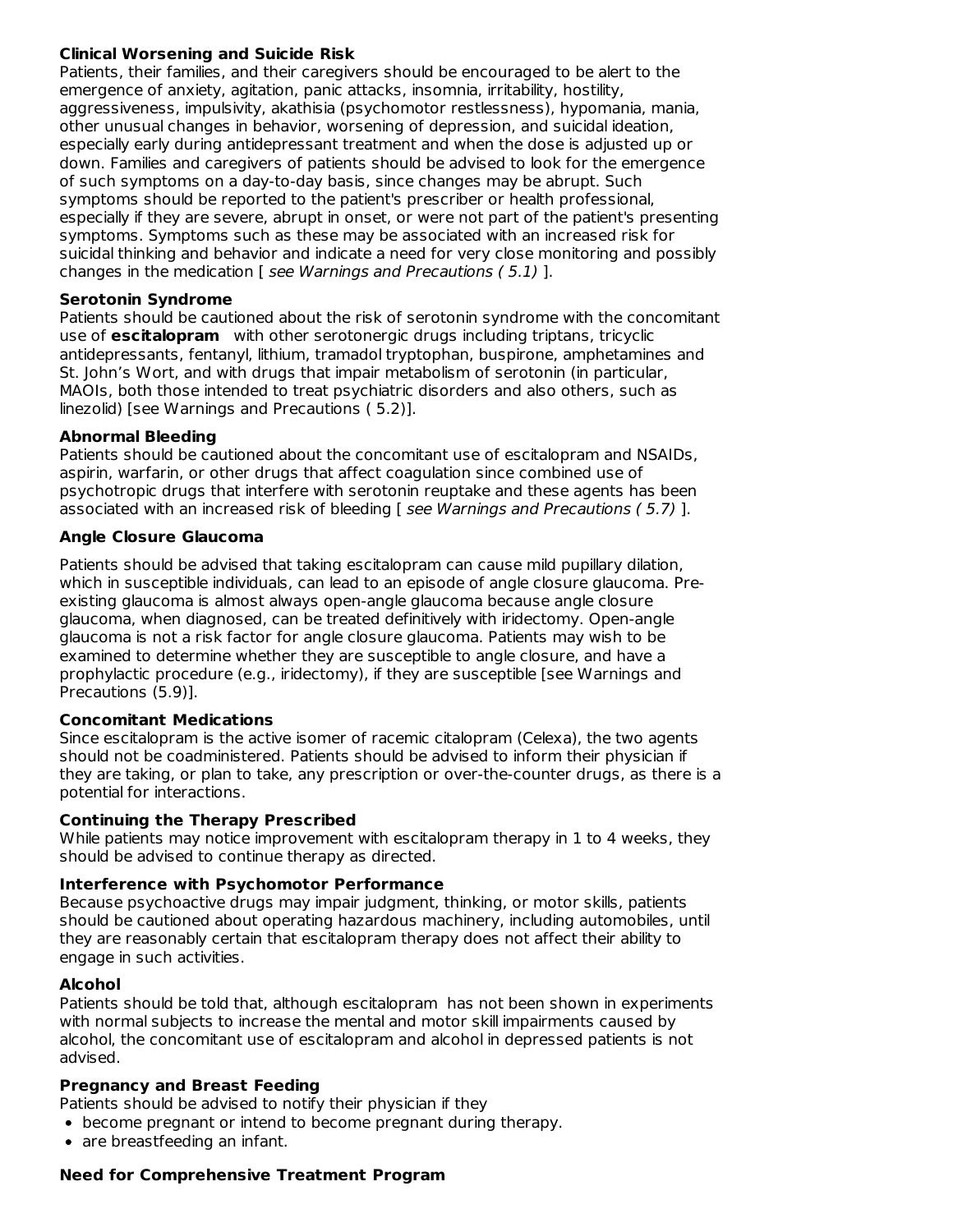Escitalopram is indicated as an integral part of a total treatment program for MDD that may include other measures (psychological, educational, social) for patients with this syndrome. Drug treatment may not be indicated for all adolescents with this syndrome. Safety and effectiveness of escitalopram in MDD has not been established in pediatric patients less than 12 years of age. Antidepressants are not intended for use in the adolescent who exhibits symptoms secondary to environmental factors and/or other primary psychiatric disorders. Appropriate educational placement is essential and psychosocial intervention is often helpful. When remedial measures alone are insufficient, the decision to prescribe antidepressant medication will depend upon the physician's assessment of the chronicity and severity of the patient's symptoms.

### **Rx Only**

### **Manufactured by:**

Jubilant Generics Limited,

Roorkee – 247661, India

For BluePoint Laboratories

Revised: 03/2019

### **17.2 FDA-Approved Medication Guide**

#### **Medication Guide**

#### **Escitalopram Tablets**

### **(es''sye tal' oh pram)**

Read the Medication Guide that comes with escitalopram tablets before you start taking it and each time you get a refill. There may be new information. This Medication Guide does not take the place of talking to your healthcare provider about your medical condition or treatment. Talk with your healthcare provider if there is something you do not understand or want to learn more about.

#### **What is the most important information I should know about escitalopram tablets?**

Escitalopram tablets and other antidepressant medicines may cause serious side effects, including:

**1. Suicidal thoughts or actions:**

**● Escitalopram tablets and other antidepressant medicines may increase suicidal thoughts or actions** in some children, teenagers, or young adults within the **first few months of treatment or when the dose is changed**.

Depression or other serious mental illnesses are the most important causes of suicidal thoughts or actions.

Watch for these changes and call your healthcare provider right away if you notice:

● New or sudden changes in mood, behavior, actions, thoughts, or feelings, especially if severe.

● Pay particular attention to such changes when escitalopram tablets are started or when the dose is changed.

Keep all follow-up visits with your healthcare provider and call between visits if you are worried about symptoms.

#### **Call your healthcare provider right away if you have any of the following symptoms, or call 911 if an emergency, especially if they are new, worse, or worry you:**

- attempts to commit suicide
- acting on dangerous impulses
- acting aggressive or violent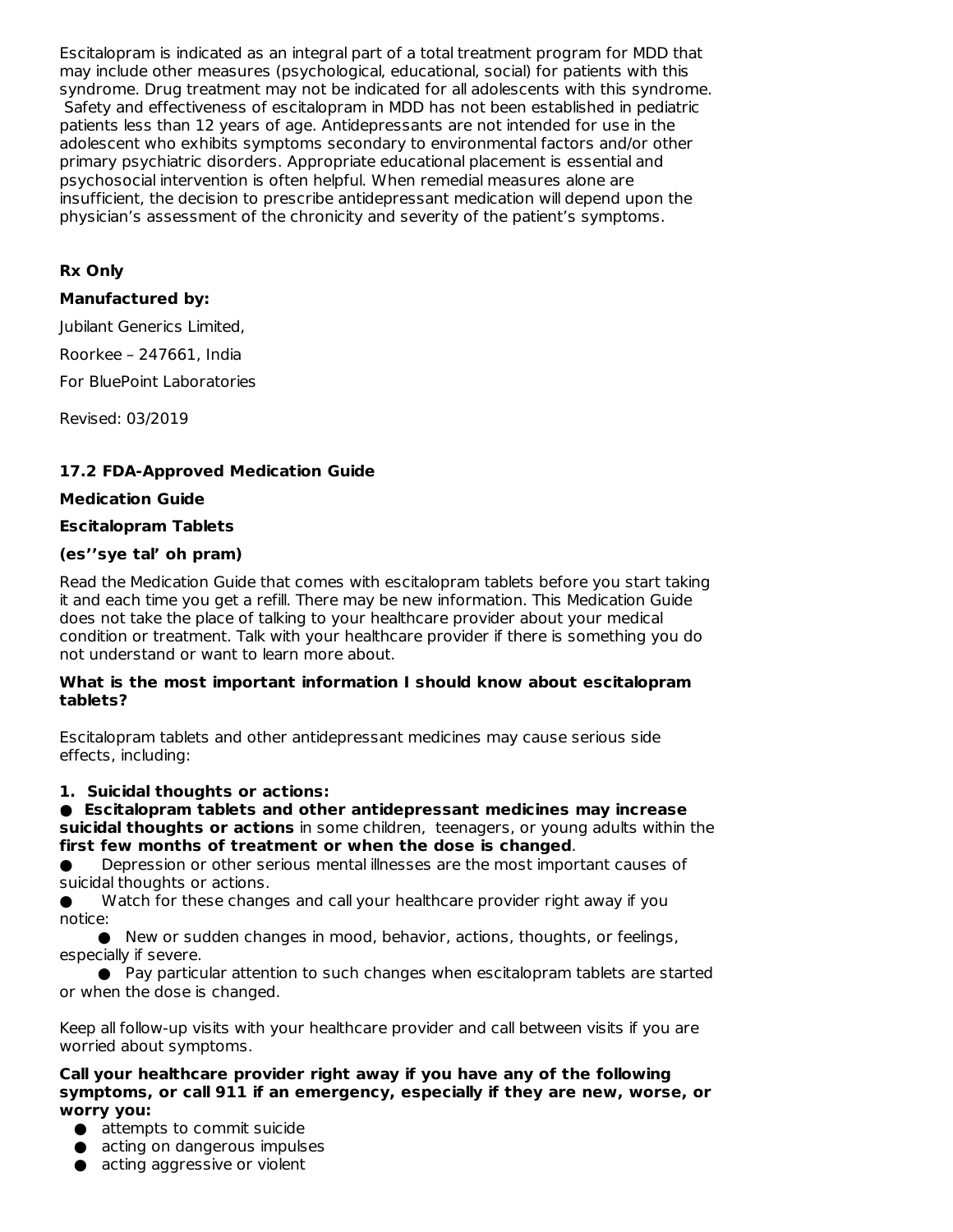- $\bullet$  thoughts about suicide or dying
- new or worse depression
- new or worse anxiety or panic attacks
- feeling agitated, restless, angry or irritable
- trouble sleeping
- $\bullet$  an increase in activity or talking more than what is normal for you
- other unusual changes in behavior or mood

#### **Call your healthcare provider right away if you have any of the following symptoms, or call 911 if an emergency. Escitalopram tablets may be associated with these serious side effects:**

#### **2. Serotonin Syndrome. This condition can be life-threatening and may include:**

- agitation, hallucinations, coma or other changes in mental status
- coordination problems or muscle twitching (overactive reflexes)
- racing heartbeat, high or low blood pressure
- sweating or fever
- nausea, vomiting, or diarrhea
- muscle rigidity

# **3. Severe allergic reactions:**

- trouble breathing
- swelling of the face, tongue, eyes or mouth
- rash, itchy welts (hives) or blisters, alone or with fever or joint pain

**4. Abnormal bleeding:** Escitalopram tablets and other antidepressant medicines may increase your risk of bleeding or bruising, especially if you take the blood thinner warfarin (Coumadin  $^{\circledR, \cdot}$  Jantoven  $^{\circledR}$ ), a non-steroidal anti-inflammatory drug (NSAIDs, like ibuprofen or naproxen), or aspirin.

### **5. Seizures or convulsions**

### **6. Manic episodes:**

- greatly increased energy
- severe trouble sleeping
- racing thoughts
- reckless behavior
- unusually grand ideas
- excessive happiness or irritability
- talking more or faster than usual

**7. Changes in appetite or weight:** Children and adolescents should have height and weight monitored during treatment.

# **8. Low salt (sodium) levels in the blood.** Elderly people may be at greater risk for

- this. Symptoms may include:
	- headache
	- weakness or feeling unsteady
	- confusion, problems concentrating or thinking or memory problems

### **9. Visual problems**

- eye pain
- changes in vision
- swelling or redness in or around the eye

Only some people are at risk for these problems. You may want to undergo an eye examination to see if you are at risk and receive preventative treatment if you are.

**Do not stop escitalopram tablets without first talking to your healthcare provider.** Stopping escitalopram tablets too quickly may cause serious symptoms including:

● anxiety, irritability, high or low mood, feeling restless or changes in sleep habits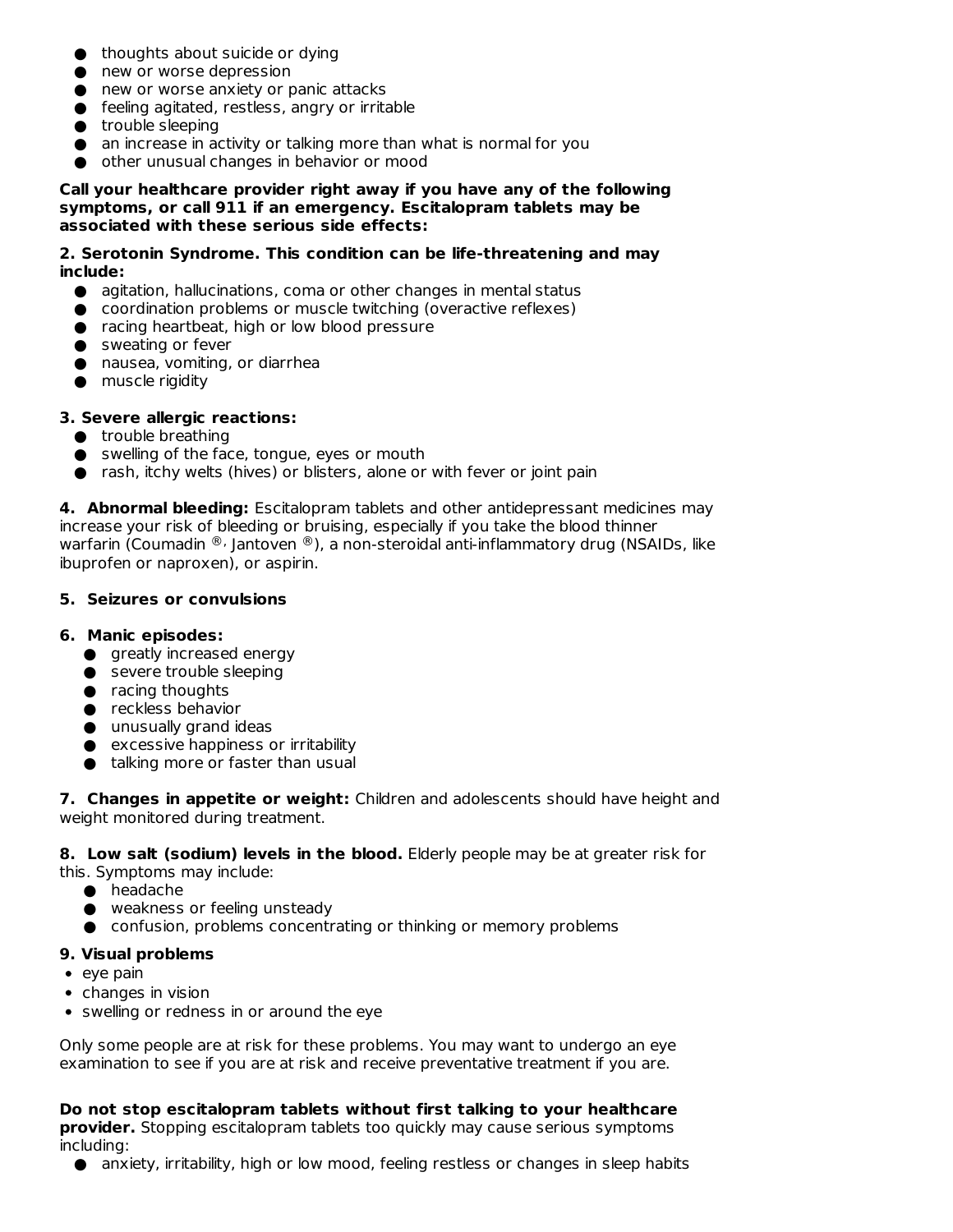- headache, sweating, nausea, dizziness
- $\bullet$  electric shock-like sensations, shaking, confusion

### **What are escitalopram tablets?**

Escitalopram tablets are a prescription medicine used to treat depression. It is important to talk with your healthcare provider about the risks of treating depression and also the risks of not treating it. You should discuss all treatment choices with your healthcare provider. Escitalopram tablets are also used to treat:

- Major Depressive Disorder (MDD)
- Generalized Anxiety Disorder (GAD)

Talk to your healthcare provider if you do not think that your condition is getting better with escitalopram treatment.

### **Who should not take escitalopram tablets?**

Do not take escitalopram tablets if you:

● are allergic to escitalopram or citalopram or any of the ingredients in escitalopram tablets. See the end of this Medication Guide for a complete list of ingredients in escitalopram tablets.

● take a monoamine oxidase inhibitor (MAOI). Ask your healthcare provider or a pharmacist if you are not sure if you take an MAOI, including linezolid.

● Do not take an MAOI within 2 weeks of stopping escitalopram tablets unless directed to do so by your physician.

Do not start escitalopram tablets if you stopped taking an MAOI in the last 2 weeks unless directed to do so by your physician.

#### **People who take escitalopram tablets close in time to an MAOI may have serious or even life-threatening side effects. Get medical help right away if you have any of these symptoms:**

- high fever
- uncontrolled muscle spasms
- stiff muscles
- rapid changes in heart rate or blood pressure
- confusion
- loss of consciousness (pass out)

 $\bullet$  Do not take escitalopram tablets with Orap  $^{\circledR}$  (pimozide) because taking these two drugs together can cause serious heart problems.

### **What should I tell my healthcare provider before taking escitalopram tablets? Ask if you are not sure.**

Before starting escitalopram tablets, tell your healthcare provider if you:

- Are taking certain drugs such as:
	- Triptans used to treat migraine headache
	- Medicines used to treat mood, anxiety, psychotic or thought disorders, including
- tricyclics, lithium, SSRIs, SNRIs, amphetamines or antipsychotics
	- Tramadol
	- Over-the-counter supplements such as tryptophan or St. John's Wort
- have liver problems
- have kidney problems
- have heart problems
- have or had seizures or convulsions
- have bipolar disorder or mania
- have low sodium levels in your blood
- have a history of a stroke
- have high blood pressure
- have or had bleeding problems
- are pregnant or plan to become pregnant. It is not known if escitalopram tablets will harm your unborn baby. Talk to your healthcare provider about the benefits and risks of treating depression during pregnancy
- are breast-feeding or plan to breast-feed. Some escitalopram may pass into your breast milk. Talk to your healthcare provider about the best way to feed your baby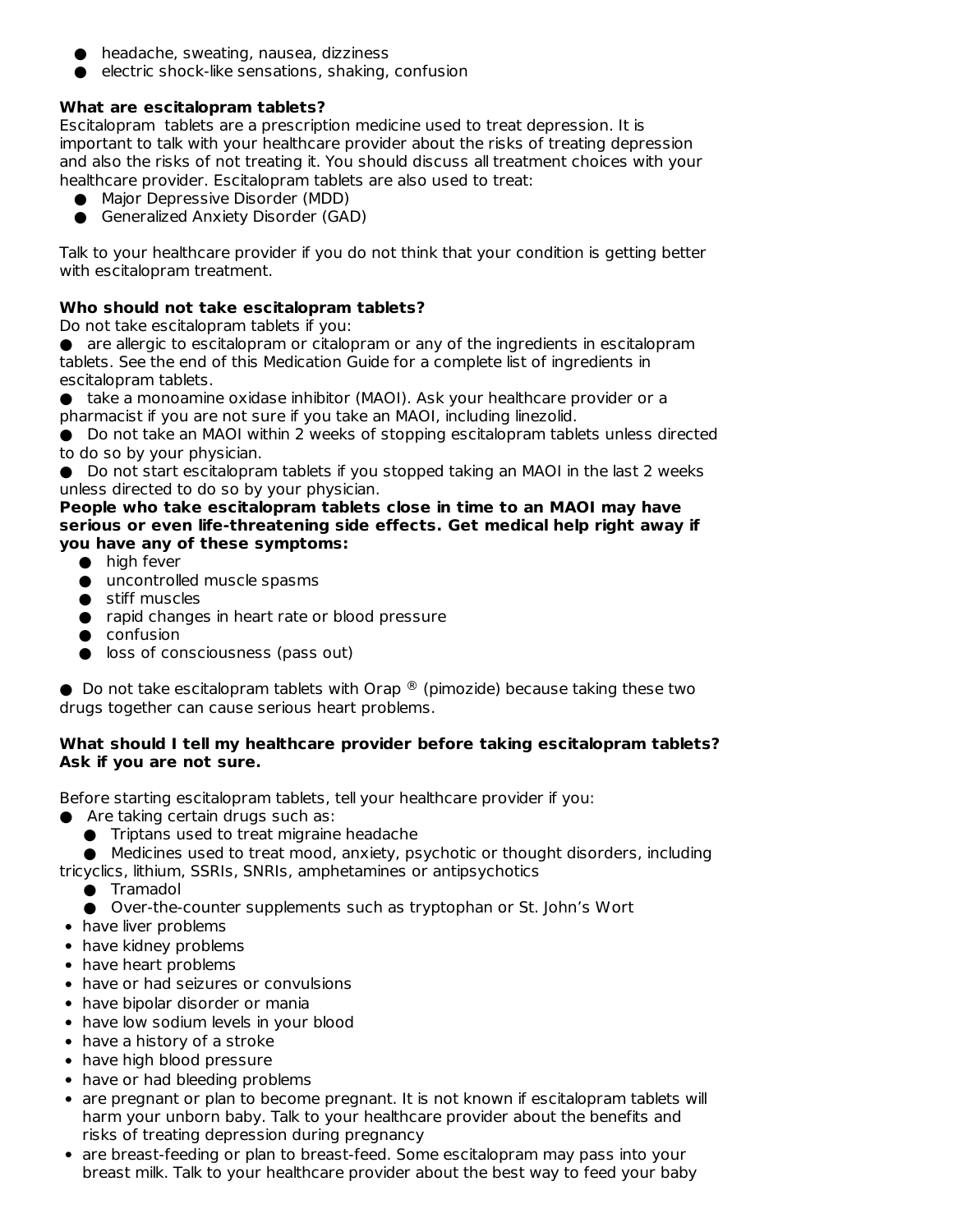while taking escitalopram tablets.

**Tell your healthcare provider about all the** medicines **that you take,** including prescription and non-prescription medicines, vitamins, and herbal supplements. Escitalopram tablets and some medicines may interact with each other, may not work as well, or may cause serious side effects.

Your healthcare provider or pharmacist can tell you if it is safe to take escitalopram tablets with your other medicines. Do not start or stop any medicine while taking escitalopram tablets without talking to your healthcare provider first.

If you take escitalopram tablets, you should not take any other medicines that contain escitalopram or citalopram including: Celexa.

### **How should I take escitalopram tablets?**

● Take escitalopram tablets exactly as prescribed. Your healthcare provider may need to change the dose of escitalopram tablets until it is the right dose for you.

● Escitalopram tablets may be taken with or without food.

 $\bullet$  If you miss a dose of escitalopram tablets, take the missed dose as soon as you remember. If it is almost time for the next dose, skip the missed dose and take your next dose at the regular time. Do not take two doses of escitalopram tablets at the same time.

● If you take too much escitalopram tablets, call your healthcare provider or poison control center right away, or get emergency treatment.

### **What should I avoid while taking escitalopram tablets?**

Escitalopram tablets can cause sleepiness or may affect your ability to make decisions, think clearly, or react quickly. You should not drive, operate heavy machinery, or do other dangerous activities until you know how escitalopram tablets affects you. Do not drink alcohol while using escitalopram tablets.

# **What are the possible side effects of escitalopram tablets?**

**Escitalopram tablets may cause serious side effects, including all** of those described in the section entitled "What is the most important information I should know about escitalopram tablets?"

Common possible side effects in people who take escitalopram tablets include:

- Nausea
- Sleepiness
- Weakness
- Dizziness
- $\bullet$  Feeling anxious
- Trouble sleeping
- Sexual problems
- Sweating
- Shaking
- Not feeling hungry
- Dry mouth
- Constipation
- Infection
- Yawning

Other side effects in children and adolescents include:

- increased thirst
- abnormal increase in muscle movement or agitation
- nose bleed
- difficult urination
- heavy menstrual periods
- possible slowed growth rate and weight change. Your child's height and weight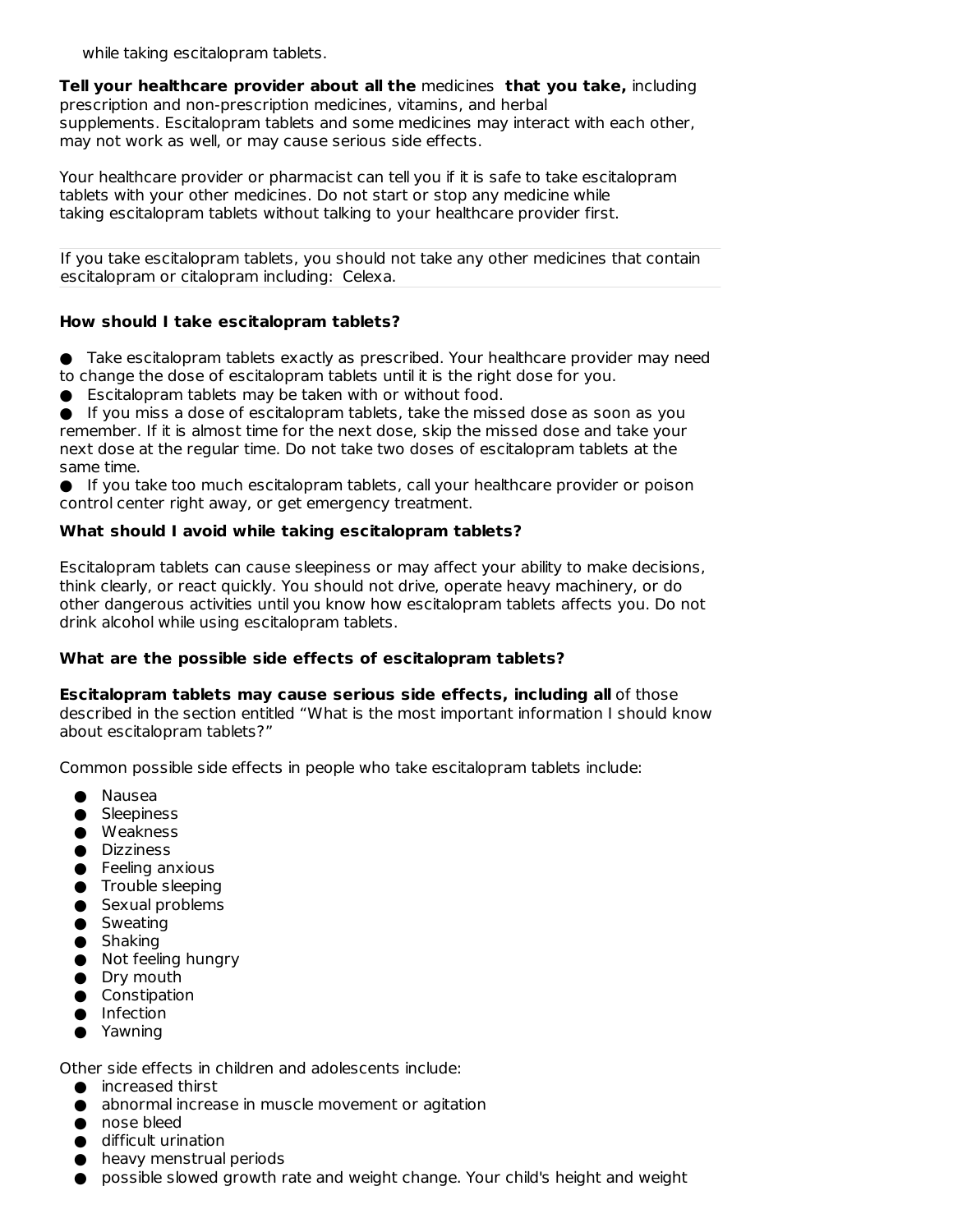should be monitored during treatment with escitalopram tablets. Tell your healthcare provider if you have any side effect that bothers you or that does not go away. These are not all the possible side effects of escitalopram tablets. For more information, ask your healthcare provider or pharmacist.

#### **CALL YOUR DOCTOR FOR MEDICAL ADVICE ABOUT SIDE EFFECTS. YOU MAY REPORT SIDE EFFECTS TO THE FDA AT 1-800-FDA-1088. How should I store escitalopram tablets?**

- Store at 20ºC to 25ºC (68ºF to 77ºF); excursions permitted to 15ºC to 30ºC (59ºF
- to 86ºF) [See USP Controlled Room Temperature].
- Keep escitalopram tablets bottle closed tightly.

#### **Keep escitalopram tablets and all medicines out of the reach of children.**

### **General information about escitalopram tablets**

Medicines are sometimes prescribed for purposes other than those listed in a Medication Guide. Do not use escitalopram tablets for a condition for which it was not prescribed. Do not give escitalopram tablets to other people, even if they have the same condition. It may harm them.

This Medication Guide summarizes the most important information about escitalopram tablets. If you would like more information, talk with your healthcare provider. You may ask your healthcare provider or pharmacist for information about escitalopram tablets that is written for healthcare professionals.

For more information about escitalopram tablets, call toll-free 1-800-313-4623.

#### **What are the ingredients in escitalopram tablets?**

Active ingredient: escitalopram oxalate, USP

Inactive ingredients: colloidal silicon dioxide, croscarmellose sodium, magnesium stearate, microcrystalline cellulose, and talc. The film coating contains polyethylene glycol, hypromellose, and titanium dioxide.

The following are registered trademarks of their respective manufacturers and are not trademarks of Jubilant Generics Limited: Celexa  $^\circledR$ , Coumadin  $^\circledR$ , Jantoven  $^\circledR$  and Orap  $^\circledR$ This Medication Guide has been approved by the U.S. Food and Drug Administration.

### **Rx Only**

### **Manufactured by:**

Jubilant Generics Limited, Roorkee – 247661, India For BluePoint Laboratories Revised: 03/2019

### **Package/Label Display Panel**

Escitalopram Tablets USP, 5 mg NDC 68001-195-00, 100 Tablets Rev 11/16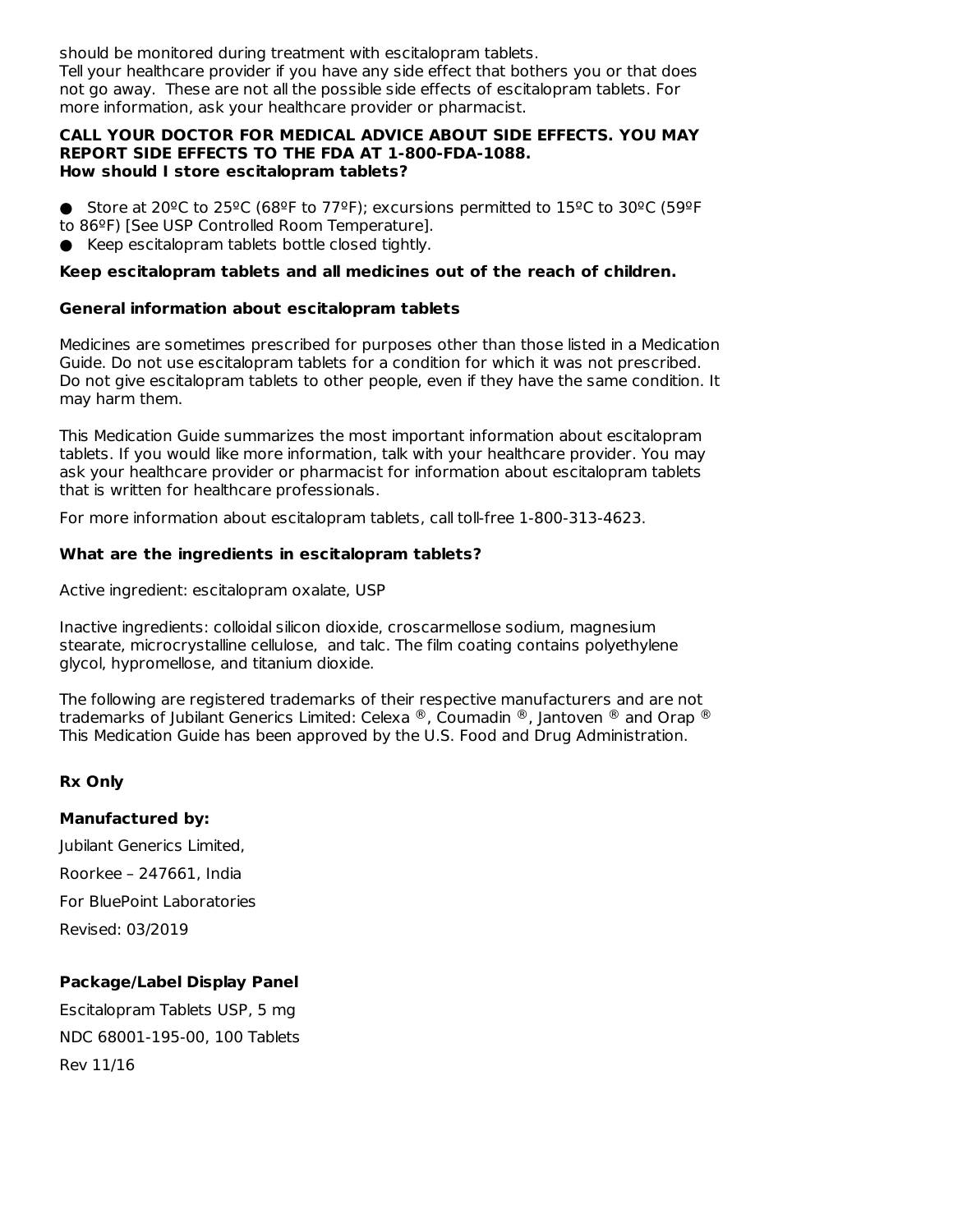

# **Package/Label Display Panel**

Escitalopram Tablets USP, 10 mg NDC 68001-196-00, 100 Tablets Rev 11/16



# **Package/Label Display Panel**

Escitalopram Tablets USP, 20 mg NDC 68001-197-00, 100 Tablets Rev 11/16



**ESCITALOPRAM**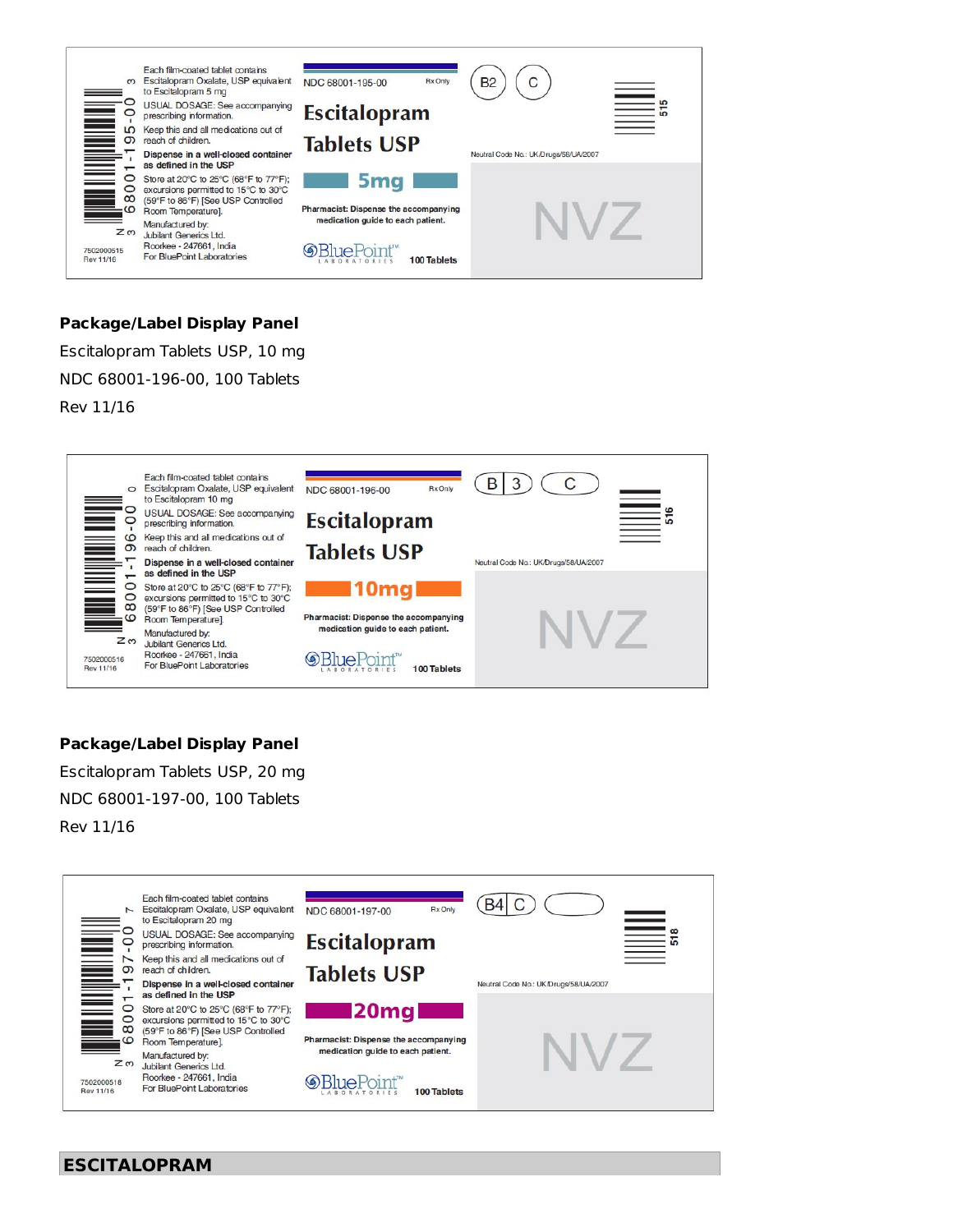| escitalopram oxalate tablet, film coated                                                             |                                                                          |                                                                |              |                        |                                |                 |                                     |
|------------------------------------------------------------------------------------------------------|--------------------------------------------------------------------------|----------------------------------------------------------------|--------------|------------------------|--------------------------------|-----------------|-------------------------------------|
|                                                                                                      |                                                                          |                                                                |              |                        |                                |                 |                                     |
| <b>Product Information</b>                                                                           |                                                                          |                                                                |              |                        |                                |                 |                                     |
| <b>Product Type</b>                                                                                  |                                                                          | HUMAN PRESCRIPTION DRUG<br><b>Item Code (Source)</b>           |              |                        |                                | NDC:68001-195   |                                     |
| <b>Route of Administration</b>                                                                       |                                                                          | ORAL                                                           |              |                        |                                |                 |                                     |
|                                                                                                      |                                                                          |                                                                |              |                        |                                |                 |                                     |
|                                                                                                      |                                                                          |                                                                |              |                        |                                |                 |                                     |
| <b>Active Ingredient/Active Moiety</b>                                                               |                                                                          |                                                                |              |                        |                                |                 |                                     |
|                                                                                                      |                                                                          |                                                                |              |                        |                                | <b>Basis of</b> | <b>Strength</b>                     |
| <b>Ingredient Name</b><br>Strength<br><b>ESCITALOPRAM OXALATE (UNII: 5U85DBW7LO) (ESCITALOPRAM -</b> |                                                                          |                                                                |              |                        |                                |                 |                                     |
| UNII: 404S 742ANY)                                                                                   |                                                                          |                                                                |              |                        | <b>ESCITALOPRAM</b>            |                 | 5 <sub>mg</sub>                     |
|                                                                                                      |                                                                          |                                                                |              |                        |                                |                 |                                     |
|                                                                                                      |                                                                          |                                                                |              |                        |                                |                 |                                     |
| <b>Inactive Ingredients</b>                                                                          |                                                                          |                                                                |              |                        |                                |                 |                                     |
|                                                                                                      |                                                                          | <b>Ingredient Name</b>                                         |              |                        |                                |                 | <b>Strength</b>                     |
| TALC (UNII: 7SEV7J4R1U)<br><b>CROSCARMELLOSE SODIUM (UNII: M280L1HH48)</b>                           |                                                                          |                                                                |              |                        |                                |                 |                                     |
|                                                                                                      |                                                                          | MICROCRYSTALLINE CELLULOSE (UNII: OP1R32D61U)                  |              |                        |                                |                 |                                     |
| <b>SILICON DIOXIDE (UNII: ETJ7Z6XBU4)</b>                                                            |                                                                          |                                                                |              |                        |                                |                 |                                     |
| MAGNESIUM STEARATE (UNII: 70097M6I30)                                                                |                                                                          |                                                                |              |                        |                                |                 |                                     |
|                                                                                                      |                                                                          | HYPROMELLOSE, UNSPECIFIED (UNII: 3NXW29V3WO)                   |              |                        |                                |                 |                                     |
| <b>TITANIUM DIOXIDE (UNII: 15FIX9V2JP)</b>                                                           |                                                                          |                                                                |              |                        |                                |                 |                                     |
| POLYETHYLENE GLYCOL 400 (UNII: B697894SGQ)                                                           |                                                                          |                                                                |              |                        |                                |                 |                                     |
|                                                                                                      |                                                                          |                                                                |              |                        |                                |                 |                                     |
| <b>Product Characteristics</b>                                                                       |                                                                          |                                                                |              |                        |                                |                 |                                     |
| Color                                                                                                | white (White)                                                            |                                                                | <b>Score</b> |                        |                                | no score        |                                     |
| <b>Shape</b>                                                                                         | ROUND (Round)                                                            | <b>Size</b>                                                    |              | 6 <sub>mm</sub>        |                                |                 |                                     |
| <b>Flavor</b>                                                                                        |                                                                          | <b>Imprint Code</b>                                            |              |                        | B2;C                           |                 |                                     |
| <b>Contains</b>                                                                                      |                                                                          |                                                                |              |                        |                                |                 |                                     |
|                                                                                                      |                                                                          |                                                                |              |                        |                                |                 |                                     |
|                                                                                                      |                                                                          |                                                                |              |                        |                                |                 |                                     |
| <b>Packaging</b>                                                                                     |                                                                          |                                                                |              | <b>Marketing Start</b> |                                |                 | <b>Marketing End</b>                |
| <b>Item Code</b><br>#                                                                                |                                                                          | <b>Package Description</b>                                     |              | <b>Date</b>            |                                |                 | <b>Date</b>                         |
|                                                                                                      |                                                                          | NDC:68001-195- 100 in 1 BOTTLE; Type 0: Not a Combination      |              | 02/06/2014             |                                | 01/31/2024      |                                     |
| 00                                                                                                   | Product                                                                  |                                                                |              |                        |                                |                 |                                     |
|                                                                                                      |                                                                          |                                                                |              |                        |                                |                 |                                     |
| <b>Marketing Information</b>                                                                         |                                                                          |                                                                |              |                        |                                |                 |                                     |
|                                                                                                      |                                                                          |                                                                |              |                        |                                |                 |                                     |
| <b>Marketing</b><br>Category                                                                         |                                                                          | <b>Application Number or Monograph</b><br>Citation             |              |                        | <b>Marketing Start</b><br>Date |                 | <b>Marketing End</b><br><b>Date</b> |
| <b>ANDA</b>                                                                                          | ANDA202280                                                               |                                                                |              | 02/06/2014             |                                | 01/31/2024      |                                     |
|                                                                                                      |                                                                          |                                                                |              |                        |                                |                 |                                     |
|                                                                                                      |                                                                          |                                                                |              |                        |                                |                 |                                     |
| <b>ESCITALOPRAM</b>                                                                                  |                                                                          |                                                                |              |                        |                                |                 |                                     |
| escitalopram oxalate tablet, film coated                                                             |                                                                          |                                                                |              |                        |                                |                 |                                     |
|                                                                                                      |                                                                          |                                                                |              |                        |                                |                 |                                     |
| <b>Product Information</b>                                                                           |                                                                          |                                                                |              |                        |                                |                 |                                     |
| HUMAN PRESCRIPTION DRUG<br><b>Product Type</b><br><b>Item Code (Source)</b>                          |                                                                          |                                                                |              |                        | NDC:68001-196                  |                 |                                     |
| <b>Route of Administration</b>                                                                       |                                                                          | ORAL                                                           |              |                        |                                |                 |                                     |
|                                                                                                      |                                                                          |                                                                |              |                        |                                |                 |                                     |
|                                                                                                      |                                                                          |                                                                |              |                        |                                |                 |                                     |
| <b>Active Ingredient/Active Moiety</b>                                                               |                                                                          |                                                                |              |                        |                                |                 |                                     |
|                                                                                                      | <b>Basis of</b><br><b>Ingredient Name</b><br><b>Strength</b><br>Strength |                                                                |              |                        |                                |                 |                                     |
|                                                                                                      |                                                                          | <b>ESCITALOPRAM OXALATE (UNII: 5U85DBW7LO) (ESCITALOPRAM -</b> |              |                        | <b>ESCITALOPRAM</b>            |                 | 10 <sub>mg</sub>                    |
| UNII: 404S 742ANY)                                                                                   |                                                                          |                                                                |              |                        |                                |                 |                                     |
|                                                                                                      |                                                                          |                                                                |              |                        |                                |                 |                                     |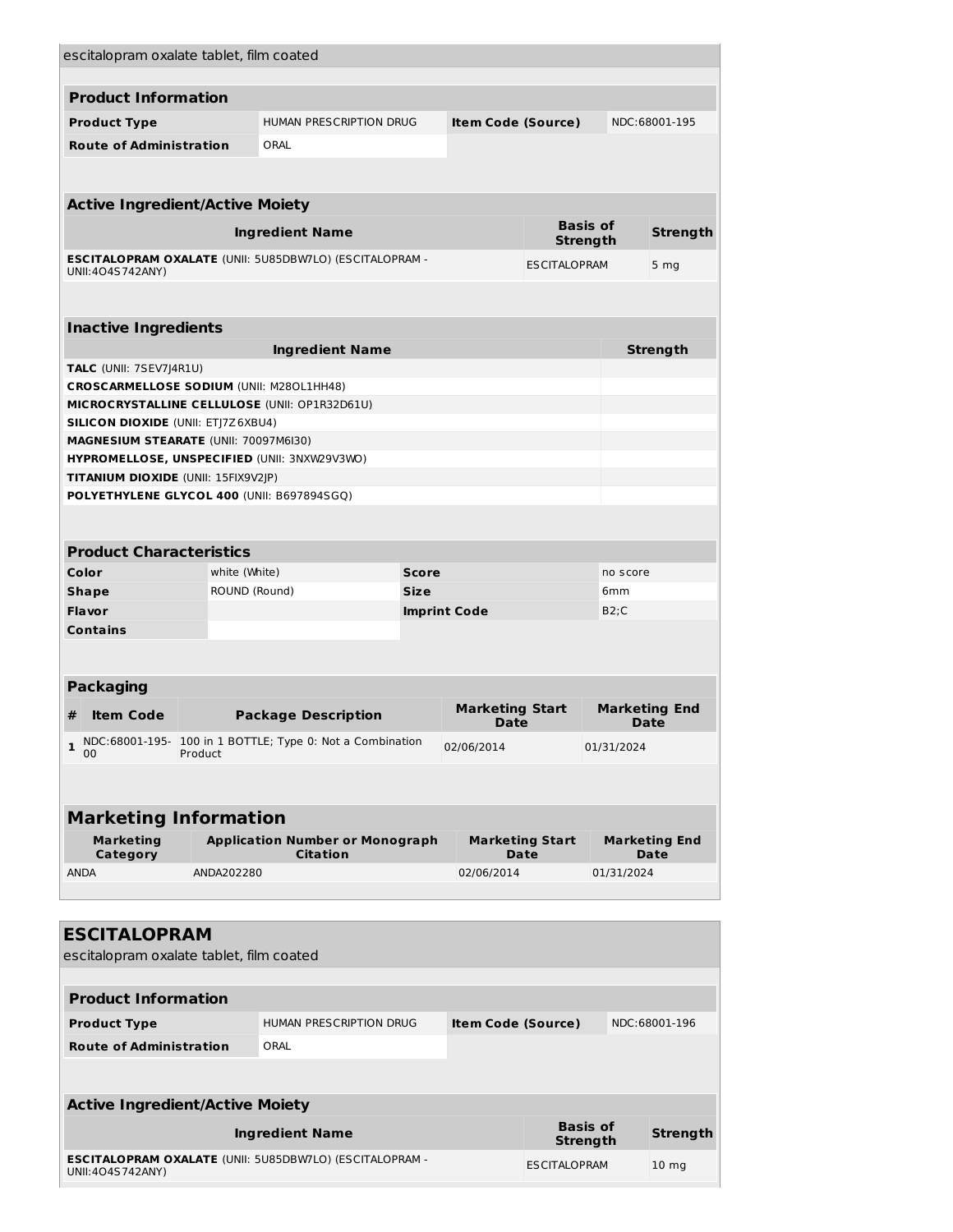|                                                                                    | <b>Inactive Ingredients</b>                     |                    |                                                                         |              |                                       |                 |                 |                                     |
|------------------------------------------------------------------------------------|-------------------------------------------------|--------------------|-------------------------------------------------------------------------|--------------|---------------------------------------|-----------------|-----------------|-------------------------------------|
|                                                                                    |                                                 |                    | <b>Ingredient Name</b>                                                  |              |                                       |                 |                 | <b>Strength</b>                     |
|                                                                                    | <b>TALC</b> (UNII: 7SEV7J4R1U)                  |                    |                                                                         |              |                                       |                 |                 |                                     |
|                                                                                    | <b>CROSCARMELLOSE SODIUM (UNII: M28OL1HH48)</b> |                    |                                                                         |              |                                       |                 |                 |                                     |
|                                                                                    |                                                 |                    | MICROCRYSTALLINE CELLULOSE (UNII: OP1R32D61U)                           |              |                                       |                 |                 |                                     |
|                                                                                    | <b>SILICON DIOXIDE (UNII: ETJ7Z6XBU4)</b>       |                    |                                                                         |              |                                       |                 |                 |                                     |
|                                                                                    | <b>MAGNESIUM STEARATE (UNII: 70097M6I30)</b>    |                    |                                                                         |              |                                       |                 |                 |                                     |
|                                                                                    |                                                 |                    | HYPROMELLOSE, UNSPECIFIED (UNII: 3NXW29V3WO)                            |              |                                       |                 |                 |                                     |
|                                                                                    | TITANIUM DIOXIDE (UNII: 15FIX9V2JP)             |                    |                                                                         |              |                                       |                 |                 |                                     |
|                                                                                    |                                                 |                    | POLYETHYLENE GLYCOL 400 (UNII: B697894SGQ)                              |              |                                       |                 |                 |                                     |
|                                                                                    |                                                 |                    |                                                                         |              |                                       |                 |                 |                                     |
|                                                                                    |                                                 |                    |                                                                         |              |                                       |                 |                 |                                     |
|                                                                                    | <b>Product Characteristics</b>                  |                    |                                                                         |              |                                       |                 |                 |                                     |
|                                                                                    | Color                                           | white (White)      |                                                                         | <b>Score</b> |                                       |                 | 2 pieces        |                                     |
|                                                                                    | <b>Shape</b>                                    | OVAL (Oval shaped) |                                                                         | <b>Size</b>  |                                       |                 | 8 <sub>mm</sub> |                                     |
|                                                                                    | Flavor                                          |                    |                                                                         |              | <b>Imprint Code</b>                   |                 | B:3:C           |                                     |
|                                                                                    | <b>Contains</b>                                 |                    |                                                                         |              |                                       |                 |                 |                                     |
|                                                                                    |                                                 |                    |                                                                         |              |                                       |                 |                 |                                     |
|                                                                                    |                                                 |                    |                                                                         |              |                                       |                 |                 |                                     |
|                                                                                    | <b>Packaging</b>                                |                    |                                                                         |              |                                       |                 |                 |                                     |
| #                                                                                  | <b>Item Code</b>                                |                    | <b>Package Description</b>                                              |              | <b>Marketing Start</b><br><b>Date</b> |                 |                 | <b>Marketing End</b><br><b>Date</b> |
| $\mathbf{1}$                                                                       | NDC:68001-196-<br>00                            | Product            | 100 in 1 BOTTLE; Type 0: Not a Combination                              |              | 02/06/2014                            |                 | 01/31/2024      |                                     |
| 2                                                                                  | 03                                              | Product            | NDC:68001-196- 500 in 1 BOTTLE; Type 0: Not a Combination<br>02/06/2014 |              | 01/31/2024                            |                 |                 |                                     |
|                                                                                    |                                                 |                    |                                                                         |              |                                       |                 |                 |                                     |
|                                                                                    |                                                 |                    |                                                                         |              |                                       |                 |                 |                                     |
|                                                                                    | <b>Marketing Information</b>                    |                    |                                                                         |              |                                       |                 |                 |                                     |
|                                                                                    | <b>Marketing</b>                                |                    |                                                                         |              |                                       |                 |                 |                                     |
|                                                                                    | Category                                        |                    | <b>Application Number or Monograph</b><br>Citation                      |              | <b>Marketing Start</b><br><b>Date</b> |                 |                 | <b>Marketing End</b><br><b>Date</b> |
| <b>ANDA</b>                                                                        |                                                 | ANDA202280         |                                                                         |              | 02/06/2014                            |                 | 01/31/2024      |                                     |
|                                                                                    |                                                 |                    |                                                                         |              |                                       |                 |                 |                                     |
|                                                                                    |                                                 |                    |                                                                         |              |                                       |                 |                 |                                     |
|                                                                                    | <b>ESCITALOPRAM</b>                             |                    |                                                                         |              |                                       |                 |                 |                                     |
|                                                                                    | escitalopram oxalate tablet, film coated        |                    |                                                                         |              |                                       |                 |                 |                                     |
|                                                                                    |                                                 |                    |                                                                         |              |                                       |                 |                 |                                     |
|                                                                                    | <b>Product Information</b>                      |                    |                                                                         |              |                                       |                 |                 |                                     |
|                                                                                    | <b>Product Type</b>                             |                    | HUMAN PRESCRIPTION DRUG                                                 |              | <b>Item Code (Source)</b>             |                 |                 | NDC:68001-197                       |
|                                                                                    | <b>Route of Administration</b>                  |                    | ORAL                                                                    |              |                                       |                 |                 |                                     |
|                                                                                    |                                                 |                    |                                                                         |              |                                       |                 |                 |                                     |
|                                                                                    |                                                 |                    |                                                                         |              |                                       |                 |                 |                                     |
|                                                                                    |                                                 |                    |                                                                         |              |                                       |                 |                 |                                     |
|                                                                                    | <b>Active Ingredient/Active Moiety</b>          |                    |                                                                         |              |                                       |                 |                 |                                     |
| <b>Basis of</b><br><b>Ingredient Name</b><br><b>Strength</b>                       |                                                 |                    |                                                                         |              |                                       | <b>Strength</b> |                 |                                     |
| <b>ESCITALOPRAM OXALATE (UNII: 5U85DBW7LO) (ESCITALOPRAM -</b><br>UNII:404S742ANY) |                                                 |                    | <b>ESCITALOPRAM</b>                                                     |              | $20$ mg                               |                 |                 |                                     |
|                                                                                    |                                                 |                    |                                                                         |              |                                       |                 |                 |                                     |
|                                                                                    | <b>Inactive Ingredients</b>                     |                    |                                                                         |              |                                       |                 |                 |                                     |
|                                                                                    |                                                 |                    | <b>Ingredient Name</b>                                                  |              |                                       |                 |                 | <b>Strength</b>                     |
|                                                                                    |                                                 |                    |                                                                         |              |                                       |                 |                 |                                     |

| <b>Inactive Ingredients</b>                     |                 |
|-------------------------------------------------|-----------------|
| <b>Ingredient Name</b>                          | <b>Strength</b> |
| <b>TALC</b> (UNII: 7SEV7 4R1U)                  |                 |
| <b>CROSCARMELLOSE SODIUM (UNII: M280L1HH48)</b> |                 |
| MICROCRYSTALLINE CELLULOSE (UNII: OP1R32D61U)   |                 |
| <b>SILICON DIOXIDE (UNII: ETI7Z6XBU4)</b>       |                 |
| MAGNESIUM STEARATE (UNII: 70097M6I30)           |                 |
| HYPROMELLOSE, UNSPECIFIED (UNII: 3NXW29V3WO)    |                 |
| <b>TITANIUM DIOXIDE (UNII: 15FIX9V2JP)</b>      |                 |